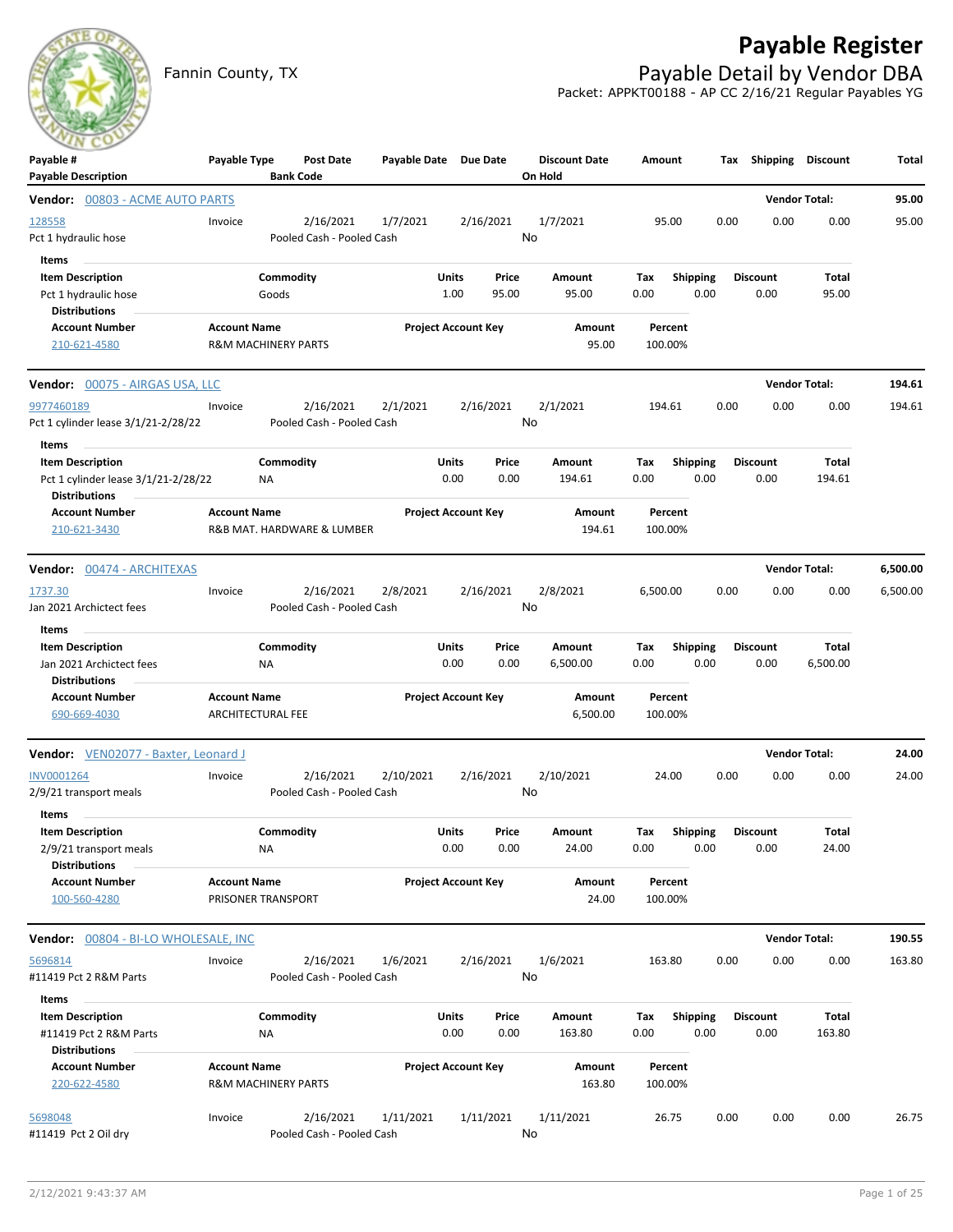**Payable # Payable Type Post Date Payable Date Due Date Payable Description Bank Code Discount Date Amount Tax Shipping Discount Total On Hold** 5.00 5.35 **Units** #11419 Pct 2 Oil dry **600ds** 600ds 5.00 5.35 26.75 0.00 **Item Description** 26.75 **Price Amount Tax** 0.00 26.75 Commodity **Shipping Shipping Commodity Shipping Discount** Total Goods **Items** 0.00 **Discount Account Number Account Name Project Account Key Amount Distributions Percent** 220-622-3400 SHOP SUPPLIES 26.75 100.00% **Vendor:** 00306 - BOKF, NA **Vendor Total: 507,714.81** 2/16/2021 2/9/2021 2/16/2021 FANNINCO20 Debt service Pooled Cash - Pooled Cash INV0001239 Invoice 2/9/2021 232,677.31 0.00 0.00 0.00 232,677.31 No 0.00 0.00 **Units** FANNINCO20 Debt service 0.00 **Item Description** 232,677.31 **Price Amount Tax** 0.00 232,677.31 Commodity **Shipping Shipping Commodity Shipping Discount** Total NA **Items** 0.00 **Discount Account Number Account Name Project Account Key Amount Distributions Percent** 600-660-6710 INTEREST, 2020 CO BONDS 232,487.50 99.92% 600-620-3090 ANNUAL PAYING AGENT REGISTRAR … 189.81 0.08% 2/16/2021 2/9/2021 2/16/2021 FANNINCO17 Debt service Pooled Cash - Pooled Cash INV0001240 Invoice 2/16/2021 2/9/2021 2/16/2021 2/16/2021 275,037.50 0.00 0.00 0.00 275,037.50 No 0.00 0.00 **Units** FANNINCO17 Debt service 0.00 **Item Description** 275,037.50 **Price Amount Tax** 0.00 275,037.50 **Commodity Shipping Total** NA **Items** 0.00 **Discount Account Number Account Name Project Account Key Amount Distributions Percent** 600-620-3090 ANNUAL PAYING AGENT REGISTRAR … 200.00 0.07% 600-660-6670 INTEREST, 2017 GO BONDS 99,837.50 36.30% 600-620-6270 PRINCIPAL, 2017 GO BONDS 175,000.00 63.63% **Vendor:** 00800 - Bonham Quick Lube **Vendor Total: 63.00** 2/16/2021 2/2/2021 2/16/2021 Pct 3 2014 MC #357 inspection Pooled Cash - Pooled Cash 101066 Invoice 2/2/2021 7.00 0.00 0.00 0.00 7.00 No 0.00 0.00 **Units** Pct 3 2014 MC #357 inspection MA NA 0.00 0.00 7.00 0.00 **Item Description** 7.00 **Price Amount Tax** 0.00 7.00 0.00 Commodity **Shipping Shipping Commodity Shipping Discount** Total NA **Items Discount Account Number Account Name Project Account Key Amount Distributions Percent** 230-623-4580 R&M MACHINERY PARTS 7.00 100.00% 2/16/2021 2/3/2021 2/16/2021 Pct 3 2001 Dodge inpection/oil change Pooled Cash - Pooled Cash  $\frac{101121}{201121}$  . Invoice  $\frac{2}{16}/\frac{2021}{2}/32021}$   $\frac{2}{16}/2021$   $\frac{2}{3}/2021}$   $\frac{2}{3}/2021}$   $\frac{49.00}{200}$   $\frac{0.00}{0.00}$   $\frac{0.00}{0.00}$   $\frac{49.00}{200}$ No 0.00 0.00 **Units** Pct 3 2001 Dodge inpection/oil change  $\overline{OA}$  MA 0.00 0.00 0.00 49.00 0.00 **Item Description** 49.00 **Price Amount Tax** 0.00 49.00 **Commodity Shipping Total** NA **Items** 0.00 **Discount Account Number Account Name Project Account Key Amount Distributions Percent** 230-623-4580 R&M MACHINERY PARTS 7.00 14.29% 230-623-4570 R&M MACHINERY GAS & OIL 42.00 85.71% 2/16/2021 2/3/2021 2/16/2021 Pct 3 2006 Dodge inspection Pooled Cash - Pooled Cash 101122 Invoice 2/3/2021 7.00 0.00 0.00 0.00 7.00 No 0.00 0.00 **Units** Pct 3 2006 Dodge inspection  $NA$  0.00 0.00 7.00 0.00 0.00 **Item Description** 7.00 **Price Amount Tax** 0.00 7.00 **Commodity Shipping Total** NA **Items** 0.00 **Discount Account Number Account Name Project Account Key Amount Distributions Percent** 230-623-4580 R&M MACHINERY PARTS 7.00 100.00%

**Payable Register Packet: APPKT00188 - AP CC 2/16/21 Regular Payables YG**

**Vendor:** 00046 - BONHAM, CITY OF **Vendor Total: 61,666.67**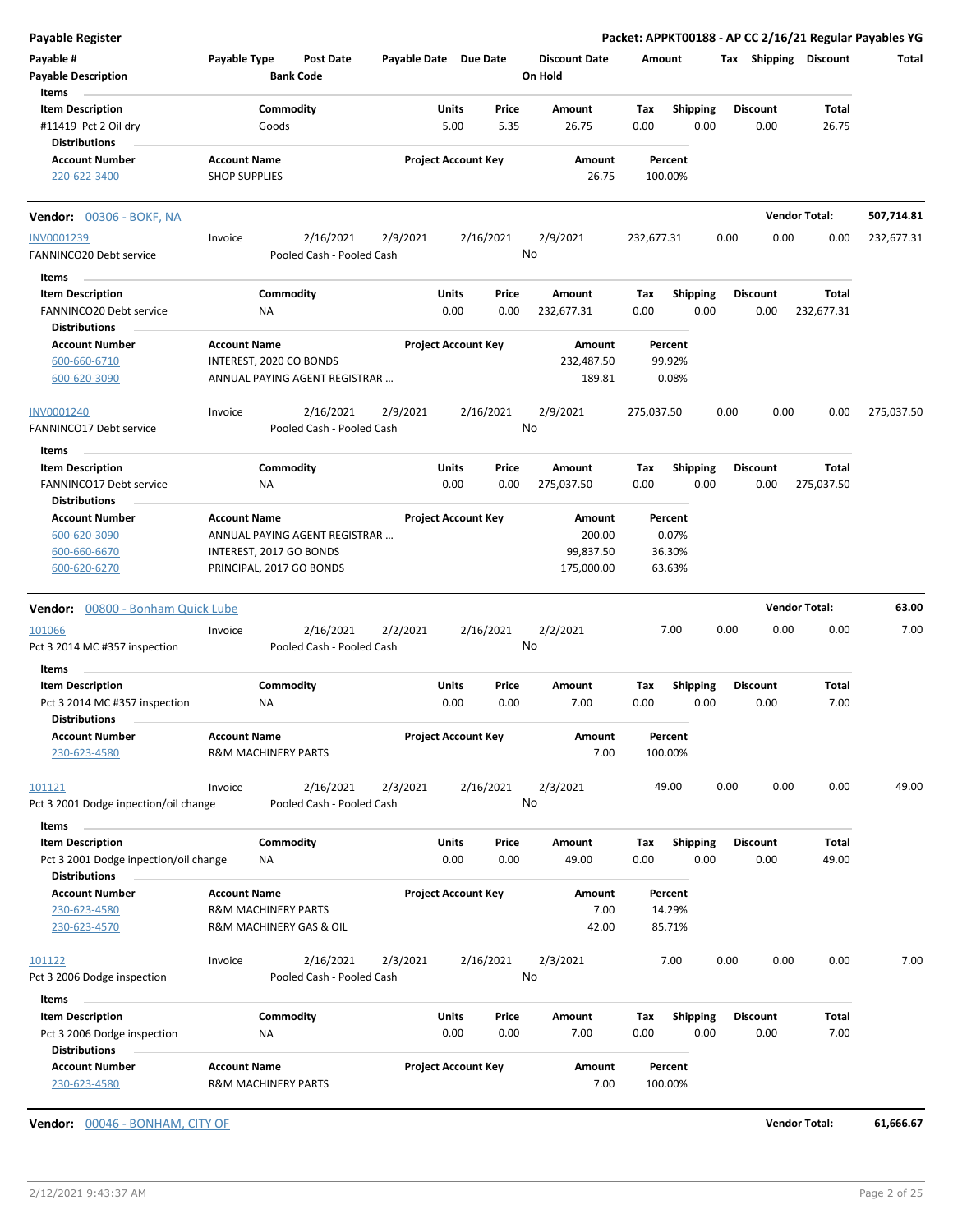| <b>Payable Register</b>                               |                                             |                                        |                       |                                |                                 | Packet: APPKT00188 - AP CC 2/16/21 Regular Payables YG |                         |                         |                      |           |
|-------------------------------------------------------|---------------------------------------------|----------------------------------------|-----------------------|--------------------------------|---------------------------------|--------------------------------------------------------|-------------------------|-------------------------|----------------------|-----------|
| Payable #<br><b>Payable Description</b>               | Payable Type                                | Post Date<br><b>Bank Code</b>          | Payable Date Due Date |                                | <b>Discount Date</b><br>On Hold | Amount                                                 |                         | Tax Shipping Discount   |                      | Total     |
| INV0001265<br>Feb 2021 EMS service                    | Invoice                                     | 2/16/2021<br>Pooled Cash - Pooled Cash | 2/10/2021             | 2/16/2021                      | 2/10/2021<br>No                 | 61,666.67                                              | 0.00                    | 0.00                    | 0.00                 | 61,666.67 |
| Items                                                 |                                             |                                        |                       |                                |                                 |                                                        |                         |                         |                      |           |
| <b>Item Description</b>                               |                                             | Commodity                              |                       | Units<br>Price                 | Amount                          | Tax                                                    | <b>Shipping</b>         | <b>Discount</b>         | Total                |           |
| Feb 2021 EMS service                                  |                                             | ΝA                                     |                       | 0.00<br>0.00                   | 61,666.67                       | 0.00                                                   | 0.00                    | 0.00                    | 61,666.67            |           |
| <b>Distributions</b>                                  |                                             |                                        |                       |                                |                                 |                                                        |                         |                         |                      |           |
| <b>Account Number</b>                                 | <b>Account Name</b>                         |                                        |                       | <b>Project Account Key</b>     | Amount                          | Percent                                                |                         |                         |                      |           |
| 100-540-4170                                          | <b>EMS SERVICE</b>                          |                                        |                       |                                | 61,666.67                       | 100.00%                                                |                         |                         |                      |           |
| Vendor: 00725 - BRANNAN, QUIENCY SMITH                |                                             |                                        |                       |                                |                                 |                                                        |                         |                         | <b>Vendor Total:</b> | 1,528.00  |
| INV0001243                                            | Invoice                                     | 2/16/2021                              | 1/15/2021             | 2/16/2021                      | 1/15/2021                       | 88.00                                                  | 0.00                    | 0.00                    | 0.00                 | 88.00     |
| CR-20-27775 Garza Dst Ct                              |                                             | Pooled Cash - Pooled Cash              |                       |                                | No                              |                                                        |                         |                         |                      |           |
| Items                                                 |                                             |                                        |                       |                                |                                 |                                                        |                         |                         |                      |           |
| <b>Item Description</b>                               |                                             | Commodity                              |                       | Units<br>Price                 | Amount                          | Tax                                                    | <b>Shipping</b>         | Discount                | Total                |           |
| CR-20-27775 Garza Dst Ct<br><b>Distributions</b>      |                                             | ΝA                                     |                       | 0.00<br>0.00                   | 88.00                           | 0.00                                                   | 0.00                    | 0.00                    | 88.00                |           |
| <b>Account Number</b><br>100-435-4370                 | <b>Account Name</b><br><b>ATTORNEY FEES</b> |                                        |                       | <b>Project Account Key</b>     | Amount<br>88.00                 | Percent<br>100.00%                                     |                         |                         |                      |           |
| INV0001244                                            | Invoice                                     | 2/16/2021                              | 1/27/2021             | 2/16/2021                      | 1/27/2021                       | 192.00                                                 | 0.00                    | 0.00                    | 0.00                 | 192.00    |
| FA-20-44571 CC Dst Ct<br>Items                        |                                             | Pooled Cash - Pooled Cash              |                       |                                | No                              |                                                        |                         |                         |                      |           |
| <b>Item Description</b>                               |                                             | Commodity                              |                       | Units<br>Price                 | Amount                          | Tax                                                    | <b>Shipping</b>         | <b>Discount</b>         | Total                |           |
| FA-20-44571 CC Dst Ct<br><b>Distributions</b>         |                                             | <b>NA</b>                              |                       | 0.00<br>0.00                   | 192.00                          | 0.00                                                   | 0.00                    | 0.00                    | 192.00               |           |
| <b>Account Number</b><br>100-435-4360                 | <b>Account Name</b>                         | ATTORNEY FEES- CPS CASES               |                       | <b>Project Account Key</b>     | Amount<br>192.00                | Percent<br>100.00%                                     |                         |                         |                      |           |
| INV0001245                                            | Invoice                                     | 2/16/2021                              | 1/21/2021             | 2/16/2021                      | 1/21/2021                       | 96.00                                                  | 0.00                    | 0.00                    | 0.00                 | 96.00     |
| FA-16-42978 Davis Dst Ct                              |                                             | Pooled Cash - Pooled Cash              |                       |                                | No                              |                                                        |                         |                         |                      |           |
| Items                                                 |                                             |                                        |                       |                                |                                 |                                                        |                         |                         |                      |           |
| <b>Item Description</b>                               |                                             | Commodity                              |                       | Units<br>Price                 | Amount                          | Tax                                                    | <b>Shipping</b>         | <b>Discount</b>         | Total                |           |
| FA-16-42978 Davis Dst Ct<br><b>Distributions</b>      |                                             | ΝA                                     |                       | 0.00<br>0.00                   | 96.00                           | 0.00                                                   | 0.00                    | 0.00                    | 96.00                |           |
| <b>Account Number</b><br>100-435-4360                 | <b>Account Name</b>                         | ATTORNEY FEES- CPS CASES               |                       | <b>Project Account Key</b>     | Amount<br>96.00                 | Percent<br>100.00%                                     |                         |                         |                      |           |
| <b>INV0001246</b>                                     | Invoice                                     | 2/16/2021                              | 1/5/2021              | 2/16/2021                      | 1/5/2021                        | 168.00                                                 | 0.00                    | 0.00                    | 0.00                 | 168.00    |
| FA-16-42978 Davis Dst Ct                              |                                             | Pooled Cash - Pooled Cash              |                       |                                | No                              |                                                        |                         |                         |                      |           |
| Items                                                 |                                             |                                        |                       |                                |                                 |                                                        |                         |                         |                      |           |
| <b>Item Description</b><br>FA-16-42978 Davis Dst Ct   |                                             | Commodity<br>ΝA                        |                       | Units<br>Price<br>0.00<br>0.00 | Amount<br>168.00                | Tax<br>0.00                                            | <b>Shipping</b><br>0.00 | <b>Discount</b><br>0.00 | Total<br>168.00      |           |
| <b>Distributions</b>                                  |                                             |                                        |                       |                                |                                 |                                                        |                         |                         |                      |           |
| <b>Account Number</b><br>100-435-4360                 | <b>Account Name</b>                         | ATTORNEY FEES- CPS CASES               |                       | <b>Project Account Key</b>     | Amount<br>168.00                | Percent<br>100.00%                                     |                         |                         |                      |           |
| INV0001247                                            | Invoice                                     | 2/16/2021                              | 1/15/2021             | 2/16/2021                      | 1/15/2021                       | 88.00                                                  | 0.00                    | 0.00                    | 0.00                 | 88.00     |
| CR-19-26925 Wilburn Dst Ct                            |                                             | Pooled Cash - Pooled Cash              |                       |                                | No                              |                                                        |                         |                         |                      |           |
| Items                                                 |                                             |                                        |                       |                                |                                 |                                                        |                         |                         |                      |           |
| <b>Item Description</b><br>CR-19-26925 Wilburn Dst Ct |                                             | Commodity<br>ΝA                        |                       | Units<br>Price<br>0.00<br>0.00 | Amount<br>88.00                 | Tax<br>0.00                                            | <b>Shipping</b><br>0.00 | <b>Discount</b><br>0.00 | Total<br>88.00       |           |
| <b>Distributions</b>                                  |                                             |                                        |                       |                                |                                 |                                                        |                         |                         |                      |           |
| <b>Account Number</b><br>100-435-4370                 | <b>Account Name</b><br><b>ATTORNEY FEES</b> |                                        |                       | <b>Project Account Key</b>     | Amount<br>88.00                 | Percent<br>100.00%                                     |                         |                         |                      |           |
| <b>INV0001248</b><br>CR-20-27276 Mahon Dst Ct         | Invoice                                     | 2/16/2021<br>Pooled Cash - Pooled Cash | 1/15/2021             | 2/16/2021                      | 1/15/2021<br>No                 | 192.00                                                 | 0.00                    | 0.00                    | 0.00                 | 192.00    |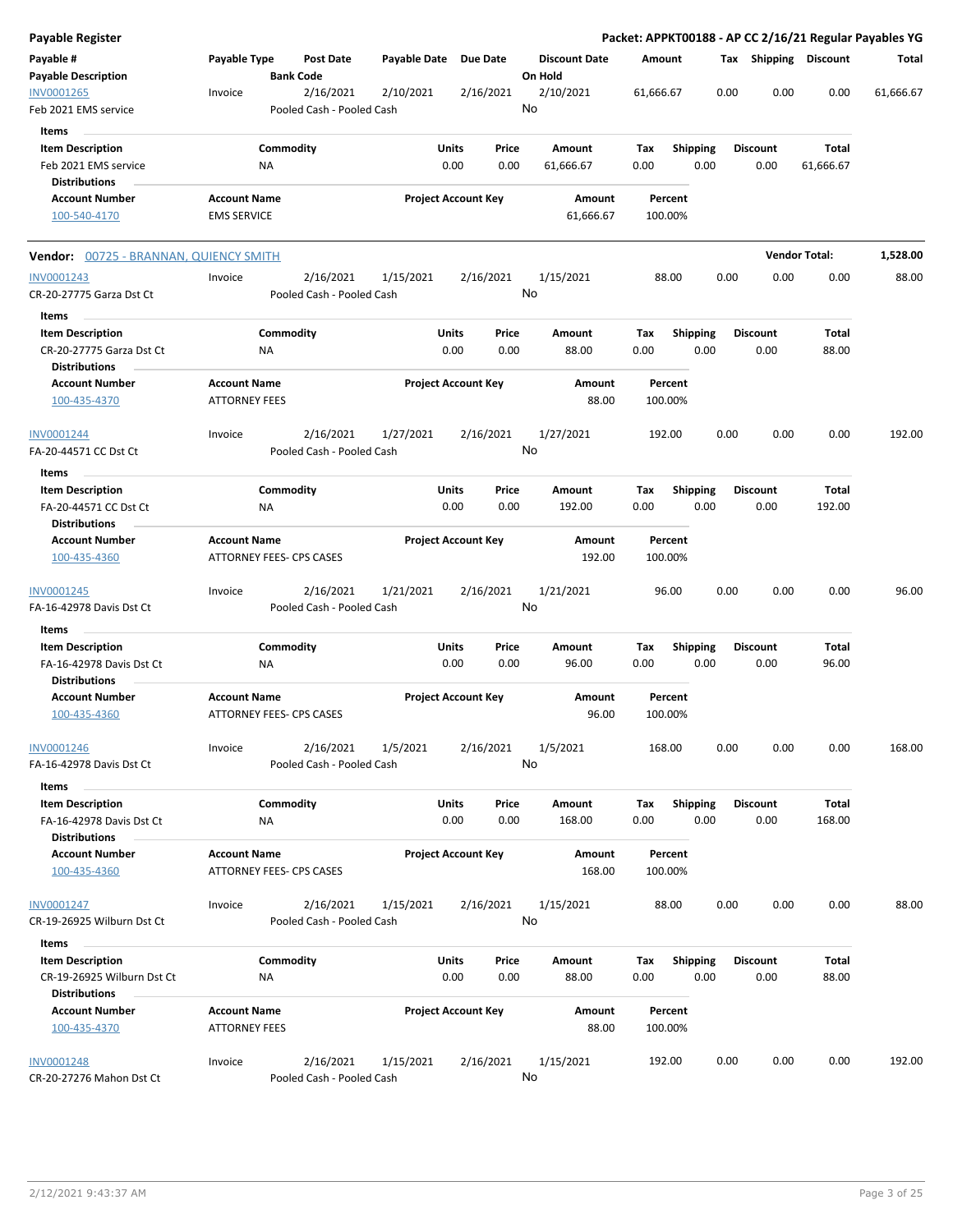| Payable Register                                                                  |                                             |                                        |                            |                      |                 |                                 |             |                         |      |                         | Packet: APPKT00188 - AP CC 2/16/21 Regular Payables YG |        |
|-----------------------------------------------------------------------------------|---------------------------------------------|----------------------------------------|----------------------------|----------------------|-----------------|---------------------------------|-------------|-------------------------|------|-------------------------|--------------------------------------------------------|--------|
| Payable #<br><b>Payable Description</b>                                           | Payable Type                                | Post Date<br><b>Bank Code</b>          | Payable Date Due Date      |                      |                 | <b>Discount Date</b><br>On Hold | Amount      |                         |      | Tax Shipping Discount   |                                                        | Total  |
| Items                                                                             |                                             | Commodity                              |                            |                      | Price           |                                 |             |                         |      |                         | Total                                                  |        |
| <b>Item Description</b><br>CR-20-27276 Mahon Dst Ct<br><b>Distributions</b>       | ΝA                                          |                                        |                            | Units<br>0.00        | 0.00            | Amount<br>192.00                | Tax<br>0.00 | Shipping<br>0.00        |      | <b>Discount</b><br>0.00 | 192.00                                                 |        |
| <b>Account Number</b><br>100-435-4370                                             | <b>Account Name</b><br><b>ATTORNEY FEES</b> |                                        | <b>Project Account Key</b> |                      |                 | Amount<br>192.00                |             | Percent<br>100.00%      |      |                         |                                                        |        |
|                                                                                   |                                             |                                        |                            |                      |                 |                                 |             |                         |      |                         |                                                        |        |
| INV0001267<br>CR-20-27321 Worthington Dst Ct                                      | Invoice                                     | 2/16/2021<br>Pooled Cash - Pooled Cash | 1/29/2021                  |                      | 2/16/2021<br>No | 1/29/2021                       |             | 96.00                   | 0.00 | 0.00                    | 0.00                                                   | 96.00  |
| Items<br>$\sim$                                                                   |                                             |                                        |                            |                      |                 |                                 |             |                         |      |                         |                                                        |        |
| <b>Item Description</b><br>CR-20-27321 Worthington Dst Ct<br><b>Distributions</b> | NA                                          | Commodity                              |                            | Units<br>0.00        | Price<br>0.00   | Amount<br>96.00                 | Tax<br>0.00 | <b>Shipping</b><br>0.00 |      | <b>Discount</b><br>0.00 | Total<br>96.00                                         |        |
| <b>Account Number</b><br>100-435-4370                                             | <b>Account Name</b><br><b>ATTORNEY FEES</b> |                                        | <b>Project Account Key</b> |                      |                 | Amount<br>96.00                 |             | Percent<br>100.00%      |      |                         |                                                        |        |
| <b>INV0001268</b><br>CR-20-27529 Cooper Dst Ct                                    | Invoice                                     | 2/16/2021<br>Pooled Cash - Pooled Cash | 1/29/2021                  |                      | 2/16/2021<br>No | 1/29/2021                       |             | 216.00                  | 0.00 | 0.00                    | 0.00                                                   | 216.00 |
| Items                                                                             |                                             |                                        |                            |                      |                 |                                 |             |                         |      |                         |                                                        |        |
| <b>Item Description</b><br>CR-20-27529 Cooper Dst Ct                              | ΝA                                          | Commodity                              |                            | Units<br>0.00        | Price<br>0.00   | Amount<br>216.00                | Tax<br>0.00 | <b>Shipping</b><br>0.00 |      | <b>Discount</b><br>0.00 | Total<br>216.00                                        |        |
| <b>Distributions</b><br><b>Account Number</b><br>100-435-4370                     | <b>Account Name</b><br><b>ATTORNEY FEES</b> |                                        | <b>Project Account Key</b> |                      |                 | <b>Amount</b><br>216.00         |             | Percent<br>100.00%      |      |                         |                                                        |        |
| INV0001272<br>FA-20-44709 AR/AC Dst Ct                                            | Invoice                                     | 2/16/2021<br>Pooled Cash - Pooled Cash | 2/5/2021                   |                      | 2/16/2021<br>No | 2/5/2021                        |             | 392.00                  | 0.00 | 0.00                    | 0.00                                                   | 392.00 |
| Items                                                                             |                                             |                                        |                            |                      |                 |                                 |             |                         |      |                         |                                                        |        |
| <b>Item Description</b><br>FA-20-44709 AR/AC Dst Ct                               | ΝA                                          | Commodity                              |                            | <b>Units</b><br>0.00 | Price<br>0.00   | Amount<br>392.00                | Tax<br>0.00 | <b>Shipping</b><br>0.00 |      | <b>Discount</b><br>0.00 | Total<br>392.00                                        |        |
| <b>Distributions</b><br><b>Account Number</b><br>100-435-4360                     | <b>Account Name</b>                         | ATTORNEY FEES- CPS CASES               | <b>Project Account Key</b> |                      |                 | Amount<br>392.00                |             | Percent<br>100.00%      |      |                         |                                                        |        |
| Vendor: 00449 - BRESE-LEBRON LAW, PLLC                                            |                                             |                                        |                            |                      |                 |                                 |             |                         |      |                         | <b>Vendor Total:</b>                                   | 960.50 |
| <u> 279</u><br>FA-17-43215 ND Dst Ct                                              | Invoice                                     | 2/16/2021<br>Pooled Cash - Pooled Cash | 1/27/2021                  |                      | 2/16/2021       | 1/27/2021<br>No No              |             | 518.50                  | 0.00 | 0.00                    | 0.00                                                   | 518.50 |
| Items                                                                             |                                             |                                        |                            |                      |                 |                                 |             |                         |      |                         |                                                        |        |
| <b>Item Description</b>                                                           |                                             | Commodity                              |                            | <b>Units</b>         | Price           | Amount                          | Тах         | <b>Shipping</b>         |      | <b>Discount</b>         | Total                                                  |        |
| FA-17-43215 ND Dst Ct<br><b>Distributions</b>                                     | ΝA                                          |                                        |                            | 0.00                 | 0.00            | 518.50                          | 0.00        | 0.00                    |      | 0.00                    | 518.50                                                 |        |
| <b>Account Number</b><br>100-435-4360                                             | <b>Account Name</b>                         | ATTORNEY FEES- CPS CASES               | <b>Project Account Key</b> |                      |                 | Amount<br>518.50                |             | Percent<br>100.00%      |      |                         |                                                        |        |
| 282                                                                               | Invoice                                     | 2/16/2021                              | 1/27/2021                  |                      | 2/16/2021       | 1/27/2021                       |             | 442.00                  | 0.00 | 0.00                    | 0.00                                                   | 442.00 |
| FA-20-44838 Taylor Dst Ct<br>Items                                                |                                             | Pooled Cash - Pooled Cash              |                            |                      | No              |                                 |             |                         |      |                         |                                                        |        |
| <b>Item Description</b><br>FA-20-44838 Taylor Dst Ct<br><b>Distributions</b>      | ΝA                                          | Commodity                              |                            | Units<br>0.00        | Price<br>0.00   | Amount<br>442.00                | Tax<br>0.00 | <b>Shipping</b><br>0.00 |      | <b>Discount</b><br>0.00 | Total<br>442.00                                        |        |
| <b>Account Number</b><br>100-435-4360                                             | <b>Account Name</b>                         | ATTORNEY FEES- CPS CASES               | <b>Project Account Key</b> |                      |                 | Amount<br>442.00                |             | Percent<br>100.00%      |      |                         |                                                        |        |
| Vendor: 00190 - CARTEGRAPH                                                        |                                             |                                        |                            |                      |                 |                                 |             |                         |      |                         | <b>Vendor Total:</b>                                   | 112.00 |
| INV0001277<br>Notice of Previous Precinct-Elections Ad                            | Invoice                                     | 2/16/2021<br>Pooled Cash - Pooled Cash | 11/30/2020                 |                      | 2/16/2021<br>No | 11/30/2020                      |             | 112.00                  | 0.00 | 0.00                    | 0.00                                                   | 112.00 |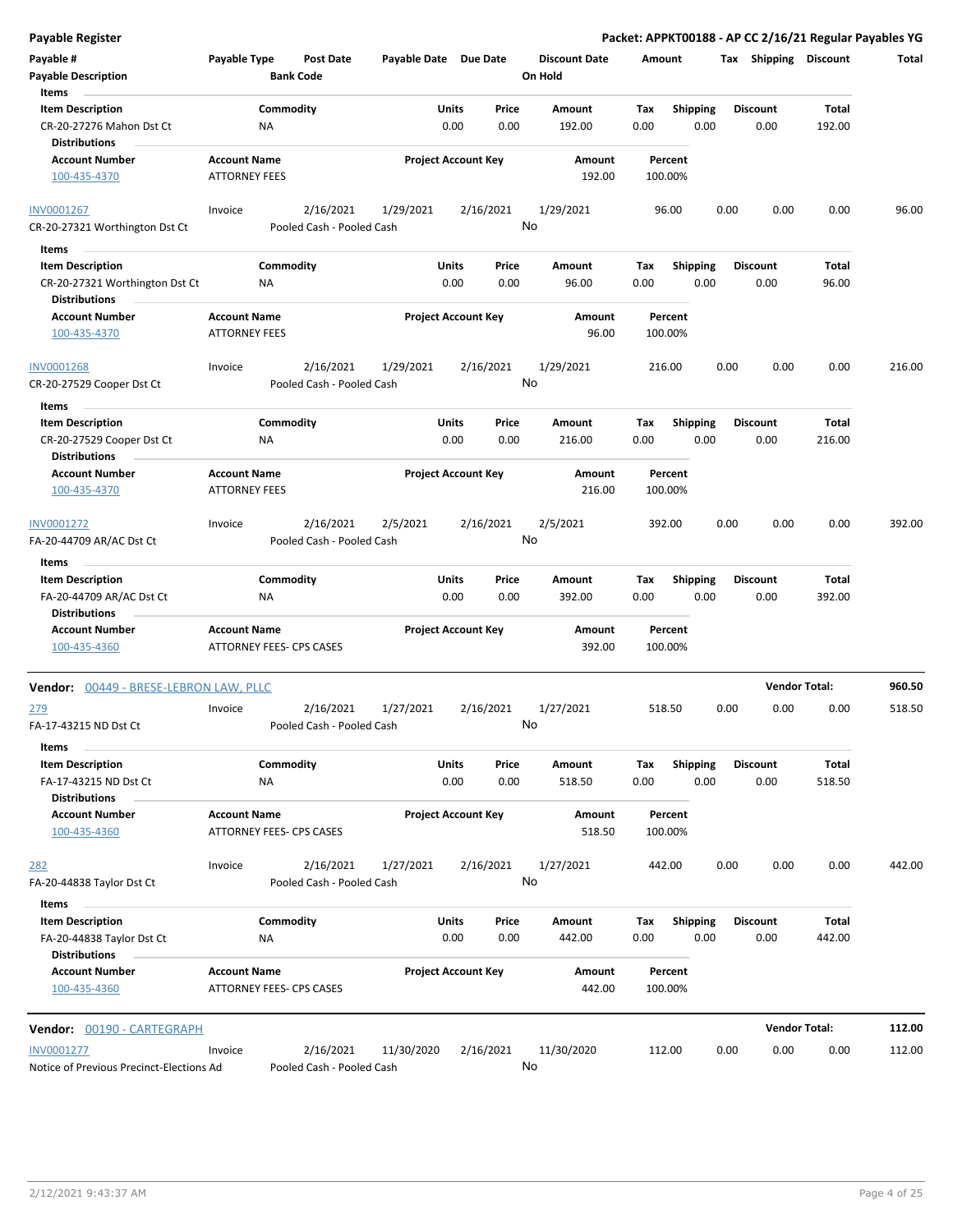| Payable Register                                                 |                                        |                  |                                        |                       |                            |           |                                 |        |                    |      |                       | Packet: APPKT00188 - AP CC 2/16/21 Regular Payables YG |        |
|------------------------------------------------------------------|----------------------------------------|------------------|----------------------------------------|-----------------------|----------------------------|-----------|---------------------------------|--------|--------------------|------|-----------------------|--------------------------------------------------------|--------|
| Payable #<br><b>Payable Description</b>                          | Payable Type                           | <b>Bank Code</b> | <b>Post Date</b>                       | Payable Date Due Date |                            |           | <b>Discount Date</b><br>On Hold | Amount |                    |      | Tax Shipping Discount |                                                        | Total  |
| Items<br><b>Item Description</b>                                 |                                        | Commodity        |                                        |                       | Units                      | Price     | Amount                          | Tax    | Shipping           |      | <b>Discount</b>       | Total                                                  |        |
| Notice of Previous Precinct-Elections Ad<br><b>Distributions</b> |                                        | ΝA               |                                        |                       | 0.00                       | 0.00      | 112.00                          | 0.00   | 0.00               |      | 0.00                  | 112.00                                                 |        |
| <b>Account Number</b>                                            | <b>Account Name</b>                    |                  |                                        |                       | <b>Project Account Key</b> |           | Amount                          |        | Percent            |      |                       |                                                        |        |
| 100-404-4300                                                     | <b>BIDS AND NOTICES</b>                |                  |                                        |                       |                            |           | 112.00                          |        | 100.00%            |      |                       |                                                        |        |
| Vendor: 00581 - CINTAS CORPORATION #163                          |                                        |                  |                                        |                       |                            |           |                                 |        |                    |      |                       | <b>Vendor Total:</b>                                   | 438.25 |
| 4072193239                                                       | Invoice                                |                  | 2/16/2021                              | 1/6/2021              |                            | 2/16/2021 | 1/6/2021                        |        | 58.37              | 0.00 | 0.00                  | 0.00                                                   | 58.37  |
| #13494452 Pct 2 uniforms                                         |                                        |                  | Pooled Cash - Pooled Cash              |                       |                            |           | No                              |        |                    |      |                       |                                                        |        |
| Items                                                            |                                        |                  |                                        |                       |                            |           |                                 |        |                    |      |                       |                                                        |        |
| <b>Item Description</b>                                          |                                        | Commodity        |                                        |                       | Units                      | Price     | Amount                          | Tax    | <b>Shipping</b>    |      | <b>Discount</b>       | Total                                                  |        |
| #13494452 Pct 2 uniforms<br><b>Distributions</b>                 |                                        | NA               |                                        |                       | 0.00                       | 0.00      | 58.37                           | 0.00   | 0.00               |      | 0.00                  | 58.37                                                  |        |
| <b>Account Number</b><br>220-622-3950                            | <b>Account Name</b><br><b>UNIFORMS</b> |                  |                                        |                       | <b>Project Account Key</b> |           | Amount<br>58.37                 |        | Percent<br>100.00% |      |                       |                                                        |        |
| 4072198862<br>#13494346 Pct 4 uniforms                           | Invoice                                |                  | 2/16/2021<br>Pooled Cash - Pooled Cash | 1/6/2021              |                            | 2/16/2021 | 1/6/2021<br>No                  |        | 45.91              | 0.00 | 0.00                  | 0.00                                                   | 45.91  |
|                                                                  |                                        |                  |                                        |                       |                            |           |                                 |        |                    |      |                       |                                                        |        |
| Items                                                            |                                        |                  |                                        |                       |                            |           |                                 |        |                    |      |                       |                                                        |        |
| <b>Item Description</b>                                          |                                        | Commodity        |                                        |                       | Units                      | Price     | Amount                          | Tax    | <b>Shipping</b>    |      | <b>Discount</b>       | Total                                                  |        |
| #13494346 Pct 4 uniforms                                         |                                        | ΝA               |                                        |                       | 0.00                       | 0.00      | 45.91                           | 0.00   | 0.00               |      | 0.00                  | 45.91                                                  |        |
| <b>Distributions</b><br><b>Account Number</b>                    | <b>Account Name</b>                    |                  |                                        |                       |                            |           | Amount                          |        | Percent            |      |                       |                                                        |        |
| 240-624-3950                                                     | <b>UNIFORMS</b>                        |                  |                                        |                       | <b>Project Account Key</b> |           | 45.91                           |        | 100.00%            |      |                       |                                                        |        |
|                                                                  |                                        |                  |                                        |                       |                            |           |                                 |        |                    |      |                       |                                                        |        |
| 4072899389<br>#13494452 Pct 2 uniforms                           | Invoice                                |                  | 2/16/2021<br>Pooled Cash - Pooled Cash | 1/13/2021             |                            | 2/16/2021 | 1/13/2021<br>No                 |        | 58.37              | 0.00 | 0.00                  | 0.00                                                   | 58.37  |
| Items                                                            |                                        |                  |                                        |                       |                            |           |                                 |        |                    |      |                       |                                                        |        |
| <b>Item Description</b>                                          |                                        | Commodity        |                                        |                       | Units                      | Price     | Amount                          | Tax    | <b>Shipping</b>    |      | <b>Discount</b>       | Total                                                  |        |
| #13494452 Pct 2 uniforms<br><b>Distributions</b>                 |                                        | ΝA               |                                        |                       | 0.00                       | 0.00      | 58.37                           | 0.00   | 0.00               |      | 0.00                  | 58.37                                                  |        |
| <b>Account Number</b><br>220-622-3950                            | <b>Account Name</b><br><b>UNIFORMS</b> |                  |                                        |                       | <b>Project Account Key</b> |           | Amount<br>58.37                 |        | Percent<br>100.00% |      |                       |                                                        |        |
| 4072905274                                                       | Invoice                                |                  | 2/16/2021                              | 1/13/2021             |                            | 2/16/2021 | 1/13/2021                       |        | 45.91              | 0.00 | 0.00                  | 0.00                                                   | 45.91  |
| #13494346 Pct 4 uniforms                                         |                                        |                  | Pooled Cash - Pooled Cash              |                       |                            | No.       |                                 |        |                    |      |                       |                                                        |        |
| Items<br><b>Item Description</b>                                 |                                        | Commodity        |                                        |                       | <b>Units</b>               | Price     | Amount                          | Tax    | <b>Shipping</b>    |      | <b>Discount</b>       | Total                                                  |        |
| #13494346 Pct 4 uniforms                                         |                                        | NA               |                                        |                       | 0.00                       | 0.00      | 45.91                           | 0.00   | 0.00               |      | 0.00                  | 45.91                                                  |        |
| <b>Distributions</b>                                             |                                        |                  |                                        |                       |                            |           |                                 |        |                    |      |                       |                                                        |        |
| <b>Account Number</b>                                            | <b>Account Name</b>                    |                  |                                        |                       | <b>Project Account Key</b> |           | Amount                          |        | Percent            |      |                       |                                                        |        |
| 240-624-3950                                                     | <b>UNIFORMS</b>                        |                  |                                        |                       |                            |           | 45.91                           |        | 100.00%            |      |                       |                                                        |        |
| 4073517964                                                       | Invoice                                |                  | 2/16/2021                              | 1/20/2021             |                            | 2/16/2021 | 1/20/2021                       |        | 62.72              | 0.00 | 0.00                  | 0.00                                                   | 62.72  |
| #13494452 Pct 2 uniforms                                         |                                        |                  | Pooled Cash - Pooled Cash              |                       |                            |           | No                              |        |                    |      |                       |                                                        |        |
| Items                                                            |                                        |                  |                                        |                       |                            |           |                                 |        |                    |      |                       |                                                        |        |
| <b>Item Description</b>                                          |                                        | Commodity        |                                        |                       | Units                      | Price     | Amount                          | Tax    | <b>Shipping</b>    |      | <b>Discount</b>       | Total                                                  |        |
| #13494452 Pct 2 uniforms<br><b>Distributions</b>                 |                                        | ΝA               |                                        |                       | 0.00                       | 0.00      | 62.72                           | 0.00   | 0.00               |      | 0.00                  | 62.72                                                  |        |
| <b>Account Number</b>                                            | <b>Account Name</b>                    |                  |                                        |                       | <b>Project Account Key</b> |           | Amount                          |        | Percent            |      |                       |                                                        |        |
| 220-622-3950                                                     | <b>UNIFORMS</b>                        |                  |                                        |                       |                            |           | 62.72                           |        | 100.00%            |      |                       |                                                        |        |
| 4073522594                                                       | Invoice                                |                  | 2/16/2021                              | 1/20/2021             |                            | 2/16/2021 | 1/20/2021                       |        | 68.05              | 0.00 | 0.00                  | 0.00                                                   | 68.05  |
| #13494346 Pct 4 uniforms                                         |                                        |                  | Pooled Cash - Pooled Cash              |                       |                            |           | No                              |        |                    |      |                       |                                                        |        |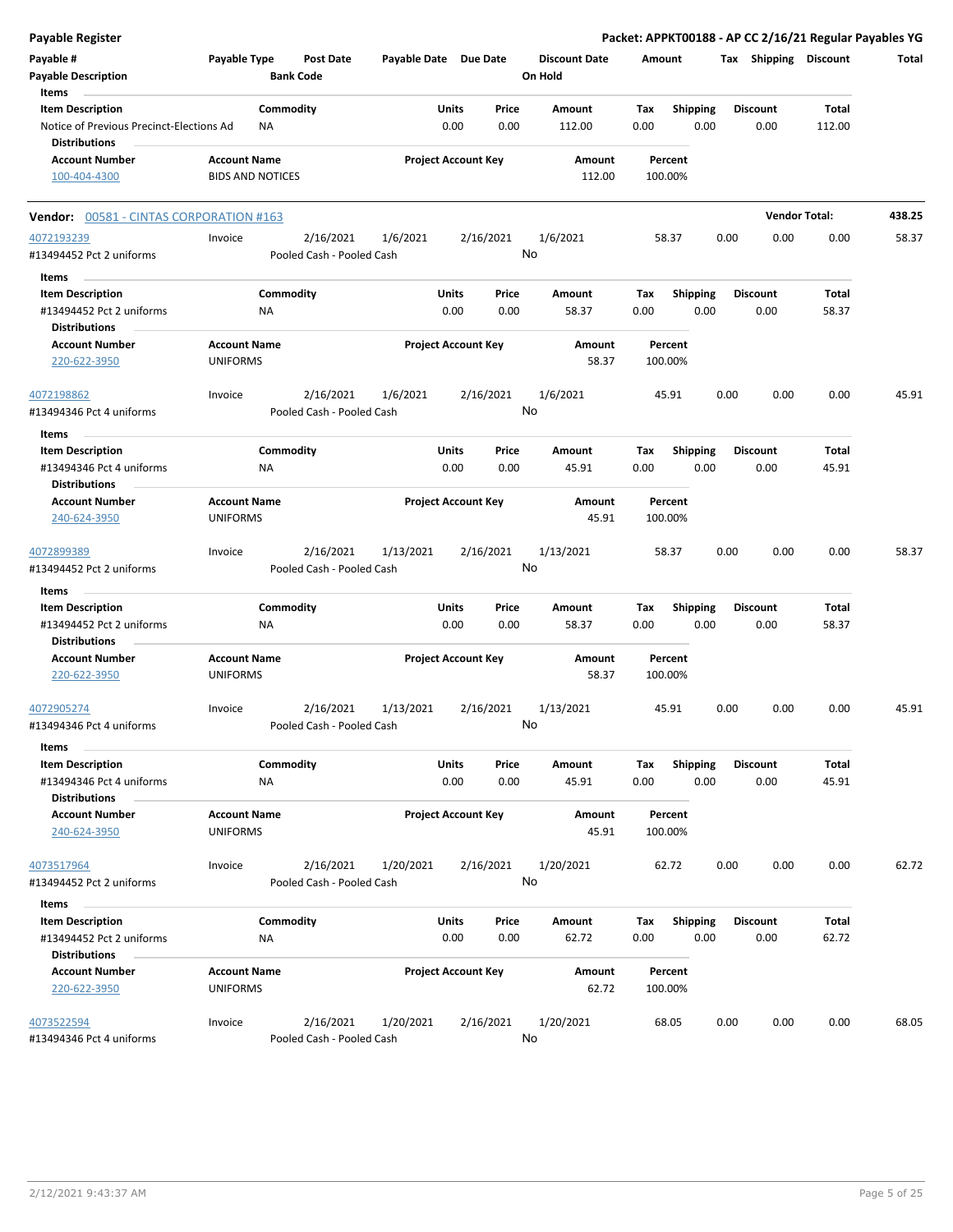|  |  | Payable Register |  |
|--|--|------------------|--|
|  |  |                  |  |

Packet: APPKT00188 - AP CC 2/16/21 Regular Payables YG

| Payable #                                                           | Payable Type                                          |                  | <b>Post Date</b>                       | Payable Date Due Date      |              |           | <b>Discount Date</b> | Amount |                    |      | Tax Shipping    | <b>Discount</b> | Total |
|---------------------------------------------------------------------|-------------------------------------------------------|------------------|----------------------------------------|----------------------------|--------------|-----------|----------------------|--------|--------------------|------|-----------------|-----------------|-------|
| <b>Payable Description</b><br>Items                                 |                                                       | <b>Bank Code</b> |                                        |                            |              |           | On Hold              |        |                    |      |                 |                 |       |
| <b>Item Description</b>                                             |                                                       | Commodity        |                                        |                            | Units        | Price     | Amount               | Tax    | <b>Shipping</b>    |      | <b>Discount</b> | Total           |       |
| #13494346 Pct 4 uniforms                                            |                                                       | ΝA               |                                        |                            | 0.00         | 0.00      | 68.05                | 0.00   | 0.00               |      | 0.00            | 68.05           |       |
| <b>Distributions</b>                                                |                                                       |                  |                                        |                            |              |           |                      |        |                    |      |                 |                 |       |
| <b>Account Number</b>                                               | <b>Account Name</b>                                   |                  |                                        | <b>Project Account Key</b> |              |           | Amount               |        | Percent            |      |                 |                 |       |
| 240-624-3950                                                        | <b>UNIFORMS</b>                                       |                  |                                        |                            |              |           | 68.05                |        | 100.00%            |      |                 |                 |       |
| 4074213804                                                          | Invoice                                               |                  | 2/16/2021                              | 1/27/2021                  |              | 2/16/2021 | 1/27/2021            |        | 57.41              | 0.00 | 0.00            | 0.00            | 57.41 |
| #13494452 Pct 2 uniforms                                            |                                                       |                  | Pooled Cash - Pooled Cash              |                            |              |           | No                   |        |                    |      |                 |                 |       |
| Items                                                               |                                                       |                  |                                        |                            |              |           |                      |        |                    |      |                 |                 |       |
| <b>Item Description</b>                                             |                                                       | Commodity        |                                        |                            | Units        | Price     | Amount               | Tax    | <b>Shipping</b>    |      | <b>Discount</b> | Total           |       |
| #13494452 Pct 2 uniforms                                            |                                                       | NA               |                                        |                            | 0.00         | 0.00      | 57.41                | 0.00   | 0.00               |      | 0.00            | 57.41           |       |
| <b>Distributions</b>                                                |                                                       |                  |                                        |                            |              |           |                      |        |                    |      |                 |                 |       |
| <b>Account Number</b>                                               | <b>Account Name</b>                                   |                  |                                        | <b>Project Account Key</b> |              |           | Amount               |        | Percent            |      |                 |                 |       |
| 220-622-3950                                                        | <b>UNIFORMS</b>                                       |                  |                                        |                            |              |           | 57.41                |        | 100.00%            |      |                 |                 |       |
| 4074220205                                                          | Invoice                                               |                  | 2/16/2021                              | 1/27/2021                  |              | 2/16/2021 | 1/27/2021            |        | 41.51              | 0.00 | 0.00            | 0.00            | 41.51 |
| #13494346 Pct 4 uniforms                                            |                                                       |                  | Pooled Cash - Pooled Cash              |                            |              | No        |                      |        |                    |      |                 |                 |       |
| Items                                                               |                                                       |                  |                                        |                            |              |           |                      |        |                    |      |                 |                 |       |
| <b>Item Description</b>                                             |                                                       | Commodity        |                                        |                            | Units        | Price     | Amount               | Тах    | <b>Shipping</b>    |      | <b>Discount</b> | Total           |       |
| #13494346 Pct 4 uniforms                                            |                                                       | ΝA               |                                        |                            | 0.00         | 0.00      | 41.51                | 0.00   | 0.00               |      | 0.00            | 41.51           |       |
| <b>Distributions</b>                                                |                                                       |                  |                                        |                            |              |           |                      |        |                    |      |                 |                 |       |
| <b>Account Number</b>                                               | <b>Account Name</b>                                   |                  |                                        | <b>Project Account Key</b> |              |           | Amount               |        | Percent            |      |                 |                 |       |
| 240-624-3950                                                        | <b>UNIFORMS</b>                                       |                  |                                        |                            |              |           | 41.51                |        | 100.00%            |      |                 |                 |       |
| Vendor: 00052 - CO-OPERATIVE GIN CO.<br>120941<br>#FANN#3 R&M Parts | Invoice                                               |                  | 2/16/2021<br>Pooled Cash - Pooled Cash | 1/6/2021                   |              | 2/16/2021 | 1/6/2021<br>No       |        | 26.67              | 0.00 | 0.00            | 0.00            | 26.67 |
| Items                                                               |                                                       |                  |                                        |                            |              |           |                      |        |                    |      |                 |                 |       |
| <b>Item Description</b>                                             |                                                       | Commodity        |                                        |                            | Units        | Price     | Amount               | Tax    | <b>Shipping</b>    |      | <b>Discount</b> | Total           |       |
| #FANN#3 R&M Parts                                                   |                                                       | <b>NA</b>        |                                        |                            | 0.00         | 0.00      | 26.67                | 0.00   | 0.00               |      | 0.00            | 26.67           |       |
| <b>Distributions</b>                                                |                                                       |                  |                                        |                            |              |           |                      |        |                    |      |                 |                 |       |
| <b>Account Number</b><br>230-623-4580                               | <b>Account Name</b><br><b>R&amp;M MACHINERY PARTS</b> |                  |                                        | <b>Project Account Key</b> |              |           | Amount<br>26.67      |        | Percent<br>100.00% |      |                 |                 |       |
| 121299                                                              | Invoice                                               |                  | 2/16/2021                              | 1/14/2021                  |              | 2/16/2021 | 1/14/2021            |        | 7.00               | 0.00 | 0.00            | 0.00            | 7.00  |
| #FANN#3 R&M Parts steering fluid                                    |                                                       |                  | Pooled Cash - Pooled Cash              |                            |              |           | No                   |        |                    |      |                 |                 |       |
| Items                                                               |                                                       |                  |                                        |                            |              |           |                      |        |                    |      |                 |                 |       |
| <b>Item Description</b>                                             |                                                       | Commodity        |                                        |                            | <b>Units</b> | Price     | Amount               | Tax    | <b>Shipping</b>    |      | <b>Discount</b> | Total           |       |
| #FANN#3 R&M Parts steering fluid                                    |                                                       | NA               |                                        |                            | 0.00         | 0.00      | 7.00                 | 0.00   | 0.00               |      | 0.00            | 7.00            |       |
| <b>Distributions</b>                                                |                                                       |                  |                                        |                            |              |           |                      |        |                    |      |                 |                 |       |
| <b>Account Number</b>                                               | <b>Account Name</b>                                   |                  |                                        | <b>Project Account Key</b> |              |           | Amount               |        | Percent            |      |                 |                 |       |
| 230-623-4580                                                        | <b>R&amp;M MACHINERY PARTS</b>                        |                  |                                        |                            |              |           | 7.00                 |        | 100.00%            |      |                 |                 |       |
| 121335                                                              | Invoice                                               |                  | 2/16/2021                              | 1/15/2021                  |              | 2/16/2021 | 1/15/2021            |        | 12.73              | 0.00 | 0.00            | 0.00            | 12.73 |
| #FANN#3 R&M Parts - electronic flasher                              |                                                       |                  | Pooled Cash - Pooled Cash              |                            |              |           | No                   |        |                    |      |                 |                 |       |
| Items                                                               |                                                       |                  |                                        |                            |              |           |                      |        |                    |      |                 |                 |       |
| <b>Item Description</b>                                             |                                                       | Commodity        |                                        |                            | Units        | Price     | Amount               | Tax    | <b>Shipping</b>    |      | <b>Discount</b> | Total           |       |
| #FANN#3 R&M Parts - electronic flasher                              |                                                       | Goods            |                                        |                            | 1.00         | 12.73     | 12.73                | 0.00   | 0.00               |      | 0.00            | 12.73           |       |
| <b>Distributions</b>                                                |                                                       |                  |                                        |                            |              |           |                      |        |                    |      |                 |                 |       |
| <b>Account Number</b>                                               | <b>Account Name</b>                                   |                  |                                        | <b>Project Account Key</b> |              |           | Amount               |        | Percent            |      |                 |                 |       |
| 230-623-4580                                                        | <b>R&amp;M MACHINERY PARTS</b>                        |                  |                                        |                            |              |           | 12.73                |        | 100.00%            |      |                 |                 |       |
|                                                                     |                                                       |                  |                                        |                            |              |           |                      |        |                    |      |                 |                 |       |
| 121499<br>#FANN#3 R&M Tires-valve/glue                              | Invoice                                               |                  | 2/16/2021<br>Pooled Cash - Pooled Cash | 1/19/2021                  |              | 2/16/2021 | 1/19/2021<br>No      |        | 40.65              | 0.00 | 0.00            | 0.00            | 40.65 |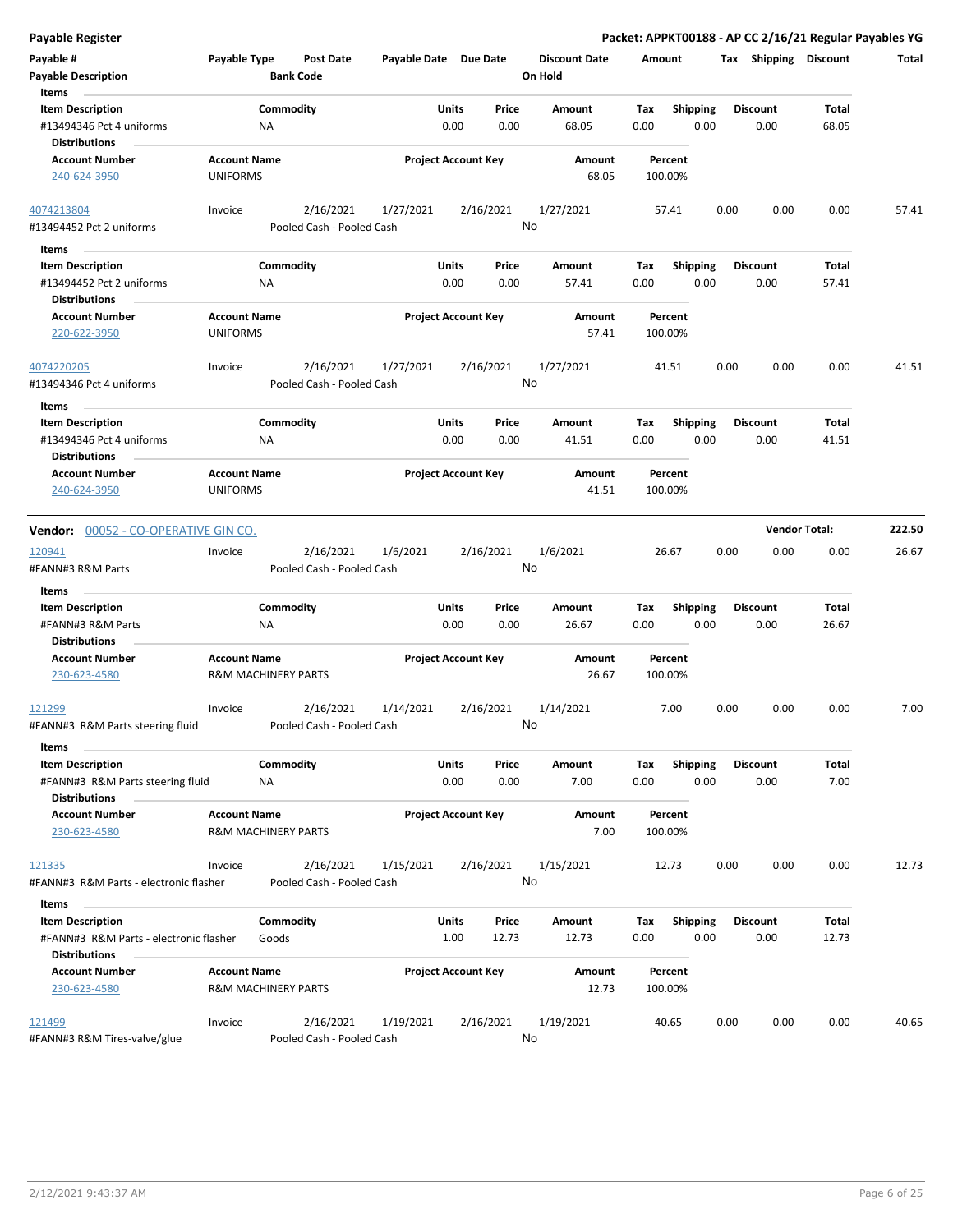| <b>Payable Register</b>                                                    |                                                       |                                        |                            |               |               |                                 |                    |                         |      |                         | Packet: APPKT00188 - AP CC 2/16/21 Regular Payables YG |          |
|----------------------------------------------------------------------------|-------------------------------------------------------|----------------------------------------|----------------------------|---------------|---------------|---------------------------------|--------------------|-------------------------|------|-------------------------|--------------------------------------------------------|----------|
| Payable #<br><b>Payable Description</b>                                    | Payable Type                                          | <b>Post Date</b><br><b>Bank Code</b>   | Payable Date Due Date      |               |               | <b>Discount Date</b><br>On Hold | Amount             |                         |      | Tax Shipping Discount   |                                                        | Total    |
| Items<br><b>Item Description</b>                                           |                                                       | Commodity                              |                            | Units         | Price         | Amount                          | Tax                | <b>Shipping</b>         |      | <b>Discount</b>         | Total                                                  |          |
| #FANN#3 R&M Tires-valve/glue<br><b>Distributions</b>                       | ΝA                                                    |                                        |                            | 0.00          | 0.00          | 40.65                           | 0.00               | 0.00                    |      | 0.00                    | 40.65                                                  |          |
| <b>Account Number</b>                                                      | <b>Account Name</b>                                   |                                        | <b>Project Account Key</b> |               |               | Amount                          | Percent            |                         |      |                         |                                                        |          |
| 230-623-4590                                                               | R&M MACH. TIRES & TUBES                               |                                        |                            |               |               | 40.65                           | 100.00%            |                         |      |                         |                                                        |          |
| 121501                                                                     | Credit Memo                                           | 2/16/2021                              | 1/19/2021                  | 2/16/2021     |               | 1/19/2021                       | -27.00             |                         | 0.00 | 0.00                    | 0.00                                                   | $-27.00$ |
| #FANN#3 R&M Parts-starter fluid/return valves    Pooled Cash - Pooled Cash |                                                       |                                        |                            |               |               | No                              |                    |                         |      |                         |                                                        |          |
| Items                                                                      |                                                       |                                        |                            |               |               |                                 |                    |                         |      |                         |                                                        |          |
| <b>Item Description</b><br>#FANN#3 R&M Parts-starter fluid/return  NA      |                                                       | Commodity                              |                            | Units<br>0.00 | Price<br>0.00 | Amount<br>$-27.00$              | Tax<br>0.00        | <b>Shipping</b><br>0.00 |      | <b>Discount</b><br>0.00 | Total<br>$-27.00$                                      |          |
| <b>Distributions</b>                                                       |                                                       |                                        |                            |               |               |                                 |                    |                         |      |                         |                                                        |          |
| <b>Account Number</b><br>230-623-4590                                      | <b>Account Name</b><br>R&M MACH. TIRES & TUBES        |                                        | <b>Project Account Key</b> |               |               | Amount<br>$-30.00$              | Percent<br>111.11% |                         |      |                         |                                                        |          |
| 230-623-4580                                                               | <b>R&amp;M MACHINERY PARTS</b>                        |                                        |                            |               |               | 3.00                            | $-11.11%$          |                         |      |                         |                                                        |          |
| 121654                                                                     | Invoice                                               | 2/16/2021                              | 1/21/2021                  | 2/16/2021     |               | 1/21/2021                       | 23.35              |                         | 0.00 | 0.00                    | 0.00                                                   | 23.35    |
| #FANN#3 R&M Parts                                                          |                                                       | Pooled Cash - Pooled Cash              |                            |               |               | No                              |                    |                         |      |                         |                                                        |          |
| Items                                                                      |                                                       |                                        |                            |               |               |                                 |                    |                         |      |                         |                                                        |          |
| <b>Item Description</b>                                                    |                                                       | Commodity                              |                            | Units         | Price         | Amount                          | Tax                | <b>Shipping</b>         |      | <b>Discount</b>         | Total                                                  |          |
| #FANN#3 R&M Parts<br><b>Distributions</b>                                  | NA                                                    |                                        |                            | 0.00          | 0.00          | 23.35                           | 0.00               | 0.00                    |      | 0.00                    | 23.35                                                  |          |
| <b>Account Number</b>                                                      | <b>Account Name</b>                                   |                                        | <b>Project Account Key</b> |               |               | Amount                          | Percent            |                         |      |                         |                                                        |          |
| 230-623-4580                                                               | <b>R&amp;M MACHINERY PARTS</b>                        |                                        |                            |               |               | 23.35                           | 100.00%            |                         |      |                         |                                                        |          |
| 121658<br>#FANN#3 R&M Parts                                                | Invoice                                               | 2/16/2021<br>Pooled Cash - Pooled Cash | 1/21/2021                  | 2/16/2021     | No            | 1/21/2021                       | 4.10               |                         | 0.00 | 0.00                    | 0.00                                                   | 4.10     |
|                                                                            |                                                       |                                        |                            |               |               |                                 |                    |                         |      |                         |                                                        |          |
| Items<br><b>Item Description</b>                                           |                                                       | Commodity                              |                            | Units         | Price         | Amount                          | Tax                | <b>Shipping</b>         |      | Discount                | Total                                                  |          |
| #FANN#3 R&M Parts                                                          | <b>NA</b>                                             |                                        |                            | 0.00          | 0.00          | 4.10                            | 0.00               | 0.00                    |      | 0.00                    | 4.10                                                   |          |
| <b>Distributions</b>                                                       |                                                       |                                        |                            |               |               |                                 |                    |                         |      |                         |                                                        |          |
| <b>Account Number</b>                                                      | <b>Account Name</b>                                   |                                        | <b>Project Account Key</b> |               |               | Amount                          | Percent            |                         |      |                         |                                                        |          |
| 230-623-4580                                                               | <b>R&amp;M MACHINERY PARTS</b>                        |                                        |                            |               |               | 4.10                            | 100.00%            |                         |      |                         |                                                        |          |
| 121700<br>#FANN#3 R&M Parts transmission fluid                             | Invoice                                               | 2/16/2021<br>Pooled Cash - Pooled Cash | 1/22/2021                  | 2/16/2021     |               | 1/22/2021<br>No                 | 45.00              |                         | 0.00 | 0.00                    | 0.00                                                   | 45.00    |
| Items                                                                      |                                                       |                                        |                            |               |               |                                 |                    |                         |      |                         |                                                        |          |
| <b>Item Description</b>                                                    |                                                       | Commodity                              |                            | Units         | Price         | Amount                          | Tax                | <b>Shipping</b>         |      | <b>Discount</b>         | Total                                                  |          |
| #FANN#3 R&M Parts transmission fluid<br><b>Distributions</b>               | ΝA                                                    |                                        |                            | 0.00          | 0.00          | 45.00                           | 0.00               | 0.00                    |      | 0.00                    | 45.00                                                  |          |
| <b>Account Number</b><br>230-623-4580                                      | <b>Account Name</b><br><b>R&amp;M MACHINERY PARTS</b> |                                        | <b>Project Account Key</b> |               |               | Amount<br>45.00                 | Percent<br>100.00% |                         |      |                         |                                                        |          |
| 121702                                                                     | Invoice                                               | 2/16/2021                              | 1/22/2021                  | 2/16/2021     |               | 1/22/2021                       | 90.00              |                         | 0.00 | 0.00                    | 0.00                                                   | 90.00    |
| #FANN#3 R&M Parts transmission fluid<br>Items                              |                                                       | Pooled Cash - Pooled Cash              |                            |               |               | No                              |                    |                         |      |                         |                                                        |          |
| <b>Item Description</b>                                                    |                                                       | Commodity                              |                            | Units         | Price         | Amount                          | Тах                | Shipping                |      | <b>Discount</b>         | Total                                                  |          |
| #FANN#3 R&M Parts transmission fluid<br><b>Distributions</b>               | Goods                                                 |                                        |                            | 6.00          | 15.00         | 90.00                           | 0.00               | 0.00                    |      | 0.00                    | 90.00                                                  |          |
| <b>Account Number</b><br>230-623-4580                                      | <b>Account Name</b><br><b>R&amp;M MACHINERY PARTS</b> |                                        | <b>Project Account Key</b> |               |               | Amount<br>90.00                 | Percent<br>100.00% |                         |      |                         |                                                        |          |
| Vendor: 00163 - COOPER-SORRELLS FUNERAL HOME                               |                                                       |                                        |                            |               |               |                                 |                    |                         |      |                         | <b>Vendor Total:</b>                                   | 475.00   |
| $C21-01$                                                                   | Invoice                                               | 2/16/2021                              | 2/6/2021                   | 2/16/2021     |               | 2/6/2021                        | 475.00             |                         | 0.00 | 0.00                    | 0.00                                                   | 475.00   |
| Anderson removal/pouch                                                     |                                                       | Pooled Cash - Pooled Cash              |                            |               |               | No                              |                    |                         |      |                         |                                                        |          |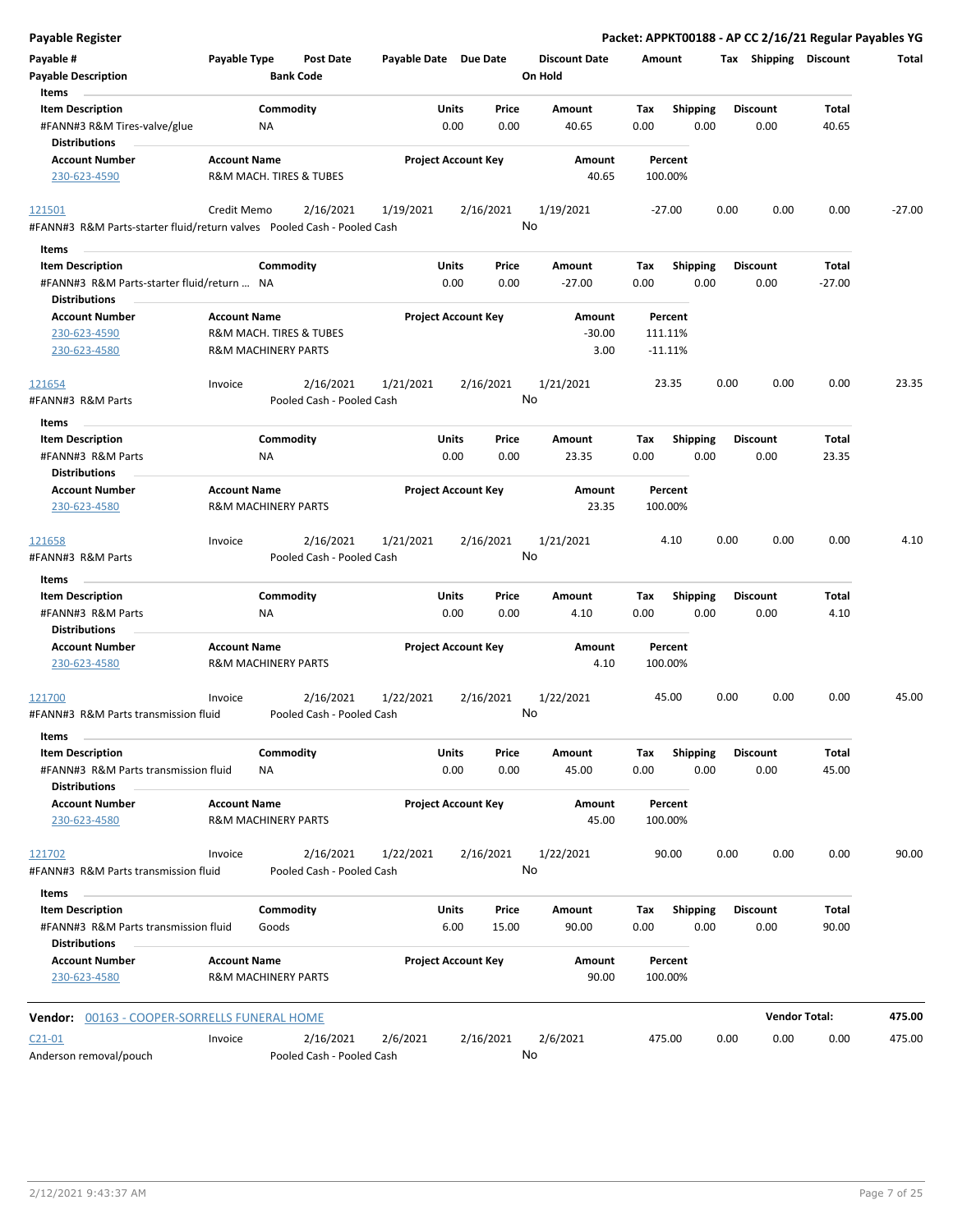| <b>Payable Register</b>                                |                                                       |                            |               |                                 | Packet: APPKT00188 - AP CC 2/16/21 Regular Payables YG |      |                         |                       |          |
|--------------------------------------------------------|-------------------------------------------------------|----------------------------|---------------|---------------------------------|--------------------------------------------------------|------|-------------------------|-----------------------|----------|
| Payable #<br><b>Payable Description</b>                | Payable Type<br><b>Post Date</b><br><b>Bank Code</b>  | Payable Date Due Date      |               | <b>Discount Date</b><br>On Hold | Amount                                                 |      |                         | Tax Shipping Discount | Total    |
| Items<br><b>Item Description</b>                       | Commodity                                             | Units                      | Price         | Amount                          | Shipping<br>Tax                                        |      | <b>Discount</b>         | Total                 |          |
| Anderson removal/pouch<br><b>Distributions</b>         | <b>NA</b>                                             | 0.00                       | 0.00          | 475.00                          | 0.00<br>0.00                                           |      | 0.00                    | 475.00                |          |
| <b>Account Number</b><br>100-425-4660                  | <b>Account Name</b><br><b>AUTOPSIES</b>               | <b>Project Account Key</b> |               | Amount<br>475.00                | Percent<br>100.00%                                     |      |                         |                       |          |
| Vendor: 00475 - COUNTY TRASH SERVICE                   |                                                       |                            |               |                                 |                                                        |      |                         | <b>Vendor Total:</b>  | 70.00    |
| INV0001273                                             | 2/16/2021<br>Invoice                                  | 2/10/2021                  | 2/16/2021     | 2/10/2021                       | 70.00                                                  | 0.00 | 0.00                    | 0.00                  | 70.00    |
| Lake Fannin trash -Feb 2021                            | Pooled Cash - Pooled Cash                             |                            |               | No                              |                                                        |      |                         |                       |          |
| Items                                                  |                                                       |                            |               |                                 |                                                        |      |                         |                       |          |
| <b>Item Description</b><br>Lake Fannin trash -Feb 2021 | Commodity<br>ΝA                                       | Units<br>0.00              | Price<br>0.00 | Amount<br>70.00                 | Tax<br><b>Shipping</b><br>0.00<br>0.00                 |      | <b>Discount</b><br>0.00 | Total<br>70.00        |          |
| <b>Distributions</b><br><b>Account Number</b>          | <b>Account Name</b>                                   | <b>Project Account Key</b> |               | Amount                          | Percent                                                |      |                         |                       |          |
| 850-520-4430                                           | <b>TRASH PICK UP</b>                                  |                            |               | 70.00                           | 100.00%                                                |      |                         |                       |          |
| <b>Vendor: 00411 - DAVIS FLEET PARTS</b>               |                                                       |                            |               |                                 |                                                        |      |                         | <b>Vendor Total:</b>  | 345.03   |
| 721698<br>#FANNIN #2 R&M Parts                         | 2/16/2021<br>Invoice<br>Pooled Cash - Pooled Cash     | 1/6/2021                   | 2/16/2021     | 1/6/2021<br>No                  | 135.79                                                 | 0.00 | 0.00                    | 0.00                  | 135.79   |
| Items                                                  |                                                       |                            |               |                                 |                                                        |      |                         |                       |          |
| <b>Item Description</b><br>Pct 2                       | Commodity<br><b>NA</b>                                | Units<br>0.00              | Price<br>0.00 | Amount<br>135.79                | <b>Shipping</b><br>Tax<br>0.00<br>0.00                 |      | <b>Discount</b><br>0.00 | Total<br>135.79       |          |
| <b>Distributions</b>                                   |                                                       |                            |               |                                 |                                                        |      |                         |                       |          |
| <b>Account Number</b><br>220-622-4580                  | <b>Account Name</b><br><b>R&amp;M MACHINERY PARTS</b> | <b>Project Account Key</b> |               | Amount<br>135.79                | Percent<br>100.00%                                     |      |                         |                       |          |
| 722999<br>#FANNIN #2 R&M Parts                         | 2/16/2021<br>Invoice<br>Pooled Cash - Pooled Cash     | 1/27/2021                  | 2/16/2021     | 1/27/2021<br>No                 | 209.24                                                 | 0.00 | 0.00                    | 0.00                  | 209.24   |
| Items                                                  |                                                       |                            |               |                                 |                                                        |      |                         |                       |          |
| <b>Item Description</b><br>#FANNIN #2 R&M Parts        | Commodity<br><b>NA</b>                                | <b>Units</b><br>0.00       | Price<br>0.00 | Amount<br>209.24                | <b>Shipping</b><br>Tax<br>0.00<br>0.00                 |      | <b>Discount</b><br>0.00 | Total<br>209.24       |          |
| <b>Distributions</b>                                   |                                                       |                            |               |                                 |                                                        |      |                         |                       |          |
| <b>Account Number</b><br>220-622-4580                  | <b>Account Name</b><br><b>R&amp;M MACHINERY PARTS</b> | <b>Project Account Key</b> |               | Amount<br>209.24                | Percent<br>100.00%                                     |      |                         |                       |          |
| Vendor: VEN02278 - Deater, Frank                       |                                                       |                            |               |                                 |                                                        |      |                         | <b>Vendor Total:</b>  | 24.00    |
| INV0001263<br>2/9/21 transport meals                   | 2/16/2021<br>Invoice<br>Pooled Cash - Pooled Cash     | 2/10/2021                  | 2/16/2021     | 2/10/2021<br>No                 | 24.00                                                  | 0.00 | 0.00                    | 0.00                  | 24.00    |
| Items<br><b>Item Description</b>                       | Commodity                                             | Units                      | Price         | Amount                          | <b>Shipping</b><br>Tax                                 |      | <b>Discount</b>         | <b>Total</b>          |          |
| 2/9/21 transport meals<br><b>Distributions</b>         | ΝA                                                    | 0.00                       | 0.00          | 24.00                           | 0.00<br>0.00                                           |      | 0.00                    | 24.00                 |          |
| <b>Account Number</b><br>100-560-4280                  | <b>Account Name</b><br>PRISONER TRANSPORT             | <b>Project Account Key</b> |               | Amount<br>24.00                 | Percent<br>100.00%                                     |      |                         |                       |          |
| <b>Vendor: 00438 - EVANS, MICHAEL S.</b>               |                                                       |                            |               |                                 |                                                        |      |                         | <b>Vendor Total:</b>  | 1,211.25 |
| 1290                                                   | 2/16/2021<br>Invoice                                  | 1/22/2021                  | 2/16/2021     | 1/22/2021                       | 1,211.25                                               | 0.00 | 0.00                    | 0.00                  | 1,211.25 |
| FA-19-44522 BR Dst Ct                                  | Pooled Cash - Pooled Cash                             |                            |               | No                              |                                                        |      |                         |                       |          |
| Items                                                  |                                                       |                            |               |                                 |                                                        |      |                         |                       |          |
| <b>Item Description</b>                                | Commodity                                             | Units                      | Price         | Amount                          | <b>Shipping</b><br>Тах                                 |      | <b>Discount</b>         | Total                 |          |
| FA-19-44522 BR Dst Ct<br><b>Distributions</b>          | NA                                                    | 0.00                       | 0.00          | 1,211.25                        | 0.00<br>0.00                                           |      | 0.00                    | 1,211.25              |          |
| <b>Account Number</b><br>100-435-4360                  | <b>Account Name</b><br>ATTORNEY FEES- CPS CASES       | <b>Project Account Key</b> |               | Amount<br>1,211.25              | Percent<br>100.00%                                     |      |                         |                       |          |

**Vendor:** 00335 - FANNIN COUNTY ELEC. CO-OP, INC **Vendor Total: 320.28**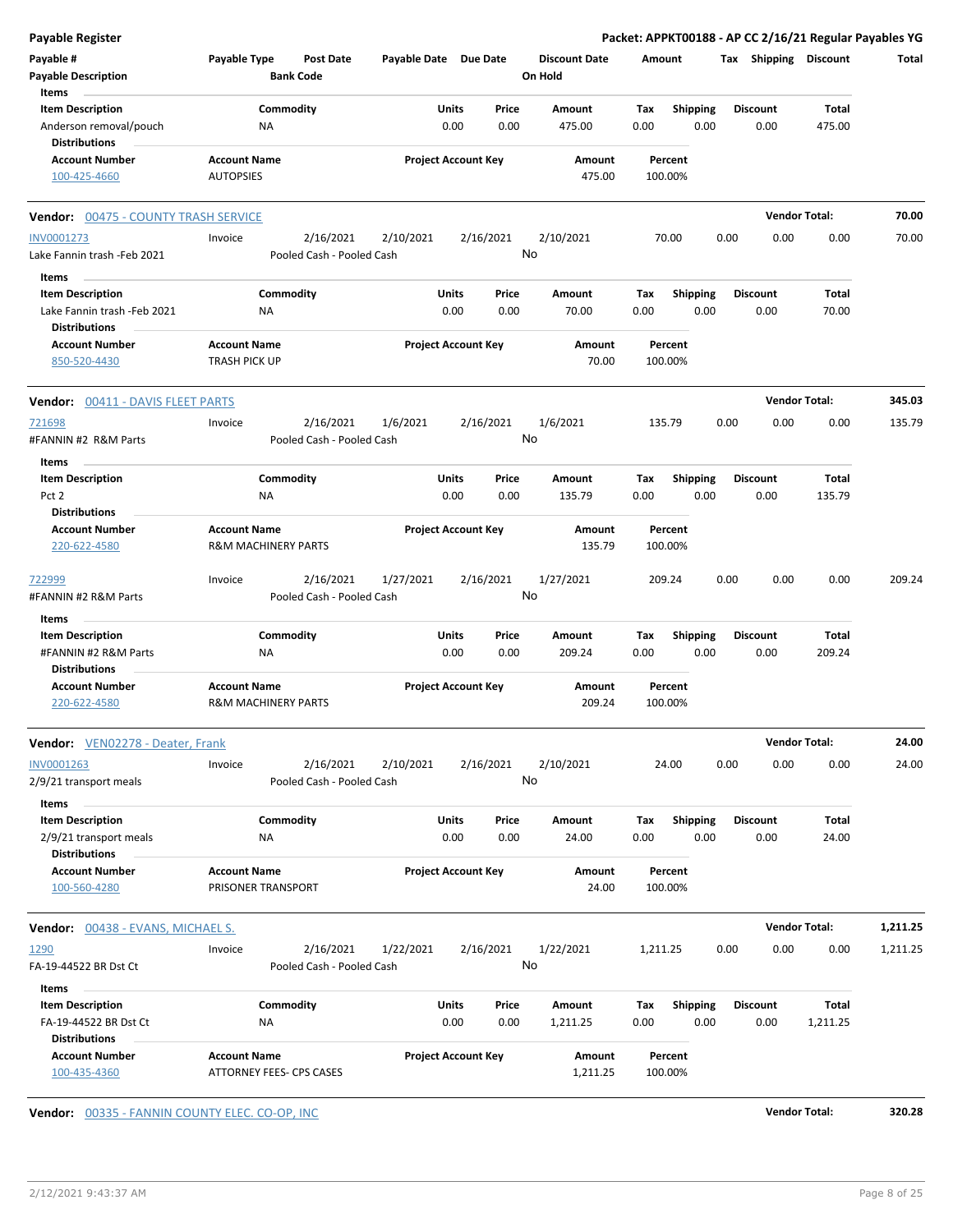| <b>Payable Register</b>                                                                          |                     |                                |                                        |                       |               |                            |         |                      |             |                    |                         |      |                         |                      | Packet: APPKT00188 - AP CC 2/16/21 Regular Payables YG |
|--------------------------------------------------------------------------------------------------|---------------------|--------------------------------|----------------------------------------|-----------------------|---------------|----------------------------|---------|----------------------|-------------|--------------------|-------------------------|------|-------------------------|----------------------|--------------------------------------------------------|
| Payable #<br><b>Payable Description</b>                                                          | Payable Type        | <b>Bank Code</b>               | Post Date                              | Payable Date Due Date |               |                            | On Hold | <b>Discount Date</b> | Amount      |                    |                         |      | Tax Shipping Discount   |                      | Total                                                  |
| INV0001249<br>Pct 3 electric 1/7-2/7/21                                                          | Invoice             |                                | 2/16/2021<br>Pooled Cash - Pooled Cash | 2/8/2021              |               | 2/16/2021                  | No      | 2/8/2021             |             | 320.28             |                         | 0.00 | 0.00                    | 0.00                 | 320.28                                                 |
| Items                                                                                            |                     |                                |                                        |                       |               |                            |         |                      |             |                    |                         |      |                         |                      |                                                        |
| <b>Item Description</b>                                                                          |                     | Commodity                      |                                        |                       | Units         | Price                      |         | Amount               | Tax         |                    | Shipping                |      | <b>Discount</b>         | Total                |                                                        |
| Pct 3 electric 1/7-2/7/21                                                                        |                     | NA                             |                                        |                       | 0.00          | 0.00                       |         | 320.28               | 0.00        |                    | 0.00                    |      | 0.00                    | 320.28               |                                                        |
| <b>Distributions</b>                                                                             |                     |                                |                                        |                       |               |                            |         |                      |             |                    |                         |      |                         |                      |                                                        |
| <b>Account Number</b>                                                                            | <b>Account Name</b> |                                |                                        |                       |               | <b>Project Account Key</b> |         | <b>Amount</b>        |             | Percent            |                         |      |                         |                      |                                                        |
| 230-623-4400                                                                                     |                     | UTILITY ELECTRICITY            |                                        |                       |               |                            |         | 320.28               |             | 100.00%            |                         |      |                         |                      |                                                        |
| <b>Vendor:</b> 00797 - FANNIN COUNTY TAX ASSESSOR-COL                                            |                     |                                |                                        |                       |               |                            |         |                      |             |                    |                         |      |                         | <b>Vendor Total:</b> | 88.50                                                  |
| INV0001274                                                                                       | Invoice             |                                | 2/16/2021                              | 2/10/2021             |               | 2/16/2021                  |         | 2/10/2021            |             | 22.00              |                         | 0.00 | 0.00                    | 0.00                 | 22.00                                                  |
| Pct 3 1995 PTRB registration Plate 1146777                                                       |                     |                                | Pooled Cash - Pooled Cash              |                       |               |                            | No      |                      |             |                    |                         |      |                         |                      |                                                        |
| Items                                                                                            |                     |                                |                                        |                       |               |                            |         |                      |             |                    |                         |      |                         |                      |                                                        |
| <b>Item Description</b><br>Pct 3 1995 PTRB registration Plate 1146777 NA<br><b>Distributions</b> |                     | Commodity                      |                                        |                       | Units<br>0.00 | Price<br>0.00              |         | Amount<br>22.00      | Tax<br>0.00 |                    | <b>Shipping</b><br>0.00 |      | <b>Discount</b><br>0.00 | Total<br>22.00       |                                                        |
| <b>Account Number</b><br>230-623-4580                                                            | <b>Account Name</b> | <b>R&amp;M MACHINERY PARTS</b> |                                        |                       |               | <b>Project Account Key</b> |         | Amount<br>22.00      |             | Percent<br>100.00% |                         |      |                         |                      |                                                        |
| INV0001275                                                                                       | Invoice             |                                | 2/16/2021                              | 2/10/2021             |               | 2/16/2021                  |         | 2/10/2021            |             | 22.00              |                         | 0.00 | 0.00                    | 0.00                 | 22.00                                                  |
| Pct 3 2001 PTRB regist Plate 9040736                                                             |                     |                                | Pooled Cash - Pooled Cash              |                       |               |                            | No      |                      |             |                    |                         |      |                         |                      |                                                        |
| Items                                                                                            |                     |                                |                                        |                       |               |                            |         |                      |             |                    |                         |      |                         |                      |                                                        |
| <b>Item Description</b><br>Pct 3 2001 PTRB regist Plate 9040736<br><b>Distributions</b>          |                     | Commodity<br>NA                |                                        |                       | Units<br>0.00 | Price<br>0.00              |         | Amount<br>22.00      | Tax<br>0.00 |                    | <b>Shipping</b><br>0.00 |      | <b>Discount</b><br>0.00 | Total<br>22.00       |                                                        |
| <b>Account Number</b><br>230-623-4580                                                            | <b>Account Name</b> | <b>R&amp;M MACHINERY PARTS</b> |                                        |                       |               | <b>Project Account Key</b> |         | Amount<br>22.00      |             | Percent<br>100.00% |                         |      |                         |                      |                                                        |
| INV0001284                                                                                       | Invoice             |                                | 2/16/2021                              | 2/10/2021             |               | 2/16/2021                  |         | 2/10/2021            |             | 22.00              |                         | 0.00 | 0.00                    | 0.00                 | 22.00                                                  |
| Pct 3 2005 Ford 7259 regist Plate 1083159                                                        |                     |                                | Pooled Cash - Pooled Cash              |                       |               |                            | No      |                      |             |                    |                         |      |                         |                      |                                                        |
| Items                                                                                            |                     |                                |                                        |                       |               |                            |         |                      |             |                    |                         |      |                         |                      |                                                        |
| <b>Item Description</b>                                                                          |                     | Commodity                      |                                        |                       | Units         | Price                      |         | Amount               | Tax         |                    | <b>Shipping</b>         |      | Discount                | Total                |                                                        |
| Pct 3 2005 Ford 7259 regist Plate 1083159<br><b>Distributions</b>                                |                     | NA                             |                                        |                       | 0.00          | 0.00                       |         | 22.00                | 0.00        |                    | 0.00                    |      | 0.00                    | 22.00                |                                                        |
| <b>Account Number</b><br>230-623-4580                                                            | <b>Account Name</b> | <b>R&amp;M MACHINERY PARTS</b> |                                        |                       |               | <b>Project Account Key</b> |         | Amount<br>22.00      |             | Percent<br>100.00% |                         |      |                         |                      |                                                        |
| INV0001285<br>Pct 3 2014 MC 2439 regist Plate 9040734                                            | Invoice             |                                | 2/16/2021<br>Pooled Cash - Pooled Cash | 2/10/2021             |               | 2/16/2021                  | No      | 2/10/2021            |             | 7.50               |                         | 0.00 | 0.00                    | 0.00                 | 7.50                                                   |
|                                                                                                  |                     |                                |                                        |                       |               |                            |         |                      |             |                    |                         |      |                         |                      |                                                        |
| Items                                                                                            |                     |                                |                                        |                       |               |                            |         |                      |             |                    |                         |      |                         |                      |                                                        |
| <b>Item Description</b><br>Pct 3 2014 MC 2439 regist Plate 9040734                               |                     | Commodity<br>NA                |                                        |                       | Units<br>0.00 | Price<br>0.00              |         | Amount<br>7.50       | Tax<br>0.00 |                    | <b>Shipping</b><br>0.00 |      | <b>Discount</b><br>0.00 | Total<br>7.50        |                                                        |
| <b>Distributions</b>                                                                             |                     |                                |                                        |                       |               |                            |         |                      |             |                    |                         |      |                         |                      |                                                        |
| <b>Account Number</b><br>230-623-4580                                                            | <b>Account Name</b> | <b>R&amp;M MACHINERY PARTS</b> |                                        |                       |               | <b>Project Account Key</b> |         | Amount<br>7.50       |             | Percent<br>100.00% |                         |      |                         |                      |                                                        |
| INV0001286                                                                                       | Invoice             |                                | 2/16/2021                              | 2/10/2021             |               | 2/16/2021                  |         | 2/10/2021            |             | 7.50               |                         | 0.00 | 0.00                    | 0.00                 | 7.50                                                   |
| Pct 3 2001 Dodge 1582 regist Plate 1290576                                                       |                     |                                | Pooled Cash - Pooled Cash              |                       |               |                            | No      |                      |             |                    |                         |      |                         |                      |                                                        |
| Items                                                                                            |                     |                                |                                        |                       |               |                            |         |                      |             |                    |                         |      |                         |                      |                                                        |
| <b>Item Description</b>                                                                          |                     | Commodity                      |                                        |                       | <b>Units</b>  | Price                      |         | Amount               | Tax         |                    | <b>Shipping</b>         |      | <b>Discount</b>         | Total                |                                                        |
| Pct 3 2001 Dodge 1582 regist Plate 12905 NA<br><b>Distributions</b>                              |                     |                                |                                        |                       | 0.00          | 0.00                       |         | 7.50                 | 0.00        |                    | 0.00                    |      | 0.00                    | 7.50                 |                                                        |
| <b>Account Number</b>                                                                            | <b>Account Name</b> |                                |                                        |                       |               | <b>Project Account Key</b> |         | Amount               |             | Percent            |                         |      |                         |                      |                                                        |
| 230-623-4580                                                                                     |                     | <b>R&amp;M MACHINERY PARTS</b> |                                        |                       |               |                            |         | 7.50                 |             | 100.00%            |                         |      |                         |                      |                                                        |
| INV0001287                                                                                       | Invoice             |                                | 2/16/2021                              | 2/10/2021             |               | 2/16/2021                  |         | 2/10/2021            |             | 7.50               |                         | 0.00 | 0.00                    | 0.00                 | 7.50                                                   |
| Pct 3 2006 Dodge 2716 regist Plate 1290575                                                       |                     |                                | Pooled Cash - Pooled Cash              |                       |               |                            | No      |                      |             |                    |                         |      |                         |                      |                                                        |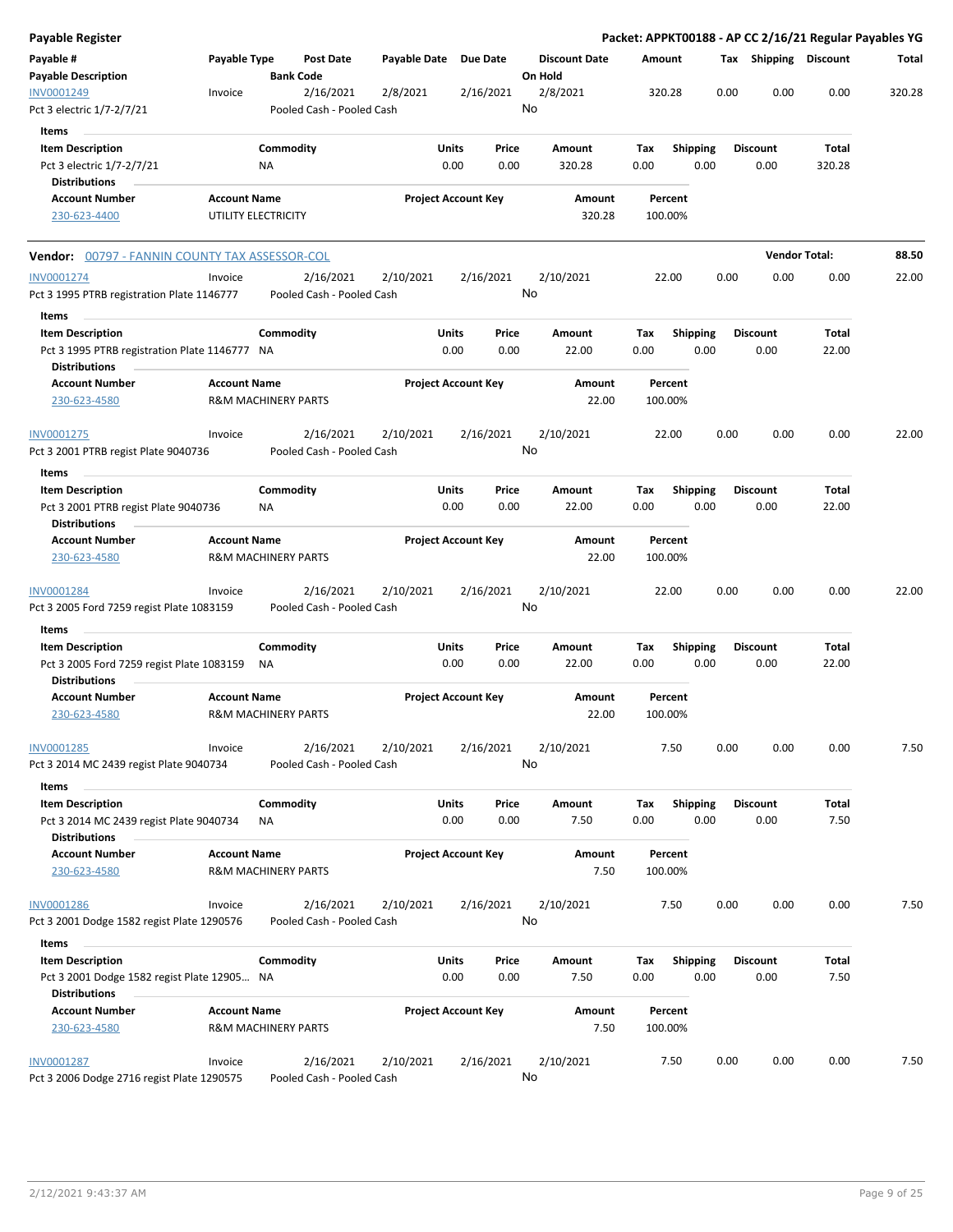| <b>Payable Register</b>                                                             |                                                      |                  |                                        |                       |                            |               |                                 |             |                         |      |                         | Packet: APPKT00188 - AP CC 2/16/21 Regular Payables YG |          |
|-------------------------------------------------------------------------------------|------------------------------------------------------|------------------|----------------------------------------|-----------------------|----------------------------|---------------|---------------------------------|-------------|-------------------------|------|-------------------------|--------------------------------------------------------|----------|
| Payable #<br><b>Payable Description</b>                                             | Payable Type                                         | <b>Bank Code</b> | <b>Post Date</b>                       | Payable Date Due Date |                            |               | <b>Discount Date</b><br>On Hold | Amount      |                         |      | Tax Shipping Discount   |                                                        | Total    |
| Items<br><b>Item Description</b>                                                    |                                                      | Commodity        |                                        |                       | Units                      | Price         | Amount                          | Tax         | <b>Shipping</b>         |      | <b>Discount</b>         | Total                                                  |          |
| Pct 3 2006 Dodge 2716 regist Plate 12905 NA<br><b>Distributions</b>                 |                                                      |                  |                                        |                       | 0.00                       | 0.00          | 7.50                            | 0.00        | 0.00                    |      | 0.00                    | 7.50                                                   |          |
| <b>Account Number</b><br>230-623-4580                                               | <b>Account Name</b><br>R&M MACHINERY PARTS           |                  |                                        |                       | <b>Project Account Key</b> |               | Amount<br>7.50                  |             | Percent<br>100.00%      |      |                         |                                                        |          |
| <b>Vendor: 00148 - FEDEX</b>                                                        |                                                      |                  |                                        |                       |                            |               |                                 |             |                         |      |                         | <b>Vendor Total:</b>                                   | 38.86    |
| 7-267-09919                                                                         | Invoice                                              |                  | 2/16/2021                              | 2/4/2021              |                            | 2/16/2021     | 2/4/2021                        |             | 38.86                   | 0.00 | 0.00                    | 0.00                                                   | 38.86    |
| Sheriff postage                                                                     |                                                      |                  | Pooled Cash - Pooled Cash              |                       |                            |               | No                              |             |                         |      |                         |                                                        |          |
| Items                                                                               |                                                      |                  |                                        |                       |                            |               |                                 |             |                         |      |                         |                                                        |          |
| <b>Item Description</b>                                                             |                                                      | Commodity        |                                        |                       | Units                      | Price         | Amount                          | Tax         | Shipping                |      | <b>Discount</b>         | Total                                                  |          |
| Sheriff postage                                                                     |                                                      | ΝA               |                                        |                       | 0.00                       | 0.00          | 38.86                           | 0.00        | 0.00                    |      | 0.00                    | 38.86                                                  |          |
| <b>Distributions</b><br><b>Account Number</b><br>100-560-3110                       | <b>Account Name</b><br>POSTAGE                       |                  |                                        |                       | <b>Project Account Key</b> |               | Amount<br>38.86                 |             | Percent<br>100.00%      |      |                         |                                                        |          |
| Vendor: 00512 - GAYLON P. RIDDELS LAW FIRM, PC                                      |                                                      |                  |                                        |                       |                            |               |                                 |             |                         |      |                         | <b>Vendor Total:</b>                                   | 190.00   |
| INV0001262                                                                          | Invoice                                              |                  | 2/16/2021                              | 1/21/2021             |                            | 2/16/2021     | 1/21/2021                       |             | 190.00                  | 0.00 | 0.00                    | 0.00                                                   | 190.00   |
| CR-20-27888 Stewart Dst Ct                                                          |                                                      |                  | Pooled Cash - Pooled Cash              |                       |                            |               | No                              |             |                         |      |                         |                                                        |          |
| Items                                                                               |                                                      |                  |                                        |                       |                            |               |                                 |             |                         |      |                         |                                                        |          |
| <b>Item Description</b><br>CR-20-27888 Stewart Dst Ct<br><b>Distributions</b>       |                                                      | Commodity<br>ΝA  |                                        |                       | Units<br>0.00              | Price<br>0.00 | Amount<br>190.00                | Tax<br>0.00 | <b>Shipping</b><br>0.00 |      | <b>Discount</b><br>0.00 | Total<br>190.00                                        |          |
| <b>Account Number</b><br>100-435-4370                                               | <b>Account Name</b><br><b>ATTORNEY FEES</b>          |                  |                                        |                       | <b>Project Account Key</b> |               | Amount<br>190.00                |             | Percent<br>100.00%      |      |                         |                                                        |          |
| Vendor: 00010 - HOLLAND, JORDAN PLLC                                                |                                                      |                  |                                        |                       |                            |               |                                 |             |                         |      |                         | <b>Vendor Total:</b>                                   | 2,104.50 |
| INV0001256                                                                          | Invoice                                              |                  | 2/16/2021                              | 1/28/2021             |                            | 2/16/2021     | 1/28/2021                       | 1,062.50    |                         | 0.00 | 0.00                    | 0.00                                                   | 1,062.50 |
| FA-20-44865 CG/MG/BJP/HJP Dst Ct                                                    |                                                      |                  | Pooled Cash - Pooled Cash              |                       |                            |               | No                              |             |                         |      |                         |                                                        |          |
| Items                                                                               |                                                      |                  |                                        |                       | Units                      | Price         |                                 |             |                         |      | <b>Discount</b>         | <b>Total</b>                                           |          |
| <b>Item Description</b><br>FA-20-44865 CG/MG/BJP/HJP Dst Ct<br><b>Distributions</b> |                                                      | Commodity<br>ΝA  |                                        |                       | 0.00                       | 0.00          | Amount<br>1,062.50              | Tax<br>0.00 | <b>Shipping</b><br>0.00 |      | 0.00                    | 1,062.50                                               |          |
| <b>Account Number</b><br>100-435-4360                                               | <b>Account Name</b><br>ATTORNEY FEES- CPS CASES      |                  |                                        |                       | <b>Project Account Key</b> |               | Amount<br>1,062.50              |             | Percent<br>100.00%      |      |                         |                                                        |          |
| INV0001257<br>50397 Young Co Ct@Law                                                 | Invoice                                              |                  | 2/16/2021<br>Pooled Cash - Pooled Cash | 1/29/2021             |                            | 2/16/2021     | 1/29/2021<br>No                 |             | 175.00                  | 0.00 | 0.00                    | 0.00                                                   | 175.00   |
| Items                                                                               |                                                      |                  |                                        |                       |                            |               |                                 |             |                         |      |                         |                                                        |          |
| <b>Item Description</b>                                                             |                                                      | Commodity        |                                        |                       | Units                      | Price         | Amount                          | Tax         | <b>Shipping</b>         |      | <b>Discount</b>         | Total                                                  |          |
| 50397 Young Co Ct@Law                                                               |                                                      | NA               |                                        |                       | 0.00                       | 0.00          | 175.00                          | 0.00        | 0.00                    |      | 0.00                    | 175.00                                                 |          |
| <b>Distributions</b>                                                                |                                                      |                  |                                        |                       |                            |               |                                 |             |                         |      |                         |                                                        |          |
| <b>Account Number</b><br>100-410-4240                                               | <b>Account Name</b><br><b>INDIGENT ATTORNEY FEES</b> |                  |                                        |                       | <b>Project Account Key</b> |               | Amount<br>175.00                |             | Percent<br>100.00%      |      |                         |                                                        |          |
| INV0001269                                                                          | Invoice                                              |                  | 2/16/2021                              | 1/29/2021             |                            | 2/16/2021     | 1/29/2021                       |             | 450.50                  | 0.00 | 0.00                    | 0.00                                                   | 450.50   |
| CR-20-27760 Taylor Dst Ct                                                           |                                                      |                  | Pooled Cash - Pooled Cash              |                       |                            |               | No                              |             |                         |      |                         |                                                        |          |
| Items                                                                               |                                                      |                  |                                        |                       |                            |               |                                 |             |                         |      |                         |                                                        |          |
| <b>Item Description</b>                                                             |                                                      | Commodity        |                                        |                       | Units                      | Price         | Amount                          | Tax         | <b>Shipping</b>         |      | <b>Discount</b>         | Total                                                  |          |
| CR-20-27760 Taylor Dst Ct                                                           |                                                      | NA               |                                        |                       | 0.00                       | 0.00          | 450.50                          | 0.00        | 0.00                    |      | 0.00                    | 450.50                                                 |          |
| <b>Distributions</b>                                                                |                                                      |                  |                                        |                       |                            |               |                                 |             |                         |      |                         |                                                        |          |
| <b>Account Number</b><br>100-435-4370                                               | <b>Account Name</b><br><b>ATTORNEY FEES</b>          |                  |                                        |                       | <b>Project Account Key</b> |               | Amount<br>450.50                |             | Percent<br>100.00%      |      |                         |                                                        |          |
| <b>INV0001270</b>                                                                   | Invoice                                              |                  | 2/16/2021                              | 1/29/2021             |                            | 2/16/2021     | 1/29/2021                       |             | 416.50                  | 0.00 | 0.00                    | 0.00                                                   | 416.50   |
| CR-20-27268 Dobrovolsky Dst Ct                                                      |                                                      |                  | Pooled Cash - Pooled Cash              |                       |                            |               | No                              |             |                         |      |                         |                                                        |          |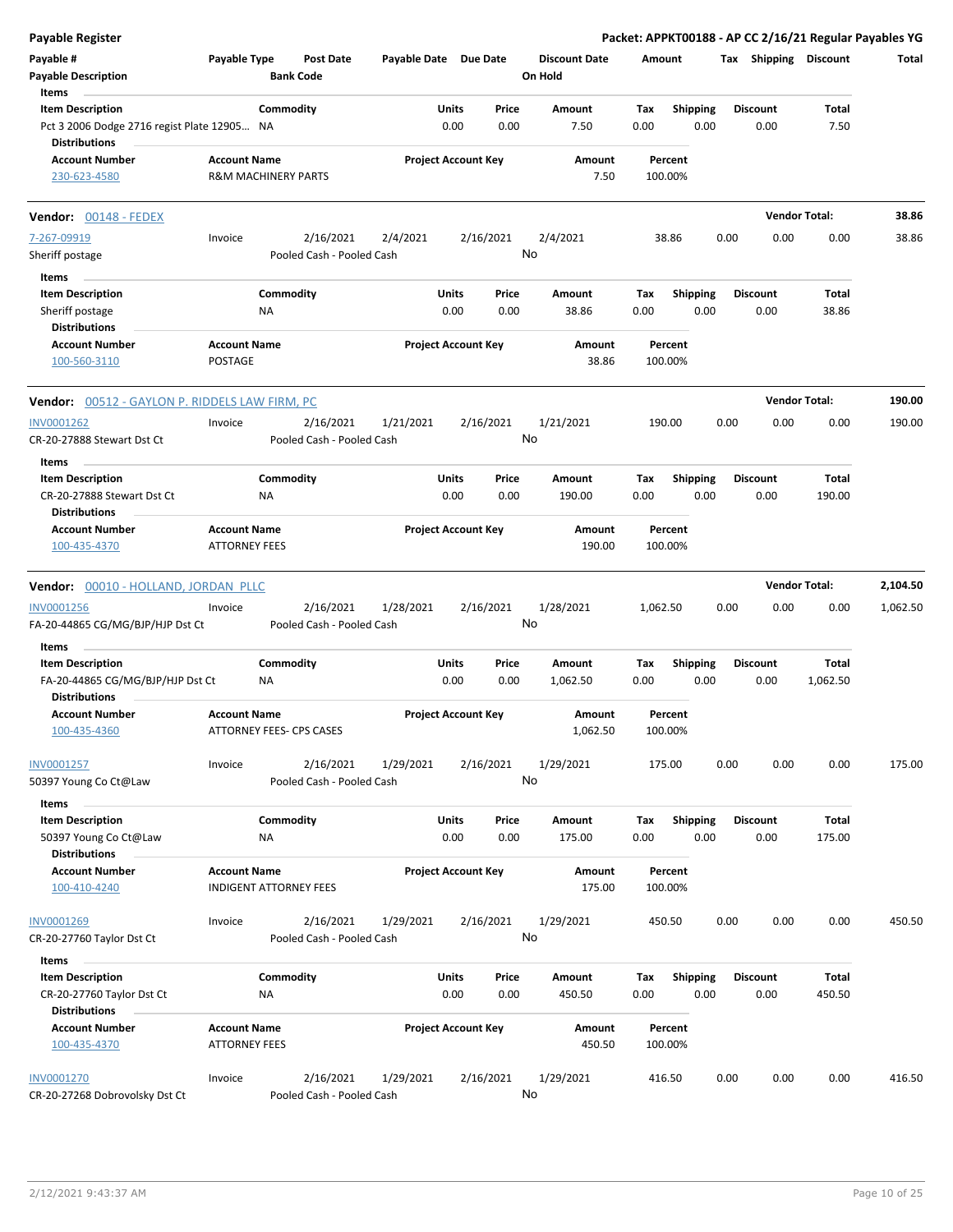| Payable #<br>Payable Type<br><b>Post Date</b><br>Payable Date Due Date<br><b>Discount Date</b><br>Tax Shipping Discount<br>Amount<br><b>Bank Code</b><br><b>Payable Description</b><br>On Hold<br>Items<br><b>Item Description</b><br>Commodity<br>Units<br>Price<br>Amount<br>Tax<br><b>Shipping</b><br><b>Discount</b><br>Total<br>CR-20-27268 Dobrovolsky Dst Ct<br>0.00<br>0.00<br>0.00<br>0.00<br>0.00<br>416.50<br>ΝA<br>416.50<br><b>Distributions</b><br><b>Account Name</b><br><b>Project Account Key</b><br><b>Account Number</b><br>Amount<br>Percent<br><b>ATTORNEY FEES</b><br>416.50<br>100.00%<br>100-435-4370<br><b>Vendor Total:</b><br>Vendor: 00623 - HOLT CAT<br>2/16/2021<br>2/16/2021<br>1/26/2021<br>59.41<br>0.00<br>40.00<br>0.00<br>PIMI0626216<br>Invoice<br>1/26/2021<br>No<br>#0418791 Pct 3 R&M Parts<br>Pooled Cash - Pooled Cash | Total<br>99.41<br>99.41 |
|------------------------------------------------------------------------------------------------------------------------------------------------------------------------------------------------------------------------------------------------------------------------------------------------------------------------------------------------------------------------------------------------------------------------------------------------------------------------------------------------------------------------------------------------------------------------------------------------------------------------------------------------------------------------------------------------------------------------------------------------------------------------------------------------------------------------------------------------------------------|-------------------------|
|                                                                                                                                                                                                                                                                                                                                                                                                                                                                                                                                                                                                                                                                                                                                                                                                                                                                  |                         |
|                                                                                                                                                                                                                                                                                                                                                                                                                                                                                                                                                                                                                                                                                                                                                                                                                                                                  |                         |
|                                                                                                                                                                                                                                                                                                                                                                                                                                                                                                                                                                                                                                                                                                                                                                                                                                                                  |                         |
|                                                                                                                                                                                                                                                                                                                                                                                                                                                                                                                                                                                                                                                                                                                                                                                                                                                                  |                         |
|                                                                                                                                                                                                                                                                                                                                                                                                                                                                                                                                                                                                                                                                                                                                                                                                                                                                  |                         |
|                                                                                                                                                                                                                                                                                                                                                                                                                                                                                                                                                                                                                                                                                                                                                                                                                                                                  |                         |
|                                                                                                                                                                                                                                                                                                                                                                                                                                                                                                                                                                                                                                                                                                                                                                                                                                                                  |                         |
|                                                                                                                                                                                                                                                                                                                                                                                                                                                                                                                                                                                                                                                                                                                                                                                                                                                                  |                         |
|                                                                                                                                                                                                                                                                                                                                                                                                                                                                                                                                                                                                                                                                                                                                                                                                                                                                  |                         |
|                                                                                                                                                                                                                                                                                                                                                                                                                                                                                                                                                                                                                                                                                                                                                                                                                                                                  |                         |
| Items                                                                                                                                                                                                                                                                                                                                                                                                                                                                                                                                                                                                                                                                                                                                                                                                                                                            |                         |
| Commodity<br><b>Item Description</b><br>Units<br>Price<br>Amount<br>Tax<br><b>Shipping</b><br><b>Discount</b><br>Total                                                                                                                                                                                                                                                                                                                                                                                                                                                                                                                                                                                                                                                                                                                                           |                         |
| 0.00<br>#0418791 Pct 3 R&M Parts<br>1.00<br>19.81<br>19.81<br>0.00<br>0.00<br>19.81<br>Goods                                                                                                                                                                                                                                                                                                                                                                                                                                                                                                                                                                                                                                                                                                                                                                     |                         |
| <b>Distributions</b>                                                                                                                                                                                                                                                                                                                                                                                                                                                                                                                                                                                                                                                                                                                                                                                                                                             |                         |
| <b>Project Account Key</b><br><b>Account Number</b><br><b>Account Name</b><br>Amount<br>Percent                                                                                                                                                                                                                                                                                                                                                                                                                                                                                                                                                                                                                                                                                                                                                                  |                         |
| <b>R&amp;M MACHINERY PARTS</b><br>19.81<br>100.00%<br>230-623-4580                                                                                                                                                                                                                                                                                                                                                                                                                                                                                                                                                                                                                                                                                                                                                                                               |                         |
|                                                                                                                                                                                                                                                                                                                                                                                                                                                                                                                                                                                                                                                                                                                                                                                                                                                                  |                         |
| Items                                                                                                                                                                                                                                                                                                                                                                                                                                                                                                                                                                                                                                                                                                                                                                                                                                                            |                         |
| Commodity<br>Units<br>Shipping<br><b>Item Description</b><br>Price<br>Tax<br><b>Discount</b><br>Total<br>Amount                                                                                                                                                                                                                                                                                                                                                                                                                                                                                                                                                                                                                                                                                                                                                  |                         |
| 40.00<br>#0418791 Pct 3 R&M Parts<br>1.00<br>39.60<br>39.60<br>0.00<br>0.00<br>79.60<br>Goods                                                                                                                                                                                                                                                                                                                                                                                                                                                                                                                                                                                                                                                                                                                                                                    |                         |
| <b>Distributions</b><br>Percent                                                                                                                                                                                                                                                                                                                                                                                                                                                                                                                                                                                                                                                                                                                                                                                                                                  |                         |
| <b>Project Account Key</b><br><b>Account Number</b><br><b>Account Name</b><br>Amount<br>79.60<br>230-623-4580<br><b>R&amp;M MACHINERY PARTS</b><br>100.00%                                                                                                                                                                                                                                                                                                                                                                                                                                                                                                                                                                                                                                                                                                       |                         |
|                                                                                                                                                                                                                                                                                                                                                                                                                                                                                                                                                                                                                                                                                                                                                                                                                                                                  |                         |
| <b>Vendor Total:</b><br><b>Vendor:</b> 00397 - JESSICA MCDONALD & ASSOC.                                                                                                                                                                                                                                                                                                                                                                                                                                                                                                                                                                                                                                                                                                                                                                                         | 1,062.50                |
| INV0001253<br>2/16/2021<br>9/2/2020<br>2/16/2021<br>9/2/2020<br>1,062.50<br>0.00<br>0.00<br>0.00<br>Invoice                                                                                                                                                                                                                                                                                                                                                                                                                                                                                                                                                                                                                                                                                                                                                      | 1,062.50                |
| No<br>Pooled Cash - Pooled Cash<br>FA-19-44234 Flores Dst Ct                                                                                                                                                                                                                                                                                                                                                                                                                                                                                                                                                                                                                                                                                                                                                                                                     |                         |
| Items                                                                                                                                                                                                                                                                                                                                                                                                                                                                                                                                                                                                                                                                                                                                                                                                                                                            |                         |
| Commodity<br><b>Item Description</b><br>Units<br>Price<br>Amount<br><b>Shipping</b><br><b>Discount</b><br>Total<br>Тах                                                                                                                                                                                                                                                                                                                                                                                                                                                                                                                                                                                                                                                                                                                                           |                         |
| 0.00<br>FA-19-44234 Flores Dst Ct<br>0.00<br>0.00<br>0.00<br>0.00<br>1,062.50<br>ΝA<br>1,062.50                                                                                                                                                                                                                                                                                                                                                                                                                                                                                                                                                                                                                                                                                                                                                                  |                         |
| <b>Distributions</b>                                                                                                                                                                                                                                                                                                                                                                                                                                                                                                                                                                                                                                                                                                                                                                                                                                             |                         |
| <b>Account Name</b><br><b>Project Account Key</b><br><b>Account Number</b><br>Amount<br>Percent                                                                                                                                                                                                                                                                                                                                                                                                                                                                                                                                                                                                                                                                                                                                                                  |                         |
| 100-435-4360<br><b>ATTORNEY FEES- CPS CASES</b><br>1,062.50<br>100.00%                                                                                                                                                                                                                                                                                                                                                                                                                                                                                                                                                                                                                                                                                                                                                                                           |                         |
| <b>Vendor Total:</b><br>Vendor: 00444 - KONICA MINOLTA PREMIER FINANCE                                                                                                                                                                                                                                                                                                                                                                                                                                                                                                                                                                                                                                                                                                                                                                                           | 888.45                  |
| 2/16/2021<br>0.00<br>0.00                                                                                                                                                                                                                                                                                                                                                                                                                                                                                                                                                                                                                                                                                                                                                                                                                                        | 888.45                  |
| 2/16/2021<br>2/6/2021<br>2/6/2021<br>0.00<br>71319617<br>Invoice<br>888.45<br>Pooled Cash - Pooled Cash                                                                                                                                                                                                                                                                                                                                                                                                                                                                                                                                                                                                                                                                                                                                                          |                         |
| Copier lease 2/15-3/14/21<br>No                                                                                                                                                                                                                                                                                                                                                                                                                                                                                                                                                                                                                                                                                                                                                                                                                                  |                         |
| Items                                                                                                                                                                                                                                                                                                                                                                                                                                                                                                                                                                                                                                                                                                                                                                                                                                                            |                         |
| Commodity<br><b>Item Description</b><br>Units<br>Price<br>Amount<br>Tax<br><b>Shipping</b><br>Total<br>Discount                                                                                                                                                                                                                                                                                                                                                                                                                                                                                                                                                                                                                                                                                                                                                  |                         |
| 0.00<br>0.00<br>Copier lease 2/15-3/14/21<br>0.00<br>888.45<br>0.00<br>0.00<br>888.45<br>ΝA                                                                                                                                                                                                                                                                                                                                                                                                                                                                                                                                                                                                                                                                                                                                                                      |                         |
| <b>Distributions</b>                                                                                                                                                                                                                                                                                                                                                                                                                                                                                                                                                                                                                                                                                                                                                                                                                                             |                         |
| <b>Account Number</b><br><b>Account Name</b><br><b>Project Account Key</b><br>Amount<br>Percent                                                                                                                                                                                                                                                                                                                                                                                                                                                                                                                                                                                                                                                                                                                                                                  |                         |
| 100-590-3150<br><b>COPIER RENTAL</b><br>73.29<br>8.25%                                                                                                                                                                                                                                                                                                                                                                                                                                                                                                                                                                                                                                                                                                                                                                                                           |                         |
| 97.72<br>11.00%<br>100-410-3150<br><b>COPIER RENTAL</b>                                                                                                                                                                                                                                                                                                                                                                                                                                                                                                                                                                                                                                                                                                                                                                                                          |                         |
| <b>COPIER RENTAL</b><br>314.27<br>35.37%<br>100-510-3150                                                                                                                                                                                                                                                                                                                                                                                                                                                                                                                                                                                                                                                                                                                                                                                                         |                         |
| 97.72<br>100-513-3150<br><b>COPIER RENTAL</b><br>11.00%                                                                                                                                                                                                                                                                                                                                                                                                                                                                                                                                                                                                                                                                                                                                                                                                          |                         |
| 100-499-3150<br><b>COPIER EXPENSE</b><br>89.75<br>10.10%                                                                                                                                                                                                                                                                                                                                                                                                                                                                                                                                                                                                                                                                                                                                                                                                         |                         |
| 89.75<br><b>COPIER RENTAL</b><br>10.10%<br>100-665-3150                                                                                                                                                                                                                                                                                                                                                                                                                                                                                                                                                                                                                                                                                                                                                                                                          |                         |
| <b>COPIER EXPENSE</b><br>101.52<br>11.43%<br>100-475-3150                                                                                                                                                                                                                                                                                                                                                                                                                                                                                                                                                                                                                                                                                                                                                                                                        |                         |
| 100-575-3150<br><b>COPIER RENTAL</b><br>24.43<br>2.75%                                                                                                                                                                                                                                                                                                                                                                                                                                                                                                                                                                                                                                                                                                                                                                                                           |                         |
| <b>Vendor Total:</b><br><b>Vendor: 00337 - MIEARS, STEVEN R.</b>                                                                                                                                                                                                                                                                                                                                                                                                                                                                                                                                                                                                                                                                                                                                                                                                 | 4,300.00                |
| 2/16/2021<br>2/16/2021<br>1/26/2021<br>1,200.00<br>0.00<br>0.00<br>0.00<br><b>INV0001258</b><br>1/26/2021<br>Invoice                                                                                                                                                                                                                                                                                                                                                                                                                                                                                                                                                                                                                                                                                                                                             | 1,200.00                |
| No<br>FA-17-43185 MF/K Dst Ct<br>Pooled Cash - Pooled Cash                                                                                                                                                                                                                                                                                                                                                                                                                                                                                                                                                                                                                                                                                                                                                                                                       |                         |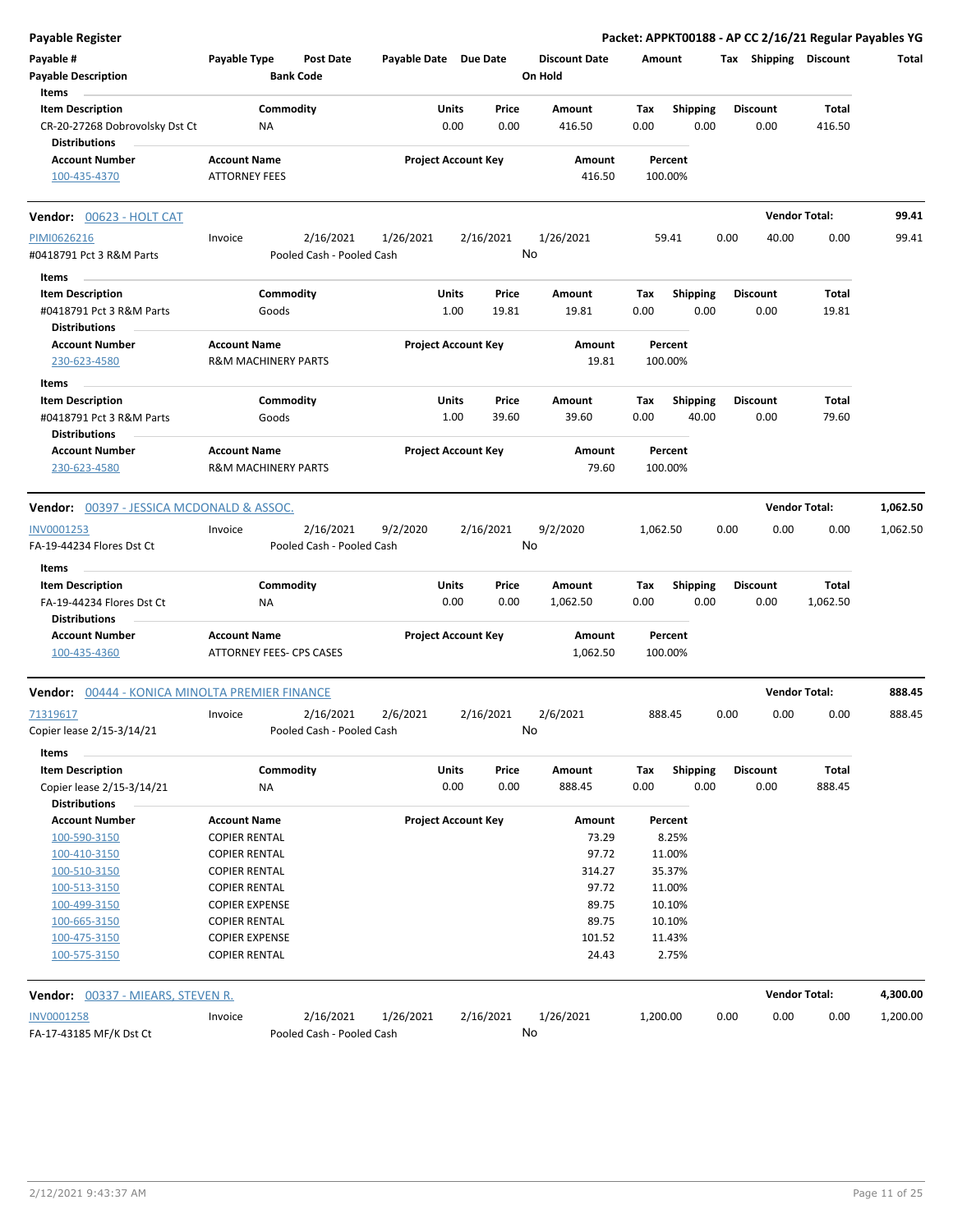| Payable #<br><b>Payable Description</b><br>Items                           | Payable Type                                           | <b>Post Date</b><br><b>Bank Code</b>   | Payable Date Due Date      |               |                 | <b>Discount Date</b><br>On Hold | Amount             |                         |      | Tax Shipping            | <b>Discount</b>   | Total    |
|----------------------------------------------------------------------------|--------------------------------------------------------|----------------------------------------|----------------------------|---------------|-----------------|---------------------------------|--------------------|-------------------------|------|-------------------------|-------------------|----------|
| <b>Item Description</b><br>FA-17-43185 MF/K Dst Ct<br><b>Distributions</b> | ΝA                                                     | Commodity                              |                            | Units<br>0.00 | Price<br>0.00   | Amount<br>1,200.00              | Tax<br>0.00        | <b>Shipping</b><br>0.00 |      | <b>Discount</b><br>0.00 | Total<br>1,200.00 |          |
| <b>Account Number</b><br>100-435-4360                                      | <b>Account Name</b><br>ATTORNEY FEES- CPS CASES        |                                        | <b>Project Account Key</b> |               |                 | Amount<br>1,200.00              | Percent<br>100.00% |                         |      |                         |                   |          |
| INV0001259<br>FA-19-44435 K/J Dst Ct                                       | Invoice                                                | 2/16/2021<br>Pooled Cash - Pooled Cash | 1/27/2021                  |               | 2/16/2021<br>No | 1/27/2021                       | 600.00             |                         | 0.00 | 0.00                    | 0.00              | 600.00   |
| Items                                                                      |                                                        |                                        |                            |               |                 |                                 |                    |                         |      |                         |                   |          |
| <b>Item Description</b><br>FA-19-44435 K/J Dst Ct                          | ΝA                                                     | Commodity                              |                            | Units<br>0.00 | Price<br>0.00   | Amount<br>600.00                | Tax<br>0.00        | <b>Shipping</b><br>0.00 |      | <b>Discount</b><br>0.00 | Total<br>600.00   |          |
| <b>Distributions</b><br><b>Account Number</b><br>100-435-4360              | <b>Account Name</b><br>ATTORNEY FEES- CPS CASES        |                                        | <b>Project Account Key</b> |               |                 | Amount<br>600.00                | Percent<br>100.00% |                         |      |                         |                   |          |
|                                                                            |                                                        |                                        |                            |               |                 |                                 |                    |                         |      |                         |                   |          |
| INV0001260<br>FA-20-45019 WD Dst Ct                                        | Invoice                                                | 2/16/2021<br>Pooled Cash - Pooled Cash | 12/28/2020                 |               | 2/16/2021<br>No | 12/28/2020                      | 1,300.00           |                         | 0.00 | 0.00                    | 0.00              | 1,300.00 |
| Items                                                                      |                                                        |                                        |                            |               |                 |                                 |                    |                         |      |                         |                   |          |
| <b>Item Description</b><br>FA-20-45019 WD Dst Ct<br><b>Distributions</b>   | ΝA                                                     | Commodity                              |                            | Units<br>0.00 | Price<br>0.00   | <b>Amount</b><br>1,300.00       | Тах<br>0.00        | <b>Shipping</b><br>0.00 |      | <b>Discount</b><br>0.00 | Total<br>1,300.00 |          |
| <b>Account Number</b><br>100-435-4360                                      | <b>Account Name</b><br><b>ATTORNEY FEES- CPS CASES</b> |                                        | <b>Project Account Key</b> |               |                 | Amount<br>1,300.00              | Percent<br>100.00% |                         |      |                         |                   |          |
| INV0001261<br>FA-20-44707 DP/AR/AR Dst Ct                                  | Invoice                                                | 2/16/2021<br>Pooled Cash - Pooled Cash | 1/20/2021                  |               | 2/16/2021<br>No | 1/20/2021                       | 1,200.00           |                         | 0.00 | 0.00                    | 0.00              | 1,200.00 |
| Items                                                                      |                                                        |                                        |                            |               |                 |                                 |                    |                         |      |                         |                   |          |
| <b>Item Description</b>                                                    |                                                        | Commodity                              |                            | Units         | Price           | Amount                          | Tax                | <b>Shipping</b>         |      | <b>Discount</b>         | Total             |          |
| FA-20-44707 DP/AR/AR Dst Ct<br><b>Distributions</b>                        | ΝA                                                     |                                        |                            | 0.00          | 0.00            | 1,200.00                        | 0.00               | 0.00                    |      | 0.00                    | 1,200.00          |          |
| <b>Account Number</b><br>100-435-4360                                      | <b>Account Name</b><br>ATTORNEY FEES- CPS CASES        |                                        | <b>Project Account Key</b> |               |                 | Amount<br>1,200.00              | Percent<br>100.00% |                         |      |                         |                   |          |
| Vendor: 00198 - NATIONAL DATE STAMP                                        |                                                        |                                        |                            |               |                 |                                 |                    |                         |      | <b>Vendor Total:</b>    |                   | 528.26   |
| 58307<br>RapidPrint repair                                                 | Invoice                                                | 2/16/2021<br>Pooled Cash - Pooled Cash | 5/28/2020                  |               | 2/16/2021<br>No | 5/28/2020                       | 343.26             |                         | 0.00 | 0.00                    | 0.00              | 343.26   |
| Items                                                                      |                                                        |                                        |                            |               |                 |                                 |                    |                         |      |                         |                   |          |
| <b>Item Description</b>                                                    |                                                        | Commodity                              |                            | Units         | Price           | Amount                          | Tax                | <b>Shipping</b>         |      | <b>Discount</b>         | Total             |          |
| RapidPrint repair<br><b>Distributions</b>                                  | <b>NA</b>                                              |                                        |                            | 0.00          | 0.00            | 343.26                          | 0.00               | 0.00                    |      | 0.00                    | 343.26            |          |
| <b>Account Number</b>                                                      | <b>Account Name</b>                                    |                                        | <b>Project Account Key</b> |               |                 | Amount                          | Percent            |                         |      |                         |                   |          |
| 100-403-5720<br>125-440-5720                                               | OFFICE EQUIPMENT<br>OFFICE EQUIPMENT                   |                                        |                            |               |                 | 43.26<br>300.00                 | 12.60%<br>87.40%   |                         |      |                         |                   |          |
| 58584                                                                      | Invoice                                                | 2/16/2021                              | 1/29/2021                  |               | 2/16/2021       | 1/29/2021                       | 185.00             |                         | 0.00 | 0.00                    | 0.00              | 185.00   |
| RapidPrint repair<br>Items                                                 |                                                        | Pooled Cash - Pooled Cash              |                            |               | No              |                                 |                    |                         |      |                         |                   |          |
| <b>Item Description</b>                                                    |                                                        | Commodity                              |                            | Units         | Price           | Amount                          | Tax                | Shipping                |      | <b>Discount</b>         | Total             |          |
| RapidPrint repair<br><b>Distributions</b>                                  | ΝA                                                     |                                        |                            | 0.00          | 0.00            | 185.00                          | 0.00               | 0.00                    |      | 0.00                    | 185.00            |          |
| <b>Account Number</b><br>100-403-5720                                      | <b>Account Name</b><br>OFFICE EQUIPMENT                |                                        | <b>Project Account Key</b> |               |                 | Amount<br>185.00                | Percent<br>100.00% |                         |      |                         |                   |          |
| <b>Vendor:</b> 00429 - N-TEX SAND & GRAVEL OPERATING, LLC                  |                                                        |                                        |                            |               |                 |                                 |                    |                         |      | <b>Vendor Total:</b>    |                   | 665.10   |
| 15312<br>Pct 1 Rock & Gravel                                               | Invoice                                                | 2/16/2021<br>Pooled Cash - Pooled Cash | 2/5/2021                   |               | 2/16/2021<br>No | 2/5/2021                        | 665.10             |                         | 0.00 | 0.00                    | 0.00              | 665.10   |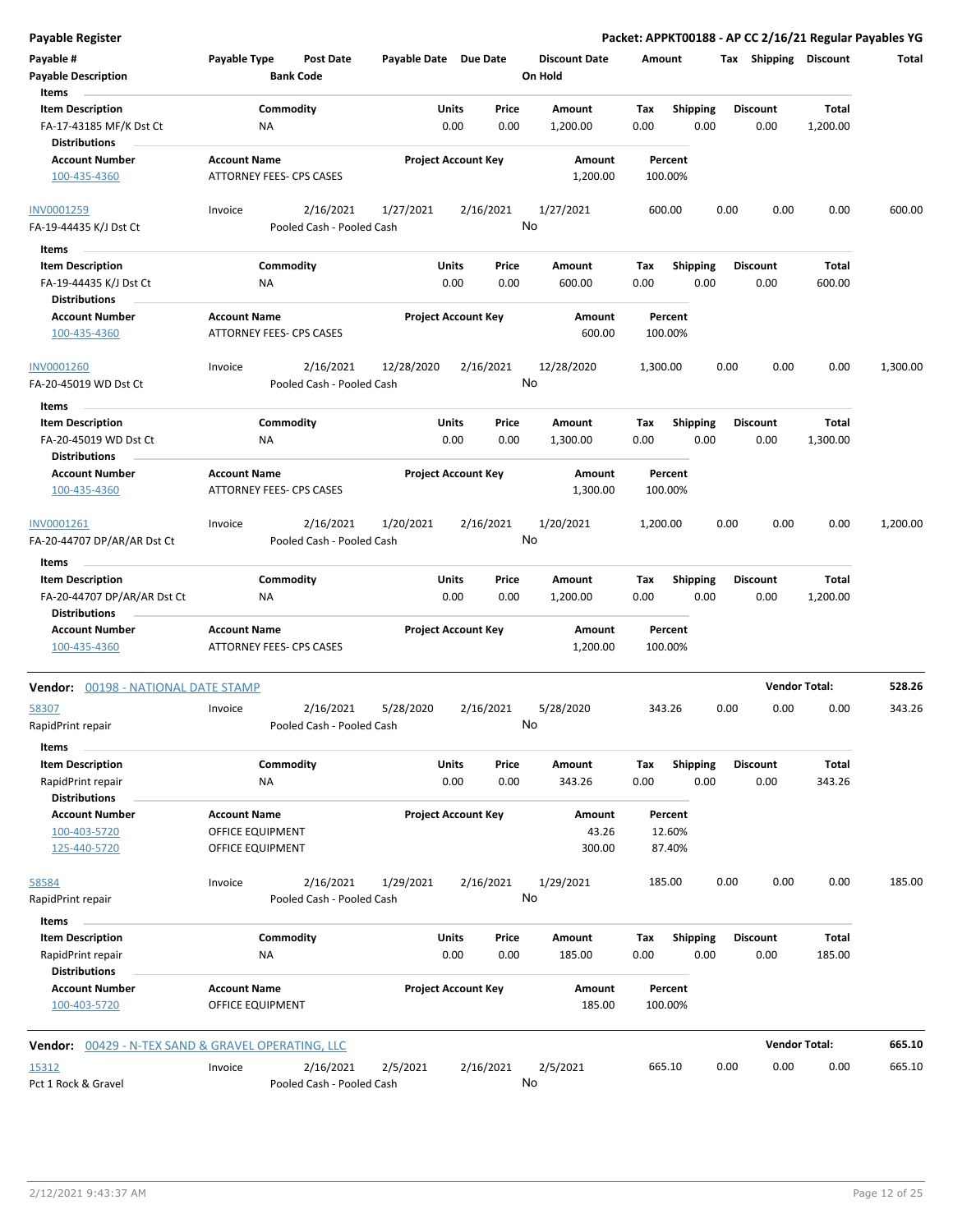| <b>Payable Register</b>                          |                                |                                      |                       |                            |        |                                 |        |                 |      |                       | Packet: APPKT00188 - AP CC 2/16/21 Regular Payables YG |          |
|--------------------------------------------------|--------------------------------|--------------------------------------|-----------------------|----------------------------|--------|---------------------------------|--------|-----------------|------|-----------------------|--------------------------------------------------------|----------|
| Payable #<br><b>Payable Description</b>          | Payable Type                   | <b>Post Date</b><br><b>Bank Code</b> | Payable Date Due Date |                            |        | <b>Discount Date</b><br>On Hold | Amount |                 |      | Tax Shipping Discount |                                                        | Total    |
| Items<br><b>Item Description</b>                 |                                | Commodity                            |                       | Units                      | Price  | Amount                          | Tax    | <b>Shipping</b> |      | <b>Discount</b>       | Total                                                  |          |
| Pct 1 Rock & Gravel                              | NA                             |                                      |                       | 0.00                       | 0.00   | 665.10                          | 0.00   | 0.00            |      | 0.00                  | 665.10                                                 |          |
| <b>Distributions</b>                             |                                |                                      |                       |                            |        |                                 |        |                 |      |                       |                                                        |          |
| <b>Account Number</b>                            | <b>Account Name</b>            |                                      |                       | <b>Project Account Key</b> |        | Amount                          |        | Percent         |      |                       |                                                        |          |
| 210-621-3410                                     | R&B MAT. ROCK & GRAVEL         |                                      |                       |                            |        | 665.10                          |        | 100.00%         |      |                       |                                                        |          |
| Vendor: 00216 - OFFICE DEPOT                     |                                |                                      |                       |                            |        |                                 |        |                 |      |                       | <b>Vendor Total:</b>                                   | -38.90   |
| 151295174001                                     | Credit Memo                    | 2/16/2021                            | 2/3/2021              | 2/3/2021                   |        | 2/3/2021                        |        | $-38.90$        | 0.00 | 0.00                  | 0.00                                                   | $-38.90$ |
| Returned envelopes                               |                                | Pooled Cash - Pooled Cash            |                       |                            |        | No                              |        |                 |      |                       |                                                        |          |
| Items                                            |                                |                                      |                       |                            |        |                                 |        |                 |      |                       |                                                        |          |
| <b>Item Description</b>                          |                                | Commodity                            |                       | Units                      | Price  | Amount                          | Tax    | <b>Shipping</b> |      | <b>Discount</b>       | Total                                                  |          |
| Returned envelopes<br><b>Distributions</b>       | NA                             |                                      |                       | 0.00                       | 0.00   | $-38.90$                        | 0.00   | 0.00            |      | 0.00                  | $-38.90$                                               |          |
| <b>Account Number</b>                            | <b>Account Name</b>            |                                      |                       | <b>Project Account Key</b> |        | Amount                          |        | Percent         |      |                       |                                                        |          |
| 100-510-3100                                     | <b>OFFICE SUPPLIES</b>         |                                      |                       |                            |        | $-38.90$                        |        | 100.00%         |      |                       |                                                        |          |
| <b>Vendor: 00440 - O'REILLY AUTOMOTIVE, INC.</b> |                                |                                      |                       |                            |        |                                 |        |                 |      |                       | <b>Vendor Total:</b>                                   | 1,620.43 |
| 0310-235923                                      | Invoice                        | 2/16/2021                            | 1/19/2021             | 2/16/2021                  |        | 1/19/2021                       |        | 114.20          | 0.00 | 0.00                  | 0.00                                                   | 114.20   |
| #163525 Pct 4 battery                            |                                | Pooled Cash - Pooled Cash            |                       |                            |        | No                              |        |                 |      |                       |                                                        |          |
| Items                                            |                                |                                      |                       |                            |        |                                 |        |                 |      |                       |                                                        |          |
| <b>Item Description</b>                          |                                | Commodity                            |                       | Units                      | Price  | Amount                          | Tax    | Shipping        |      | <b>Discount</b>       | Total                                                  |          |
| #163525 Pct 4 battery                            | NA                             |                                      |                       | 0.00                       | 0.00   | 114.20                          | 0.00   | 0.00            |      | 0.00                  | 114.20                                                 |          |
| <b>Distributions</b>                             |                                |                                      |                       |                            |        |                                 |        |                 |      |                       |                                                        |          |
| <b>Account Number</b>                            | <b>Account Name</b>            |                                      |                       | <b>Project Account Key</b> |        | Amount                          |        | Percent         |      |                       |                                                        |          |
| 240-624-4580                                     | <b>R&amp;M MACHINERY PARTS</b> |                                      |                       |                            |        | 114.20                          |        | 100.00%         |      |                       |                                                        |          |
| 0361-336603                                      | Invoice                        | 2/16/2021                            | 12/29/2020            | 2/16/2021                  |        | 12/29/2020                      |        | 24.52           | 0.00 | 0.00                  | 0.00                                                   | 24.52    |
| #163525 Pct 4 valve/governor                     |                                | Pooled Cash - Pooled Cash            |                       |                            |        | No                              |        |                 |      |                       |                                                        |          |
| Items                                            |                                |                                      |                       |                            |        |                                 |        |                 |      |                       |                                                        |          |
| <b>Item Description</b>                          |                                | Commodity                            |                       | <b>Units</b>               | Price  | Amount                          | Tax    | <b>Shipping</b> |      | <b>Discount</b>       | Total                                                  |          |
| #163525 Pct 4 valve/governor                     | NA                             |                                      |                       | 0.00                       | 0.00   | 24.52                           | 0.00   | 0.00            |      | 0.00                  | 24.52                                                  |          |
| <b>Distributions</b>                             |                                |                                      |                       |                            |        |                                 |        |                 |      |                       |                                                        |          |
| <b>Account Number</b>                            | <b>Account Name</b>            |                                      |                       | <b>Project Account Key</b> |        | Amount                          |        | Percent         |      |                       |                                                        |          |
| 240-624-4580                                     | <b>R&amp;M MACHINERY PARTS</b> |                                      |                       |                            |        | 24.52                           |        | 100.00%         |      |                       |                                                        |          |
| 0361-338242                                      | Invoice                        | 2/16/2021                            | 1/8/2021              | 2/16/2021                  |        | 1/8/2021                        |        | 5.99            | 0.00 | 0.00                  | 0.00                                                   | 5.99     |
| #163525 Pct 4 toggle switch                      |                                | Pooled Cash - Pooled Cash            |                       |                            |        | No                              |        |                 |      |                       |                                                        |          |
| Items                                            |                                |                                      |                       |                            |        |                                 |        |                 |      |                       |                                                        |          |
| <b>Item Description</b>                          |                                | Commodity                            |                       | Units                      | Price  | Amount                          | Tax    | <b>Shipping</b> |      | <b>Discount</b>       | Total                                                  |          |
| #163525 Pct 4 toggle switch                      | NA                             |                                      |                       | 0.00                       | 0.00   | 5.99                            | 0.00   | 0.00            |      | 0.00                  | 5.99                                                   |          |
| <b>Distributions</b>                             |                                |                                      |                       |                            |        |                                 |        |                 |      |                       |                                                        |          |
| <b>Account Number</b>                            | <b>Account Name</b>            |                                      |                       | <b>Project Account Key</b> |        | Amount                          |        | Percent         |      |                       |                                                        |          |
| 240-624-4580                                     | <b>R&amp;M MACHINERY PARTS</b> |                                      |                       |                            |        | 5.99                            |        | 100.00%         |      |                       |                                                        |          |
| 0361-338261                                      | Invoice                        | 2/16/2021                            | 1/8/2021              | 2/16/2021                  |        | 1/8/2021                        |        | 234.81          | 0.00 | 0.00                  | 0.00                                                   | 234.81   |
| #152888 Pct 1 alternator                         |                                | Pooled Cash - Pooled Cash            |                       |                            |        | No                              |        |                 |      |                       |                                                        |          |
| Items                                            |                                |                                      |                       |                            |        |                                 |        |                 |      |                       |                                                        |          |
| <b>Item Description</b>                          |                                | Commodity                            |                       | Units                      | Price  | Amount                          | Tax    | <b>Shipping</b> |      | <b>Discount</b>       | Total                                                  |          |
| #152888 Pct 1 alternator                         | Goods                          |                                      |                       | 1.00                       | 234.81 | 234.81                          | 0.00   | 0.00            |      | 0.00                  | 234.81                                                 |          |
| <b>Distributions</b>                             |                                |                                      |                       |                            |        |                                 |        |                 |      |                       |                                                        |          |
| <b>Account Number</b>                            | <b>Account Name</b>            |                                      |                       | <b>Project Account Key</b> |        | Amount                          |        | Percent         |      |                       |                                                        |          |
| 210-621-4580                                     | <b>R&amp;M MACHINERY PARTS</b> |                                      |                       |                            |        | 234.81                          |        | 100.00%         |      |                       |                                                        |          |
| 0361-338738                                      | Invoice                        | 2/16/2021                            | 1/11/2021             | 2/16/2021                  |        | 1/11/2021                       |        | 677.39          | 0.00 | 0.00                  | 0.00                                                   | 677.39   |
| #163523 Pct 2 battery/socket set                 |                                | Pooled Cash - Pooled Cash            |                       |                            |        | No                              |        |                 |      |                       |                                                        |          |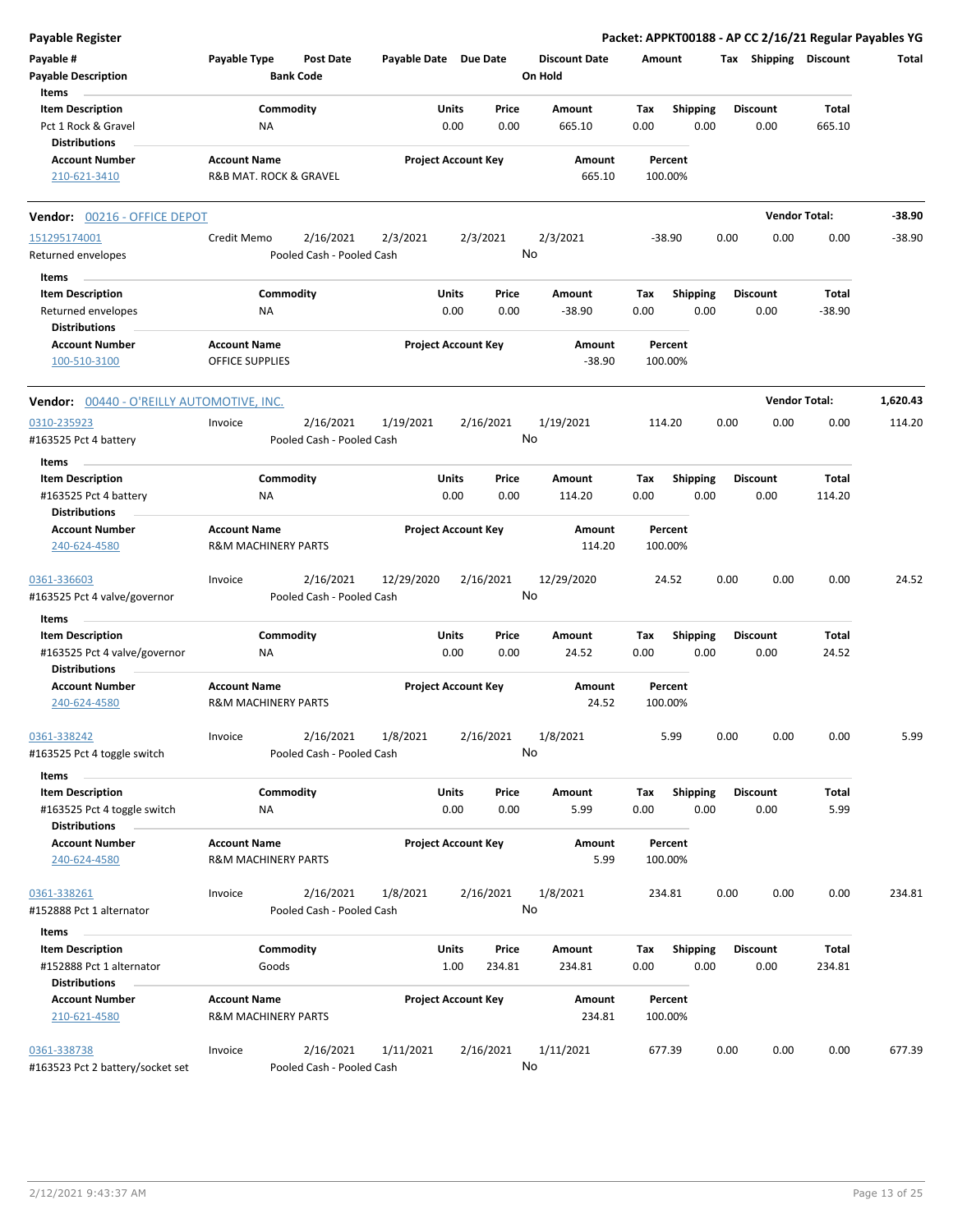| Payable #<br><b>Payable Description</b><br>Items                                    | Payable Type                                                                  | Post Date<br><b>Bank Code</b>          | Payable Date Due Date |                            |               | <b>Discount Date</b><br>On Hold | Amount                      |                         |      | Tax Shipping            | <b>Discount</b>   | Total    |
|-------------------------------------------------------------------------------------|-------------------------------------------------------------------------------|----------------------------------------|-----------------------|----------------------------|---------------|---------------------------------|-----------------------------|-------------------------|------|-------------------------|-------------------|----------|
| <b>Item Description</b><br>#163523 Pct 2 battery/socket set<br><b>Distributions</b> | ΝA                                                                            | Commodity                              |                       | Units<br>0.00              | Price<br>0.00 | Amount<br>677.39                | Tax<br>0.00                 | Shipping<br>0.00        |      | <b>Discount</b><br>0.00 | Total<br>677.39   |          |
| <b>Account Number</b><br>220-622-3400<br>220-622-4580                               | <b>Account Name</b><br><b>SHOP SUPPLIES</b><br><b>R&amp;M MACHINERY PARTS</b> |                                        |                       | <b>Project Account Key</b> |               | Amount<br>89.99<br>587.40       | Percent<br>13.28%<br>86.72% |                         |      |                         |                   |          |
| 0361-338739<br>#163523 Pct 2 core return                                            | Credit Memo                                                                   | 2/16/2021<br>Pooled Cash - Pooled Cash | 1/11/2021             | 1/11/2021                  |               | 1/11/2021<br>No                 | $-72.00$                    |                         | 0.00 | 0.00                    | 0.00              | $-72.00$ |
| Items                                                                               |                                                                               |                                        |                       |                            |               |                                 |                             |                         |      |                         |                   |          |
| <b>Item Description</b><br>#163523 Pct 2 core return<br><b>Distributions</b>        | <b>NA</b>                                                                     | Commodity                              |                       | Units<br>0.00              | Price<br>0.00 | Amount<br>$-72.00$              | Tax<br>0.00                 | <b>Shipping</b><br>0.00 |      | <b>Discount</b><br>0.00 | Total<br>$-72.00$ |          |
| <b>Account Number</b><br>220-622-4580                                               | <b>Account Name</b><br><b>R&amp;M MACHINERY PARTS</b>                         |                                        |                       | <b>Project Account Key</b> |               | Amount<br>$-72.00$              | Percent<br>100.00%          |                         |      |                         |                   |          |
| 0361-339645<br>#163525 Pct 4 p/s fluid                                              | Invoice                                                                       | 2/16/2021<br>Pooled Cash - Pooled Cash | 1/16/2021             | 2/16/2021                  |               | 1/16/2021<br>No                 |                             | 7.98                    | 0.00 | 0.00                    | 0.00              | 7.98     |
| Items<br><b>Item Description</b><br>#163525 Pct 4 p/s fluid<br><b>Distributions</b> |                                                                               | Commodity<br>Goods                     |                       | Units<br>2.00              | Price<br>3.99 | Amount<br>7.98                  | Tax<br>0.00                 | <b>Shipping</b><br>0.00 |      | <b>Discount</b><br>0.00 | Total<br>7.98     |          |
| <b>Account Number</b><br>240-624-4580                                               | <b>Account Name</b><br><b>R&amp;M MACHINERY PARTS</b>                         |                                        |                       | <b>Project Account Key</b> |               | Amount<br>7.98                  | Percent<br>100.00%          |                         |      |                         |                   |          |
| 0361-339659<br>#163525 Pct 4 hyd hose/megacrimp                                     | Invoice                                                                       | 2/16/2021<br>Pooled Cash - Pooled Cash | 1/16/2021             | 2/16/2021                  |               | 1/16/2021<br>No                 | 55.03                       |                         | 0.00 | 0.00                    | 0.00              | 55.03    |
| Items                                                                               |                                                                               |                                        |                       |                            |               |                                 |                             |                         |      |                         |                   |          |
| <b>Item Description</b><br>#163525 Pct 4 hyd hose/megacrimp<br><b>Distributions</b> | ΝA                                                                            | Commodity                              |                       | Units<br>0.00              | Price<br>0.00 | Amount<br>55.03                 | Tax<br>0.00                 | Shipping<br>0.00        |      | <b>Discount</b><br>0.00 | Total<br>55.03    |          |
| <b>Account Number</b><br>240-624-4580                                               | <b>Account Name</b><br><b>R&amp;M MACHINERY PARTS</b>                         |                                        |                       | <b>Project Account Key</b> |               | Amount<br>55.03                 | Percent<br>100.00%          |                         |      |                         |                   |          |
| 0361-340252<br>#163525 Pct 4 tool set/battery                                       | Invoice                                                                       | 2/16/2021<br>Pooled Cash - Pooled Cash | 1/20/2021             | 2/16/2021                  |               | 1/20/2021<br>No                 | 338.39                      |                         | 0.00 | 0.00                    | 0.00              | 338.39   |
| Items                                                                               |                                                                               |                                        |                       |                            |               |                                 |                             |                         |      |                         |                   |          |
| <b>Item Description</b><br>#163525 Pct 4 tool set/battery<br><b>Distributions</b>   | <b>NA</b>                                                                     | Commodity                              |                       | Units<br>0.00              | Price<br>0.00 | Amount<br>338.39                | Tax<br>0.00                 | Shipping<br>0.00        |      | <b>Discount</b><br>0.00 | Total<br>338.39   |          |
| <b>Account Number</b><br>240-624-3400<br>240-624-4580                               | <b>Account Name</b><br><b>SHOP SUPPLIES</b><br><b>R&amp;M MACHINERY PARTS</b> |                                        |                       | <b>Project Account Key</b> |               | Amount<br>109.99<br>228.40      | Percent<br>32.50%<br>67.50% |                         |      |                         |                   |          |
| 0361-340357<br>#152888 Pct 1 wiper blade                                            | Invoice                                                                       | 2/16/2021<br>Pooled Cash - Pooled Cash | 1/21/2021             | 2/16/2021                  |               | 1/21/2021<br>No                 | 19.92                       |                         | 0.00 | 0.00                    | 0.00              | 19.92    |
| Items                                                                               |                                                                               |                                        |                       |                            |               |                                 |                             |                         |      |                         |                   |          |
| <b>Item Description</b>                                                             |                                                                               | Commodity                              |                       | Units                      | Price         | Amount                          | Tax                         | Shipping                |      | <b>Discount</b>         | Total             |          |
| #152888 Pct 1 wiper blade                                                           |                                                                               | Goods                                  |                       | 2.00                       | 9.96          | 19.92                           | 0.00                        | 0.00                    |      | 0.00                    | 19.92             |          |
| <b>Distributions</b>                                                                |                                                                               |                                        |                       |                            |               |                                 |                             |                         |      |                         |                   |          |
| <b>Account Number</b><br>210-621-4580                                               | <b>Account Name</b><br><b>R&amp;M MACHINERY PARTS</b>                         |                                        |                       | <b>Project Account Key</b> |               | Amount<br>19.92                 | Percent<br>100.00%          |                         |      |                         |                   |          |
| 0361-340573<br>#260555 Sheriff battery                                              | Invoice                                                                       | 2/16/2021<br>Pooled Cash - Pooled Cash | 1/22/2021             | 2/16/2021                  |               | 1/22/2021<br>No                 | 139.07                      |                         | 0.00 | 0.00                    | 0.00              | 139.07   |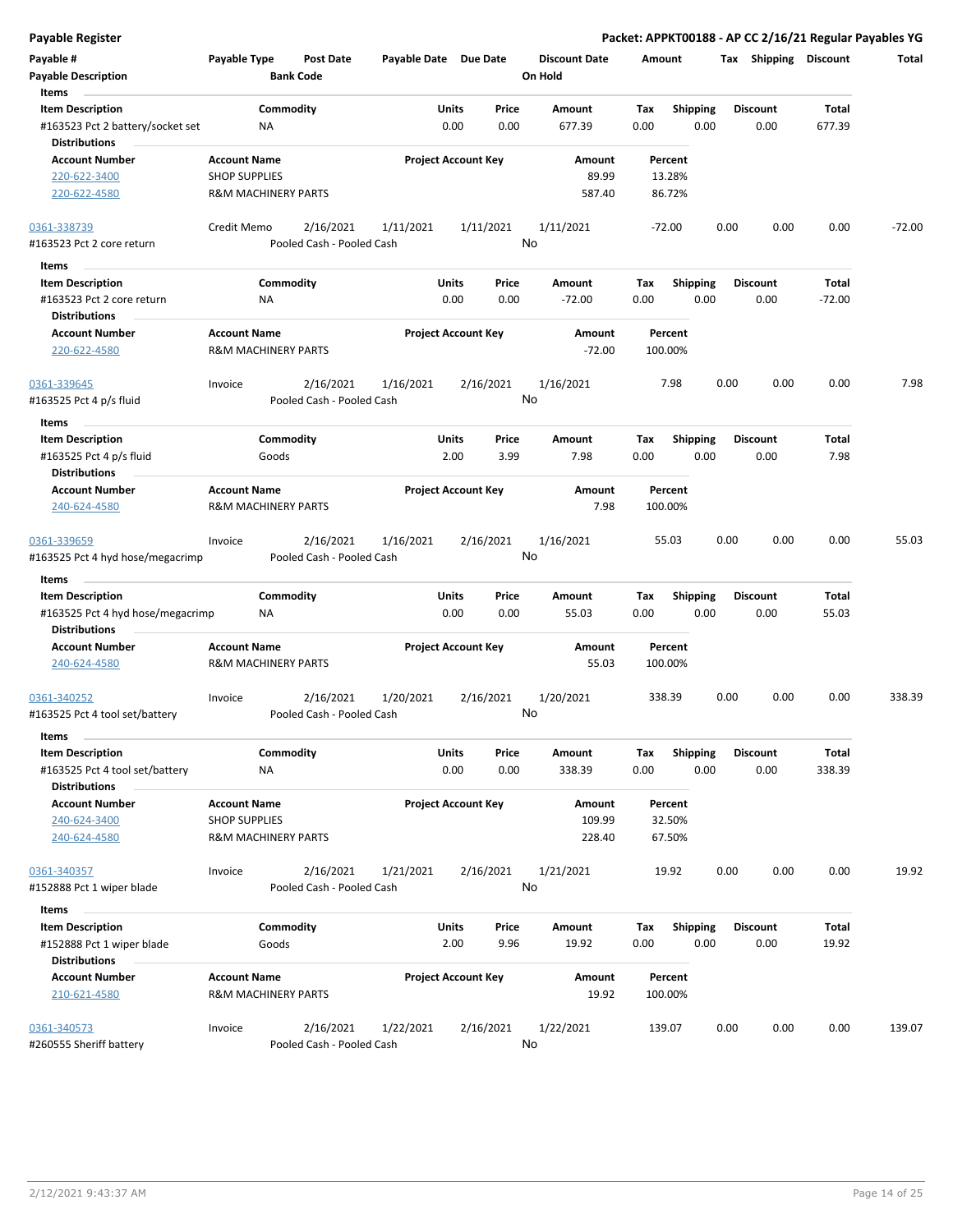| <b>Payable Register</b>                                                          |                                                       |                                        |                            |               |                 |                                 |                    |                         |      |                         | Packet: APPKT00188 - AP CC 2/16/21 Regular Payables YG |        |
|----------------------------------------------------------------------------------|-------------------------------------------------------|----------------------------------------|----------------------------|---------------|-----------------|---------------------------------|--------------------|-------------------------|------|-------------------------|--------------------------------------------------------|--------|
| Payable #<br><b>Payable Description</b>                                          | Payable Type                                          | Post Date<br><b>Bank Code</b>          | Payable Date Due Date      |               |                 | <b>Discount Date</b><br>On Hold | Amount             |                         |      | Tax Shipping Discount   |                                                        | Total  |
| Items                                                                            |                                                       |                                        |                            |               |                 |                                 |                    |                         |      |                         |                                                        |        |
| <b>Item Description</b><br>#260555 Sheriff battery<br><b>Distributions</b>       | NA                                                    | Commodity                              |                            | Units<br>0.00 | Price<br>0.00   | Amount<br>139.07                | Tax<br>0.00        | <b>Shipping</b><br>0.00 |      | <b>Discount</b><br>0.00 | Total<br>139.07                                        |        |
| <b>Account Number</b><br>100-560-4540                                            | <b>Account Name</b><br>R & M AUTOMOBILES              |                                        | <b>Project Account Key</b> |               |                 | Amount<br>139.07                | Percent<br>100.00% |                         |      |                         |                                                        |        |
| 0361-341394                                                                      | Invoice                                               | 2/16/2021                              | 1/27/2021                  |               | 2/16/2021       | 1/27/2021                       | 38.16              |                         | 0.00 | 0.00                    | 0.00                                                   | 38.16  |
| #152888 Pct 1 heater hose/antifreeze                                             |                                                       | Pooled Cash - Pooled Cash              |                            |               |                 | No                              |                    |                         |      |                         |                                                        |        |
| Items                                                                            |                                                       | Commodity                              |                            | Units         | Price           | Amount                          | Tax                | <b>Shipping</b>         |      | <b>Discount</b>         | Total                                                  |        |
| <b>Item Description</b><br>#152888 Pct 1 heater hose/antifreeze<br>Distributions | ΝA                                                    |                                        |                            | 0.00          | 0.00            | 38.16                           | 0.00               | 0.00                    |      | 0.00                    | 38.16                                                  |        |
| <b>Account Number</b><br>210-621-4580                                            | <b>Account Name</b><br><b>R&amp;M MACHINERY PARTS</b> |                                        | <b>Project Account Key</b> |               |                 | Amount<br>38.16                 | Percent<br>100.00% |                         |      |                         |                                                        |        |
| 0361-341418                                                                      | Invoice                                               | 2/16/2021                              | 1/27/2021                  |               | 2/16/2021       | 1/27/2021                       | 36.97              |                         | 0.00 | 0.00                    | 0.00                                                   | 36.97  |
| #152888 Pct 1 DEF/antifreeze                                                     |                                                       | Pooled Cash - Pooled Cash              |                            |               |                 | No                              |                    |                         |      |                         |                                                        |        |
| Items<br><b>Item Description</b>                                                 |                                                       | Commodity                              |                            | Units         | Price           | Amount                          | Tax                | <b>Shipping</b>         |      | <b>Discount</b>         | Total                                                  |        |
| #152888 Pct 1 DEF/antifreeze                                                     | NA                                                    |                                        |                            | 0.00          | 0.00            | 36.97                           | 0.00               | 0.00                    |      | 0.00                    | 36.97                                                  |        |
| <b>Distributions</b><br>Account Number                                           | <b>Account Name</b>                                   |                                        | <b>Project Account Key</b> |               |                 | Amount                          | Percent            |                         |      |                         |                                                        |        |
| 210-621-4580                                                                     | <b>R&amp;M MACHINERY PARTS</b>                        |                                        |                            |               |                 | 36.97                           | 100.00%            |                         |      |                         |                                                        |        |
| Vendor: 00532 - PARHAM, WILLIAM                                                  |                                                       |                                        |                            |               |                 |                                 |                    |                         |      | <b>Vendor Total:</b>    |                                                        | 175.00 |
| INV0001251                                                                       | Invoice                                               | 2/16/2021                              | 2/8/2021                   |               | 2/16/2021       | 2/8/2021                        | 175.00             |                         | 0.00 | 0.00                    | 0.00                                                   | 175.00 |
| 50561 Washington Co Ct@Law                                                       |                                                       | Pooled Cash - Pooled Cash              |                            |               |                 | No                              |                    |                         |      |                         |                                                        |        |
| Items<br><b>Item Description</b>                                                 |                                                       | Commodity                              |                            | Units         | Price           | Amount                          | Tax                | <b>Shipping</b>         |      | <b>Discount</b>         | Total                                                  |        |
| 50561 Washington Co Ct@Law<br><b>Distributions</b>                               | ΝA                                                    |                                        |                            | 0.00          | 0.00            | 175.00                          | 0.00               | 0.00                    |      | 0.00                    | 175.00                                                 |        |
| <b>Account Number</b><br>100-410-4240                                            | <b>Account Name</b>                                   | INDIGENT ATTORNEY FEES                 | <b>Project Account Key</b> |               |                 | Amount<br>175.00                | Percent<br>100.00% |                         |      |                         |                                                        |        |
| <b>Vendor: 00267 - PARIS CHEVROLET</b>                                           |                                                       |                                        |                            |               |                 |                                 |                    |                         |      | <b>Vendor Total:</b>    |                                                        | 850.44 |
| 5014418<br>Pct 3 N-wheel                                                         | Invoice                                               | 2/16/2021<br>Pooled Cash - Pooled Cash | 2/1/2021                   |               | 2/16/2021       | 2/1/2021<br>No                  | 850.44             |                         | 0.00 | 0.00                    | 0.00                                                   | 850.44 |
| Items<br><b>Item Description</b><br>Pct 3 N-wheel<br><b>Distributions</b>        |                                                       | Commodity<br>Goods                     |                            | Units<br>2.00 | Price<br>425.22 | Amount<br>850.44                | Tax<br>0.00        | <b>Shipping</b><br>0.00 |      | <b>Discount</b><br>0.00 | Total<br>850.44                                        |        |
| <b>Account Number</b><br>230-623-4580                                            | <b>Account Name</b><br><b>R&amp;M MACHINERY PARTS</b> |                                        | <b>Project Account Key</b> |               |                 | Amount<br>850.44                | Percent<br>100.00% |                         |      |                         |                                                        |        |
| Vendor: 00006 - PARKER TIRE                                                      |                                                       |                                        |                            |               |                 |                                 |                    |                         |      | <b>Vendor Total:</b>    |                                                        | 905.00 |
| 12838<br>Pct 3 4 Firestone tires                                                 | Invoice                                               | 2/16/2021<br>Pooled Cash - Pooled Cash | 2/1/2021                   |               | 2/16/2021       | 2/1/2021<br>No                  | 700.00             |                         | 0.00 | 0.00                    | 0.00                                                   | 700.00 |
| Items                                                                            |                                                       |                                        |                            |               |                 |                                 |                    |                         |      |                         |                                                        |        |
| <b>Item Description</b><br>Pct 3 4 Firestone tires<br>Distributions              |                                                       | Commodity<br>Goods                     |                            | Units<br>4.00 | Price<br>175.00 | Amount<br>700.00                | Tax<br>0.00        | <b>Shipping</b><br>0.00 |      | <b>Discount</b><br>0.00 | Total<br>700.00                                        |        |
| <b>Account Number</b><br>230-623-4590                                            | <b>Account Name</b>                                   | R&M MACH. TIRES & TUBES                | <b>Project Account Key</b> |               |                 | Amount<br>700.00                | Percent<br>100.00% |                         |      |                         |                                                        |        |
| 12842<br>Pct 1 used tire                                                         | Invoice                                               | 2/16/2021<br>Pooled Cash - Pooled Cash | 2/2/2021                   |               | 2/16/2021       | 2/2/2021<br>No                  | 100.00             |                         | 0.00 | 0.00                    | 0.00                                                   | 100.00 |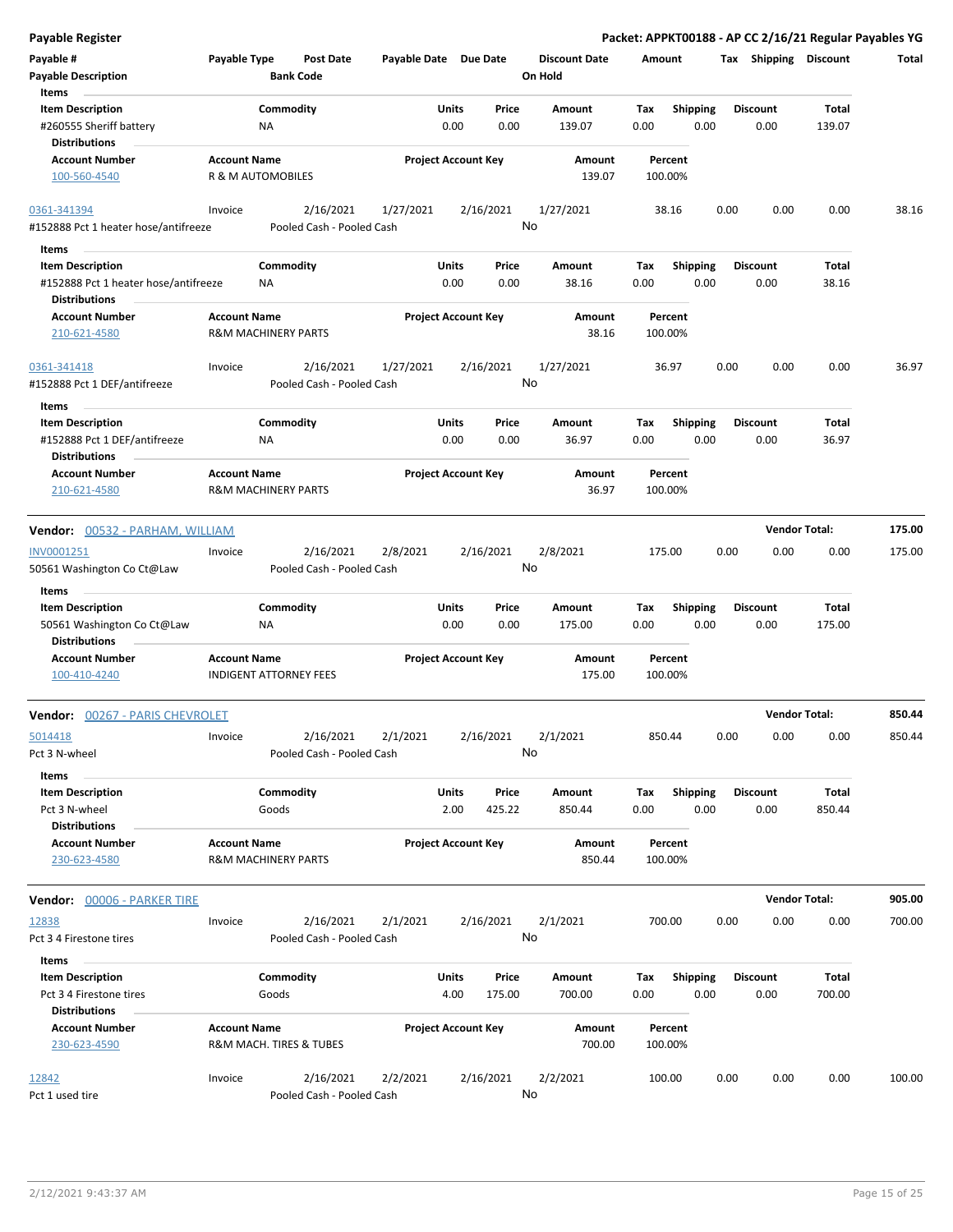| Payable #<br><b>Payable Description</b><br>Items                   | Payable Type        | <b>Post Date</b><br><b>Bank Code</b>   | Payable Date Due Date |                            |               | <b>Discount Date</b><br>On Hold | Amount             |                         |      | Tax Shipping Discount |                      | Total    |
|--------------------------------------------------------------------|---------------------|----------------------------------------|-----------------------|----------------------------|---------------|---------------------------------|--------------------|-------------------------|------|-----------------------|----------------------|----------|
| <b>Item Description</b><br>Pct 1 used tire<br><b>Distributions</b> | ΝA                  | Commodity                              |                       | Units<br>0.00              | Price<br>0.00 | Amount<br>100.00                | Tax<br>0.00        | <b>Shipping</b><br>0.00 |      | Discount<br>0.00      | Total<br>100.00      |          |
| <b>Account Number</b><br>210-621-4590                              | <b>Account Name</b> | R&M MACH. TIRES & TUBES                |                       | <b>Project Account Key</b> |               | Amount<br>100.00                | Percent<br>100.00% |                         |      |                       |                      |          |
| 12858                                                              | Invoice             | 2/16/2021                              | 2/5/2021              | 2/16/2021                  |               | 2/5/2021                        | 75.00              |                         | 0.00 | 0.00                  | 0.00                 | 75.00    |
| Pct 4 tire repair                                                  |                     | Pooled Cash - Pooled Cash              |                       |                            |               | No                              |                    |                         |      |                       |                      |          |
| Items                                                              |                     |                                        |                       |                            |               |                                 |                    |                         |      |                       |                      |          |
| <b>Item Description</b>                                            |                     | Commodity                              |                       | Units                      | Price         | Amount                          | Tax                | Shipping                |      | <b>Discount</b>       | Total                |          |
| Pct 4 tire repair                                                  | ΝA                  |                                        |                       | 0.00                       | 0.00          | 75.00                           | 0.00               | 0.00                    |      | 0.00                  | 75.00                |          |
| <b>Distributions</b>                                               |                     |                                        |                       |                            |               |                                 |                    |                         |      |                       |                      |          |
| <b>Account Number</b>                                              | <b>Account Name</b> |                                        |                       | <b>Project Account Key</b> |               | Amount                          | Percent            |                         |      |                       |                      |          |
| 240-624-4590                                                       |                     | R&M MACH. TIRES & TUBES                |                       |                            |               | 75.00                           | 100.00%            |                         |      |                       |                      |          |
| 12859                                                              | Invoice             | 2/16/2021                              | 2/8/2021              | 2/16/2021                  |               | 2/8/2021                        | 30.00              |                         | 0.00 | 0.00                  | 0.00                 | 30.00    |
| Pct 4 mount/repair flat                                            |                     | Pooled Cash - Pooled Cash              |                       |                            |               | No                              |                    |                         |      |                       |                      |          |
| Items                                                              |                     |                                        |                       |                            |               |                                 |                    |                         |      |                       |                      |          |
| <b>Item Description</b>                                            |                     | Commodity                              |                       | Units                      | Price         | Amount                          | Tax                | <b>Shipping</b>         |      | <b>Discount</b>       | Total                |          |
| Pct 4 mount/repair flat                                            | ΝA                  |                                        |                       | 0.00                       | 0.00          | 30.00                           | 0.00               | 0.00                    |      | 0.00                  | 30.00                |          |
| <b>Distributions</b>                                               |                     |                                        |                       |                            |               |                                 |                    |                         |      |                       |                      |          |
| <b>Account Number</b>                                              | <b>Account Name</b> |                                        |                       | <b>Project Account Key</b> |               | Amount                          | Percent            |                         |      |                       |                      |          |
| 240-624-4590                                                       |                     | R&M MACH. TIRES & TUBES                |                       |                            |               | 30.00                           | 100.00%            |                         |      |                       |                      |          |
| <b>Vendor:</b> 00589 - PERKINS, J. DANIEL                          |                     |                                        |                       |                            |               |                                 |                    |                         |      |                       | <b>Vendor Total:</b> | 6,318.00 |
|                                                                    |                     |                                        |                       |                            |               |                                 |                    |                         |      |                       |                      |          |
| INV0001271                                                         | Invoice             | 2/16/2021                              | 2/5/2021              | 2/16/2021                  |               | 2/5/2021<br>No                  | 2,295.00           |                         | 0.00 | 0.00                  | 0.00                 | 2,295.00 |
| FA-20-44709 AR/AC Dst Ct                                           |                     | Pooled Cash - Pooled Cash              |                       |                            |               |                                 |                    |                         |      |                       |                      |          |
| <b>Items</b>                                                       |                     |                                        |                       |                            |               |                                 |                    |                         |      |                       |                      |          |
| <b>Item Description</b>                                            |                     | Commodity                              |                       | Units                      | Price         | Amount                          | Tax                | <b>Shipping</b>         |      | <b>Discount</b>       | Total                |          |
| FA-20-44709 AR/AC Dst Ct                                           | <b>NA</b>           |                                        |                       | 0.00                       | 0.00          | 2,295.00                        | 0.00               | 0.00                    |      | 0.00                  | 2,295.00             |          |
| <b>Distributions</b>                                               |                     |                                        |                       |                            |               |                                 |                    |                         |      |                       |                      |          |
| <b>Account Number</b><br>100-435-4360                              | <b>Account Name</b> | ATTORNEY FEES- CPS CASES               |                       | <b>Project Account Key</b> |               | Amount<br>2,295.00              | Percent<br>100.00% |                         |      |                       |                      |          |
| INV0001278<br>FA-20-44890 NEDA Dst Ct                              | Invoice             | 2/16/2021<br>Pooled Cash - Pooled Cash | 1/29/2021             | 2/16/2021                  |               | 1/29/2021<br>No                 | 864.00             |                         | 0.00 | 0.00                  | 0.00                 | 864.00   |
| Items                                                              |                     |                                        |                       |                            |               |                                 |                    |                         |      |                       |                      |          |
| <b>Item Description</b>                                            |                     | Commodity                              |                       | Units                      | Price         | Amount                          | Тах                | <b>Shipping</b>         |      | <b>Discount</b>       | Total                |          |
| FA-20-44890 NEDA Dst Ct                                            | ΝA                  |                                        |                       | 0.00                       | 0.00          | 864.00                          | 0.00               | 0.00                    |      | 0.00                  | 864.00               |          |
| <b>Distributions</b>                                               |                     |                                        |                       |                            |               |                                 |                    |                         |      |                       |                      |          |
| <b>Account Number</b>                                              | <b>Account Name</b> |                                        |                       | <b>Project Account Key</b> |               | Amount                          | Percent            |                         |      |                       |                      |          |
| 100-435-4360                                                       |                     | ATTORNEY FEES- CPS CASES               |                       |                            |               | 864.00                          | 100.00%            |                         |      |                       |                      |          |
| INV0001279                                                         | Invoice             | 2/16/2021                              | 1/22/2021             | 2/16/2021                  |               | 1/22/2021                       | 342.00             |                         | 0.00 | 0.00                  | 0.00                 | 342.00   |
| FA-20-44880 MH Dst Ct                                              |                     | Pooled Cash - Pooled Cash              |                       |                            | No            |                                 |                    |                         |      |                       |                      |          |
| Items                                                              |                     |                                        |                       |                            |               |                                 |                    |                         |      |                       |                      |          |
| <b>Item Description</b>                                            |                     | Commodity                              |                       | Units                      | Price         | Amount                          | Tax                | <b>Shipping</b>         |      | Discount              | Total                |          |
| FA-20-44880 MH Dst Ct                                              | ΝA                  |                                        |                       | 0.00                       | 0.00          | 342.00                          | 0.00               | 0.00                    |      | 0.00                  | 342.00               |          |
| <b>Distributions</b>                                               |                     |                                        |                       |                            |               |                                 |                    |                         |      |                       |                      |          |
| <b>Account Number</b>                                              | <b>Account Name</b> |                                        |                       | <b>Project Account Key</b> |               | Amount                          | Percent            |                         |      |                       |                      |          |
| 100-435-4360                                                       |                     | ATTORNEY FEES- CPS CASES               |                       |                            |               | 342.00                          | 100.00%            |                         |      |                       |                      |          |
| <b>INV0001280</b>                                                  | Invoice             | 2/16/2021                              | 1/12/2021             | 2/16/2021                  |               | 1/12/2021                       | 1,422.00           |                         | 0.00 | 0.00                  | 0.00                 | 1,422.00 |
| FA-20-44692 JS/JS/NA Dst Ct                                        |                     | Pooled Cash - Pooled Cash              |                       |                            |               | No                              |                    |                         |      |                       |                      |          |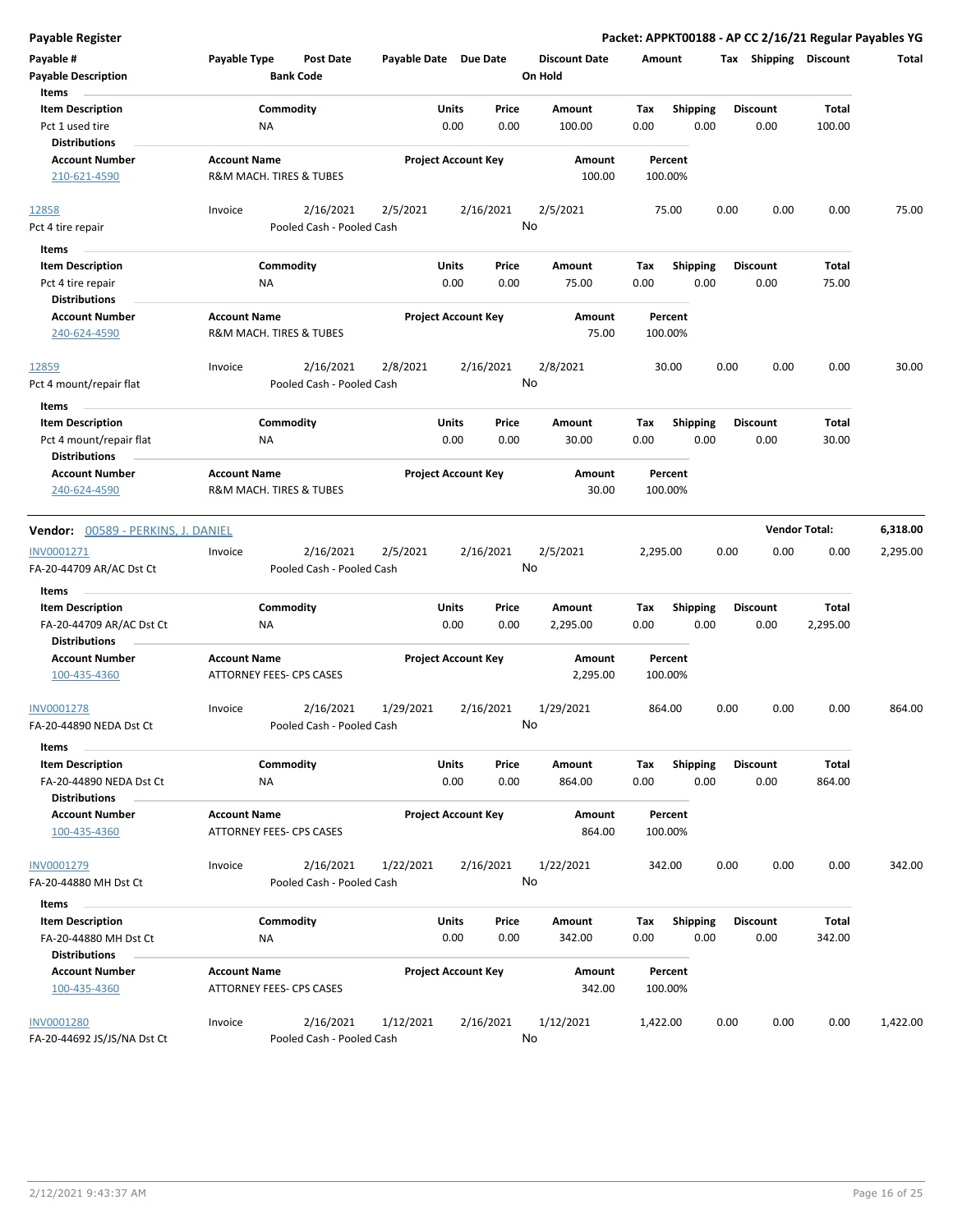| Payable #<br><b>Payable Description</b><br>Items                               | Payable Type                                          | Post Date<br><b>Bank Code</b>          | Payable Date Due Date |                            |               | <b>Discount Date</b><br>On Hold | Amount      |                         |      | Tax Shipping Discount   |                       | Total    |
|--------------------------------------------------------------------------------|-------------------------------------------------------|----------------------------------------|-----------------------|----------------------------|---------------|---------------------------------|-------------|-------------------------|------|-------------------------|-----------------------|----------|
| <b>Item Description</b><br>FA-20-44692 JS/JS/NA Dst Ct<br><b>Distributions</b> | Commodity<br>NA                                       |                                        |                       | <b>Units</b><br>0.00       | Price<br>0.00 | Amount<br>1,422.00              | Tax<br>0.00 | <b>Shipping</b><br>0.00 |      | <b>Discount</b><br>0.00 | Total<br>1,422.00     |          |
| <b>Account Number</b><br>100-435-4360                                          | <b>Account Name</b><br>ATTORNEY FEES- CPS CASES       |                                        |                       | <b>Project Account Key</b> |               | Amount<br>1,422.00              |             | Percent<br>100.00%      |      |                         |                       |          |
| INV0001281<br>FA-19-44435 KS/JG Dst Ct                                         | Invoice                                               | 2/16/2021<br>Pooled Cash - Pooled Cash | 1/27/2021             |                            | 2/16/2021     | 1/27/2021<br>No                 |             | 243.00                  | 0.00 | 0.00                    | 0.00                  | 243.00   |
| $\sim 10^{-10}$<br>Items                                                       |                                                       |                                        |                       |                            |               |                                 |             |                         |      |                         |                       |          |
| <b>Item Description</b><br>FA-19-44435 KS/JG Dst Ct                            | Commodity<br>NA                                       |                                        |                       | Units<br>0.00              | Price<br>0.00 | Amount<br>243.00                | Tax<br>0.00 | <b>Shipping</b><br>0.00 |      | Discount<br>0.00        | Total<br>243.00       |          |
| <b>Distributions</b><br><b>Account Number</b><br>100-435-4360                  | <b>Account Name</b><br>ATTORNEY FEES- CPS CASES       |                                        |                       | <b>Project Account Key</b> |               | Amount<br>243.00                |             | Percent<br>100.00%      |      |                         |                       |          |
| INV0001282<br>FA-20-44842 CGG Dst Ct                                           | Invoice                                               | 2/16/2021<br>Pooled Cash - Pooled Cash | 1/27/2021             |                            | 2/16/2021     | 1/27/2021<br>No                 |             | 99.00                   | 0.00 | 0.00                    | 0.00                  | 99.00    |
| Items                                                                          |                                                       |                                        |                       |                            |               |                                 |             |                         |      |                         |                       |          |
| <b>Item Description</b><br>FA-20-44842 CGG Dst Ct<br><b>Distributions</b>      | Commodity<br>NA                                       |                                        |                       | <b>Units</b><br>0.00       | Price<br>0.00 | Amount<br>99.00                 | Tax<br>0.00 | <b>Shipping</b><br>0.00 |      | <b>Discount</b><br>0.00 | Total<br>99.00        |          |
| <b>Account Number</b><br>100-435-4360                                          | <b>Account Name</b><br>ATTORNEY FEES- CPS CASES       |                                        |                       | <b>Project Account Key</b> |               | Amount<br>99.00                 |             | Percent<br>100.00%      |      |                         |                       |          |
| INV0001283<br>FA-20-44820 VM/AM Dst Ct                                         | Invoice                                               | 2/16/2021<br>Pooled Cash - Pooled Cash | 1/29/2021             |                            | 2/16/2021     | 1/29/2021<br>No                 | 1,053.00    |                         | 0.00 | 0.00                    | 0.00                  | 1,053.00 |
| Items                                                                          |                                                       |                                        |                       |                            |               |                                 |             |                         |      |                         |                       |          |
| <b>Item Description</b><br>FA-20-44820 VM/AM Dst Ct<br><b>Distributions</b>    | Commodity<br>ΝA                                       |                                        |                       | <b>Units</b><br>0.00       | Price<br>0.00 | Amount<br>1,053.00              | Tax<br>0.00 | <b>Shipping</b><br>0.00 |      | <b>Discount</b><br>0.00 | Total<br>1,053.00     |          |
| <b>Account Number</b><br>100-435-4360                                          | <b>Account Name</b><br>ATTORNEY FEES- CPS CASES       |                                        |                       | <b>Project Account Key</b> |               | Amount<br>1,053.00              |             | Percent<br>100.00%      |      |                         |                       |          |
| <b>Vendor: 00317 - RELIANCE FASTENERS OF DENISON</b>                           |                                                       |                                        |                       |                            |               |                                 |             |                         |      | <b>Vendor Total:</b>    |                       | 64.95    |
| 133434<br>Pct 1 serrated flange nut                                            | Invoice                                               | 2/16/2021<br>Pooled Cash - Pooled Cash | 2/1/2021              |                            | 2/16/2021     | 2/1/2021<br>No                  |             | 25.00                   | 0.00 | 0.00                    | 0.00                  | 25.00    |
| Items                                                                          |                                                       |                                        |                       |                            |               |                                 |             |                         |      |                         |                       |          |
| <b>Item Description</b><br>Pct 1 serrated flange nut<br><b>Distributions</b>   | Commodity<br>Goods                                    |                                        |                       | Units<br>50.00             | Price<br>0.50 | Amount<br>25.00                 | Tax<br>0.00 | Shipping<br>0.00        |      | <b>Discount</b><br>0.00 | <b>Total</b><br>25.00 |          |
| <b>Account Number</b>                                                          | <b>Account Name</b>                                   |                                        |                       | <b>Project Account Key</b> |               | Amount                          |             | Percent                 |      |                         |                       |          |
| 210-621-3400                                                                   | <b>SHOP SUPPLIES</b>                                  |                                        |                       |                            |               | 25.00                           |             | 100.00%                 |      |                         |                       |          |
| 133461<br>Pct 2 mystic red grease                                              | Invoice                                               | 2/16/2021<br>Pooled Cash - Pooled Cash | 2/1/2021              |                            | 2/16/2021     | 2/1/2021<br>No                  |             | 39.95                   | 0.00 | 0.00                    | 0.00                  | 39.95    |
| Items                                                                          |                                                       |                                        |                       |                            |               |                                 |             |                         |      |                         |                       |          |
| <b>Item Description</b><br>Pct 2 mystic red grease                             | Commodity<br>Goods                                    |                                        |                       | <b>Units</b><br>10.00      | Price<br>4.00 | Amount<br>39.95                 | Тах<br>0.00 | <b>Shipping</b><br>0.00 |      | <b>Discount</b><br>0.00 | Total<br>39.95        |          |
| <b>Distributions</b><br><b>Account Number</b><br>220-622-4580                  | <b>Account Name</b><br><b>R&amp;M MACHINERY PARTS</b> |                                        |                       | <b>Project Account Key</b> |               | Amount<br>39.95                 |             | Percent<br>100.00%      |      |                         |                       |          |
| Vendor: 00269 - ROMCO EQUIPMENT CO.                                            |                                                       |                                        |                       |                            |               |                                 |             |                         |      | <b>Vendor Total:</b>    |                       | 2,075.46 |
| 101125300<br>Pct3 Volvo G930C repair                                           | Invoice                                               | 2/16/2021<br>Pooled Cash - Pooled Cash | 1/31/2021             |                            | 2/16/2021     | 1/31/2021<br>No                 | 2,075.46    |                         | 0.00 | 0.00                    | 0.00                  | 2,075.46 |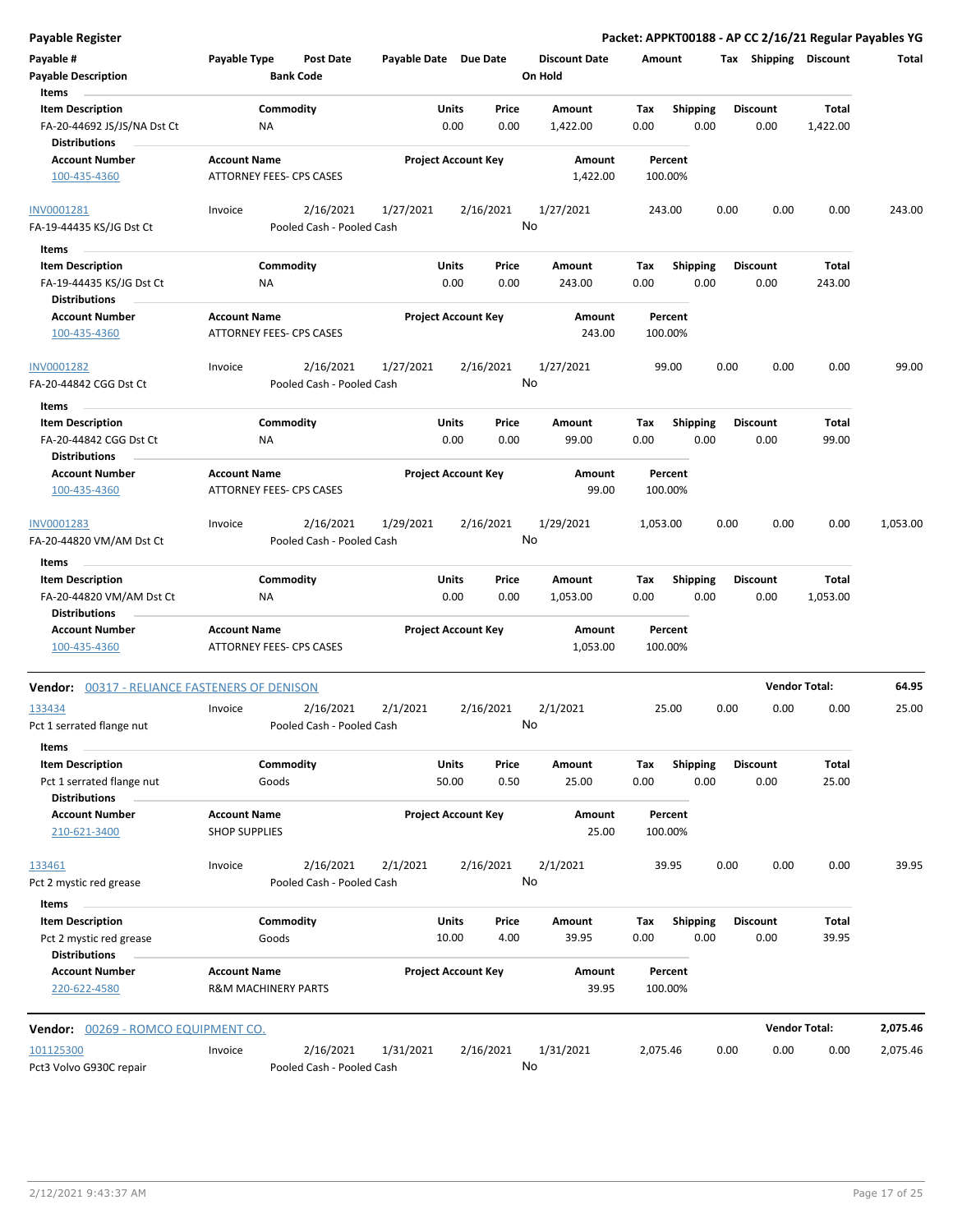| <b>Payable Register</b>                                                         |                                                       |                                        |                       |                            |               |                                 |             |                         |      |                         |                      | Packet: APPKT00188 - AP CC 2/16/21 Regular Payables YG |
|---------------------------------------------------------------------------------|-------------------------------------------------------|----------------------------------------|-----------------------|----------------------------|---------------|---------------------------------|-------------|-------------------------|------|-------------------------|----------------------|--------------------------------------------------------|
| Payable #<br><b>Payable Description</b>                                         | Payable Type                                          | Post Date<br><b>Bank Code</b>          | Payable Date Due Date |                            |               | <b>Discount Date</b><br>On Hold | Amount      |                         |      | Tax Shipping Discount   |                      | Total                                                  |
| Items                                                                           |                                                       |                                        |                       |                            |               |                                 |             |                         |      |                         |                      |                                                        |
| <b>Item Description</b><br>Pct3 Volvo G930C repair                              | ΝA                                                    | Commodity                              |                       | Units<br>0.00              | Price<br>0.00 | Amount<br>2,075.46              | Тах<br>0.00 | <b>Shipping</b><br>0.00 |      | <b>Discount</b><br>0.00 | Total<br>2,075.46    |                                                        |
| <b>Distributions</b>                                                            |                                                       |                                        |                       |                            |               |                                 |             |                         |      |                         |                      |                                                        |
| <b>Account Number</b><br>230-623-4580                                           | <b>Account Name</b><br><b>R&amp;M MACHINERY PARTS</b> |                                        |                       | <b>Project Account Key</b> |               | Amount<br>2,075.46              | 100.00%     | Percent                 |      |                         |                      |                                                        |
| <b>Vendor: 00817 - SMITH, THOMAS SCOTT</b>                                      |                                                       |                                        |                       |                            |               |                                 |             |                         |      | <b>Vendor Total:</b>    |                      | 3,365.60                                               |
| INV0001241<br>CR-19-27250 Titsworth Dst Ct                                      | Invoice                                               | 2/16/2021<br>Pooled Cash - Pooled Cash | 1/13/2021             | 2/16/2021                  |               | 1/13/2021<br>No                 | 1,485.00    |                         | 0.00 | 0.00                    | 0.00                 | 1,485.00                                               |
| Items                                                                           |                                                       |                                        |                       |                            |               |                                 |             |                         |      |                         |                      |                                                        |
| <b>Item Description</b><br>CR-19-27250 Titsworth Dst Ct<br><b>Distributions</b> | <b>NA</b>                                             | Commodity                              |                       | Units<br>0.00              | Price<br>0.00 | Amount<br>1,485.00              | Tax<br>0.00 | <b>Shipping</b><br>0.00 |      | <b>Discount</b><br>0.00 | Total<br>1,485.00    |                                                        |
| <b>Account Number</b><br>100-435-4370                                           | <b>Account Name</b><br><b>ATTORNEY FEES</b>           |                                        |                       | <b>Project Account Key</b> |               | Amount<br>1,485.00              | 100.00%     | Percent                 |      |                         |                      |                                                        |
| INV0001242<br>50350 McEntyre Co Ct@Law                                          | Invoice                                               | 2/16/2021<br>Pooled Cash - Pooled Cash | 2/3/2021              | 2/16/2021                  |               | 2/3/2021<br>No                  | 175.00      |                         | 0.00 | 0.00                    | 0.00                 | 175.00                                                 |
| Items                                                                           |                                                       |                                        |                       |                            |               |                                 |             |                         |      |                         |                      |                                                        |
| <b>Item Description</b><br>50350 McEntyre Co Ct@Law                             | ΝA                                                    | Commodity                              |                       | Units<br>0.00              | Price<br>0.00 | Amount<br>175.00                | Tax<br>0.00 | <b>Shipping</b><br>0.00 |      | <b>Discount</b><br>0.00 | Total<br>175.00      |                                                        |
| <b>Distributions</b>                                                            |                                                       |                                        |                       |                            |               |                                 |             |                         |      |                         |                      |                                                        |
| <b>Account Number</b><br>100-410-4240                                           | <b>Account Name</b><br><b>INDIGENT ATTORNEY FEES</b>  |                                        |                       | <b>Project Account Key</b> |               | Amount<br>175.00                | 100.00%     | Percent                 |      |                         |                      |                                                        |
| INV0001266<br>CR-20-27460 Smith Dst Ct                                          | Invoice                                               | 2/16/2021<br>Pooled Cash - Pooled Cash | 1/22/2021             | 2/16/2021                  |               | 1/22/2021<br>No                 | 1,068.40    |                         | 0.00 | 0.00                    | 0.00                 | 1,068.40                                               |
| Items                                                                           |                                                       |                                        |                       |                            |               |                                 |             |                         |      |                         |                      |                                                        |
| <b>Item Description</b>                                                         |                                                       | Commodity                              |                       | Units                      | Price         | Amount                          | Tax         | <b>Shipping</b>         |      | <b>Discount</b>         | Total                |                                                        |
| CR-20-27460 Smith Dst Ct<br><b>Distributions</b>                                | <b>NA</b>                                             |                                        |                       | 0.00                       | 0.00          | 1,068.40                        | 0.00        | 0.00                    |      | 0.00                    | 1,068.40             |                                                        |
| <b>Account Number</b><br>100-435-4370                                           | <b>Account Name</b><br><b>ATTORNEY FEES</b>           |                                        |                       | <b>Project Account Key</b> |               | Amount<br>1,068.40              | 100.00%     | Percent                 |      |                         |                      |                                                        |
| <u>INV0001276</u><br>CR-20-27645 Truss Dst Ct                                   | Invoice                                               | 2/16/2021<br>Pooled Cash - Pooled Cash | 1/8/2021              | 2/16/2021                  | No            | 1/8/2021                        | 637.20      |                         | 0.00 | 0.00                    | 0.00                 | 637.20                                                 |
| Items                                                                           |                                                       |                                        |                       |                            |               |                                 |             |                         |      |                         |                      |                                                        |
| <b>Item Description</b><br>CR-20-27645 Truss Dst Ct                             | <b>NA</b>                                             | Commodity                              |                       | Units<br>0.00              | Price<br>0.00 | Amount<br>637.20                | Tax<br>0.00 | <b>Shipping</b><br>0.00 |      | <b>Discount</b><br>0.00 | Total<br>637.20      |                                                        |
| <b>Distributions</b><br><b>Account Number</b>                                   | <b>Account Name</b>                                   |                                        |                       | <b>Project Account Key</b> |               | Amount                          |             | Percent                 |      |                         |                      |                                                        |
| 100-435-4370                                                                    | <b>ATTORNEY FEES</b>                                  |                                        |                       |                            |               | 637.20                          | 100.00%     |                         |      |                         |                      |                                                        |
| Vendor: 00801 - SOLOMON, AMANDA                                                 |                                                       |                                        |                       |                            |               |                                 |             |                         |      |                         | <b>Vendor Total:</b> | 2,194.50                                               |
| INV0001254<br>FA-19-44435 S Greene Dst Ct                                       | Invoice                                               | 2/16/2021<br>Pooled Cash - Pooled Cash | 1/27/2021             | 2/16/2021                  |               | 1/27/2021<br>No                 | 1,339.50    |                         | 0.00 | 0.00                    | 0.00                 | 1,339.50                                               |
| Items                                                                           |                                                       |                                        |                       |                            |               |                                 |             |                         |      |                         |                      |                                                        |
| <b>Item Description</b><br>FA-19-44435 S Greene Dst Ct                          | ΝA                                                    | Commodity                              |                       | Units<br>0.00              | Price<br>0.00 | Amount<br>1,339.50              | Tax<br>0.00 | <b>Shipping</b><br>0.00 |      | <b>Discount</b><br>0.00 | Total<br>1,339.50    |                                                        |
| <b>Distributions</b><br><b>Account Number</b><br>100-435-4360                   | <b>Account Name</b><br>ATTORNEY FEES- CPS CASES       |                                        |                       | <b>Project Account Key</b> |               | Amount<br>1,339.50              | 100.00%     | Percent                 |      |                         |                      |                                                        |
| INV0001255                                                                      | Invoice                                               | 2/16/2021                              | 1/20/2021             | 2/16/2021                  |               | 1/20/2021                       | 855.00      |                         | 0.00 | 0.00                    | 0.00                 | 855.00                                                 |
| FA-20-44800 Walker Dst Ct                                                       |                                                       | Pooled Cash - Pooled Cash              |                       |                            |               | No                              |             |                         |      |                         |                      |                                                        |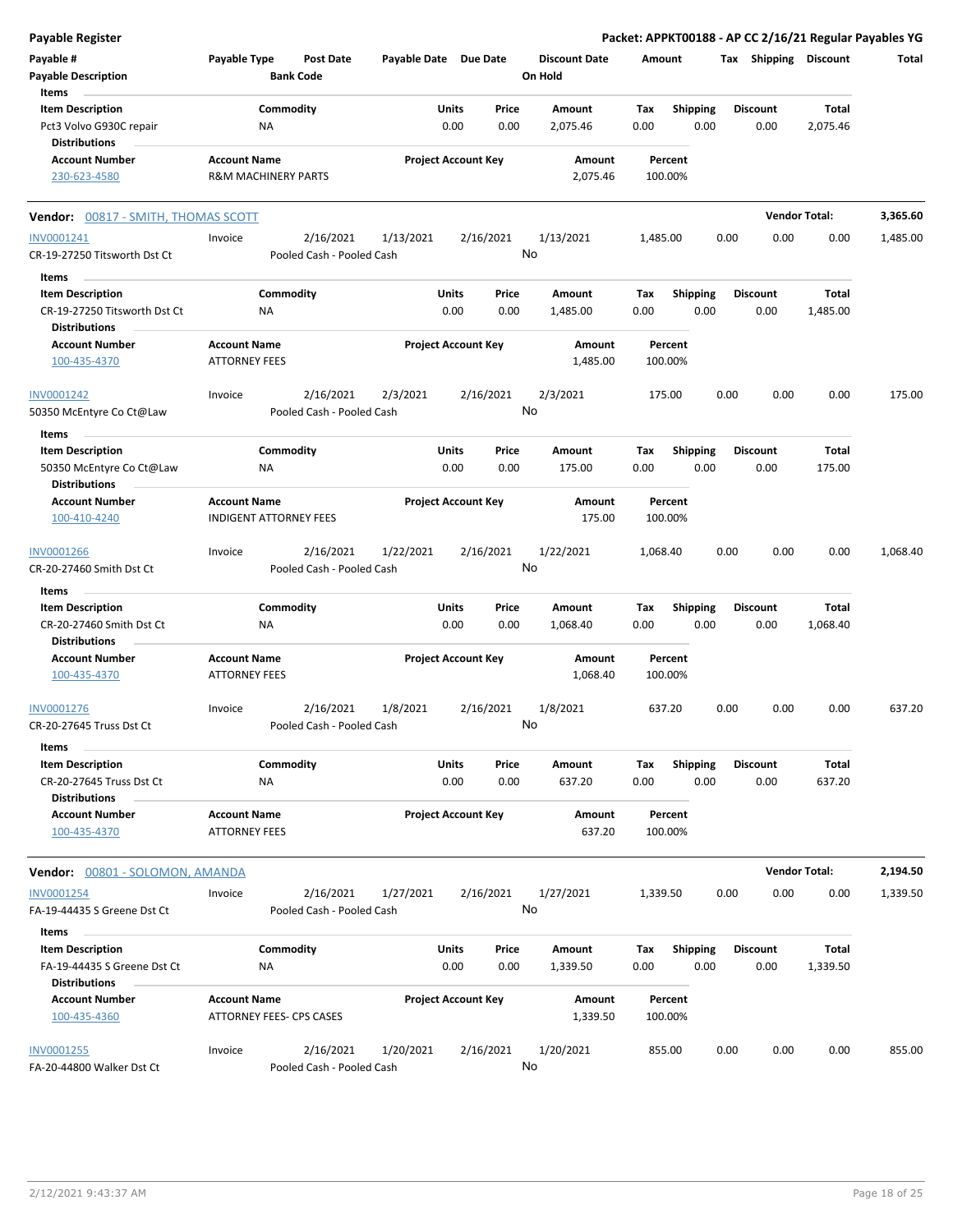| <b>Payable Register</b>                                             |                           |                                      |                       |                                |                                 |             |                         | Packet: APPKT00188 - AP CC 2/16/21 Regular Payables YG |                      |          |
|---------------------------------------------------------------------|---------------------------|--------------------------------------|-----------------------|--------------------------------|---------------------------------|-------------|-------------------------|--------------------------------------------------------|----------------------|----------|
| Payable #<br><b>Payable Description</b>                             | Payable Type              | <b>Post Date</b><br><b>Bank Code</b> | Payable Date Due Date |                                | <b>Discount Date</b><br>On Hold | Amount      |                         | Tax Shipping Discount                                  |                      | Total    |
| Items                                                               |                           |                                      |                       |                                |                                 |             |                         | <b>Discount</b>                                        |                      |          |
| <b>Item Description</b><br>FA-20-44800 Walker Dst Ct                |                           | Commodity<br>NA                      |                       | Units<br>Price<br>0.00<br>0.00 | Amount<br>855.00                | Tax<br>0.00 | <b>Shipping</b><br>0.00 | 0.00                                                   | Total<br>855.00      |          |
| <b>Distributions</b>                                                |                           |                                      |                       |                                |                                 |             |                         |                                                        |                      |          |
| <b>Account Number</b>                                               | <b>Account Name</b>       |                                      |                       | <b>Project Account Key</b>     | Amount                          |             | Percent                 |                                                        |                      |          |
| 100-435-4360                                                        |                           | ATTORNEY FEES- CPS CASES             |                       |                                | 855.00                          |             | 100.00%                 |                                                        |                      |          |
| Vendor: 00364 - TDCAA                                               |                           |                                      |                       |                                |                                 |             |                         |                                                        | <b>Vendor Total:</b> | 400.00   |
| 180371                                                              | Invoice                   | 2/16/2021                            | 1/29/2021             | 2/16/2021                      | 1/29/2021                       |             | 200.00                  | 0.00<br>0.00                                           | 0.00                 | 200.00   |
| #24093532 Hazelton fundamentals registration                        |                           | Pooled Cash - Pooled Cash            |                       |                                | No                              |             |                         |                                                        |                      |          |
| Items                                                               |                           |                                      |                       |                                |                                 |             |                         |                                                        |                      |          |
| <b>Item Description</b>                                             |                           | Commodity                            |                       | Units<br>Price                 | Amount                          | Tax         | <b>Shipping</b>         | <b>Discount</b>                                        | Total                |          |
| #24093532 Hazelton fundamentals registr NA                          |                           |                                      |                       | 0.00<br>0.00                   | 200.00                          | 0.00        | 0.00                    | 0.00                                                   | 200.00               |          |
| <b>Distributions</b><br><b>Account Number</b>                       | <b>Account Name</b>       |                                      |                       | <b>Project Account Key</b>     | Amount                          |             | Percent                 |                                                        |                      |          |
| 100-475-4270                                                        |                           | OUT OF COUNTY TRAVEL/TRAINING        |                       |                                | 200.00                          |             | 100.00%                 |                                                        |                      |          |
| 180955                                                              | Invoice                   | 2/16/2021                            | 2/8/2021              | 2/16/2021                      | 2/8/2021                        |             | 200.00                  | 0.00<br>0.00                                           | 0.00                 | 200.00   |
| #08000000 Glaser conference registration                            |                           | Pooled Cash - Pooled Cash            |                       |                                | No                              |             |                         |                                                        |                      |          |
| Items                                                               |                           |                                      |                       |                                |                                 |             |                         |                                                        |                      |          |
| <b>Item Description</b><br>#08000000 Glaser conference registration |                           | Commodity<br><b>NA</b>               |                       | Units<br>Price<br>0.00<br>0.00 | Amount<br>200.00                | Tax<br>0.00 | Shipping<br>0.00        | <b>Discount</b><br>0.00                                | Total<br>200.00      |          |
| <b>Distributions</b>                                                |                           |                                      |                       |                                |                                 |             |                         |                                                        |                      |          |
| <b>Account Number</b>                                               | <b>Account Name</b>       |                                      |                       | <b>Project Account Key</b>     | Amount                          |             | Percent                 |                                                        |                      |          |
| 100-475-4270                                                        |                           | OUT OF COUNTY TRAVEL/TRAINING        |                       |                                | 200.00                          |             | 100.00%                 |                                                        |                      |          |
| <b>Vendor: 00197 - TEXAS WORKFORCE COMMISSION</b>                   |                           |                                      |                       |                                |                                 |             |                         |                                                        | <b>Vendor Total:</b> | 6,329.99 |
| INV0001252                                                          | Invoice                   | 2/16/2021                            | 2/1/2021              | 2/16/2021                      | 2/1/2021                        | 6,329.99    |                         | 0.00<br>0.00                                           | 0.00                 | 6,329.99 |
| qtr ending 12/31/20 unemployment                                    |                           | Pooled Cash - Pooled Cash            |                       |                                | No                              |             |                         |                                                        |                      |          |
| Items                                                               |                           |                                      |                       |                                |                                 |             |                         |                                                        |                      |          |
| <b>Item Description</b>                                             |                           | Commodity                            |                       | Units<br>Price                 | Amount                          | Tax         | <b>Shipping</b>         | <b>Discount</b>                                        | Total                |          |
| qtr ending 12/31/20 unemployment-Gees NA<br><b>Distributions</b>    |                           |                                      |                       | 0.00<br>0.00                   | 9.08                            | 0.00        | 0.00                    | 0.00                                                   | 9.08                 |          |
| <b>Account Number</b><br>240-624-2060                               | <b>Account Name</b>       | UNEMPLOYMENT EXPENSE                 |                       | <b>Project Account Key</b>     | Amount<br>9.08                  |             | Percent<br>100.00%      |                                                        |                      |          |
| Items                                                               |                           |                                      |                       |                                |                                 |             |                         |                                                        |                      |          |
| <b>Item Description</b>                                             |                           | Commodity                            |                       | Units<br>Price                 | Amount                          | Тах         | <b>Shipping</b>         | <b>Discount</b>                                        | Total                |          |
| gtr ending 12/31/20 unemployment-Collins NA<br><b>Distributions</b> |                           |                                      |                       | 0.00<br>0.00                   | $-92.59$                        | 0.00        | 0.00                    | 0.00                                                   | $-92.59$             |          |
| <b>Account Number</b>                                               | <b>Account Name</b>       |                                      |                       | <b>Project Account Key</b>     | Amount                          |             | Percent                 |                                                        |                      |          |
| 100-560-2060                                                        |                           | UNEMPLOYMENT EXPENSE                 |                       |                                | $-92.59$                        |             | 100.00%                 |                                                        |                      |          |
| Items                                                               |                           |                                      |                       |                                |                                 |             |                         |                                                        |                      |          |
| <b>Item Description</b>                                             |                           | Commodity                            |                       | Units<br>Price                 | Amount                          | Tax         | <b>Shipping</b>         | <b>Discount</b>                                        | <b>Total</b>         |          |
| qtr ending 12/31/20 unemployment-Parh NA<br><b>Distributions</b>    |                           |                                      |                       | 0.00<br>0.00                   | 6,413.50                        | 0.00        | 0.00                    | 0.00                                                   | 6,413.50             |          |
| <b>Account Number</b>                                               | <b>Account Name</b>       |                                      |                       | <b>Project Account Key</b>     | Amount                          |             | Percent                 |                                                        |                      |          |
| 100-409-2060                                                        |                           | UNEMPLOYMENT EXPENSE                 |                       |                                | 6,413.50                        |             | 100.00%                 |                                                        |                      |          |
| <b>Vendor: 00627 - THE FANNIN COUNTY LEADER</b>                     |                           |                                      |                       |                                |                                 |             |                         |                                                        | <b>Vendor Total:</b> | 328.18   |
| <b>INV0001288</b>                                                   | Invoice                   | 2/16/2021                            | 1/31/2021             | 2/16/2021                      | 1/31/2021                       |             | 328.18                  | 0.00<br>0.00                                           | 0.00                 | 328.18   |
| Jan 2021 public hearing notices                                     |                           | Pooled Cash - Pooled Cash            |                       |                                | No                              |             |                         |                                                        |                      |          |
| Items                                                               |                           |                                      |                       |                                |                                 |             |                         |                                                        |                      |          |
| <b>Item Description</b>                                             |                           | Commodity                            |                       | Units<br>Price                 | Amount                          | Tax         | <b>Shipping</b>         | <b>Discount</b>                                        | Total                |          |
| Jan 2021 public hearing notices<br><b>Distributions</b>             |                           | NA                                   |                       | 0.00<br>0.00                   | 328.18                          | 0.00        | 0.00                    | 0.00                                                   | 328.18               |          |
| <b>Account Number</b>                                               | <b>Account Name</b>       |                                      |                       | <b>Project Account Key</b>     | Amount                          |             | Percent                 |                                                        |                      |          |
| 100-409-4300                                                        | <b>BIDS &amp; NOTICES</b> |                                      |                       |                                | 328.18                          |             | 100.00%                 |                                                        |                      |          |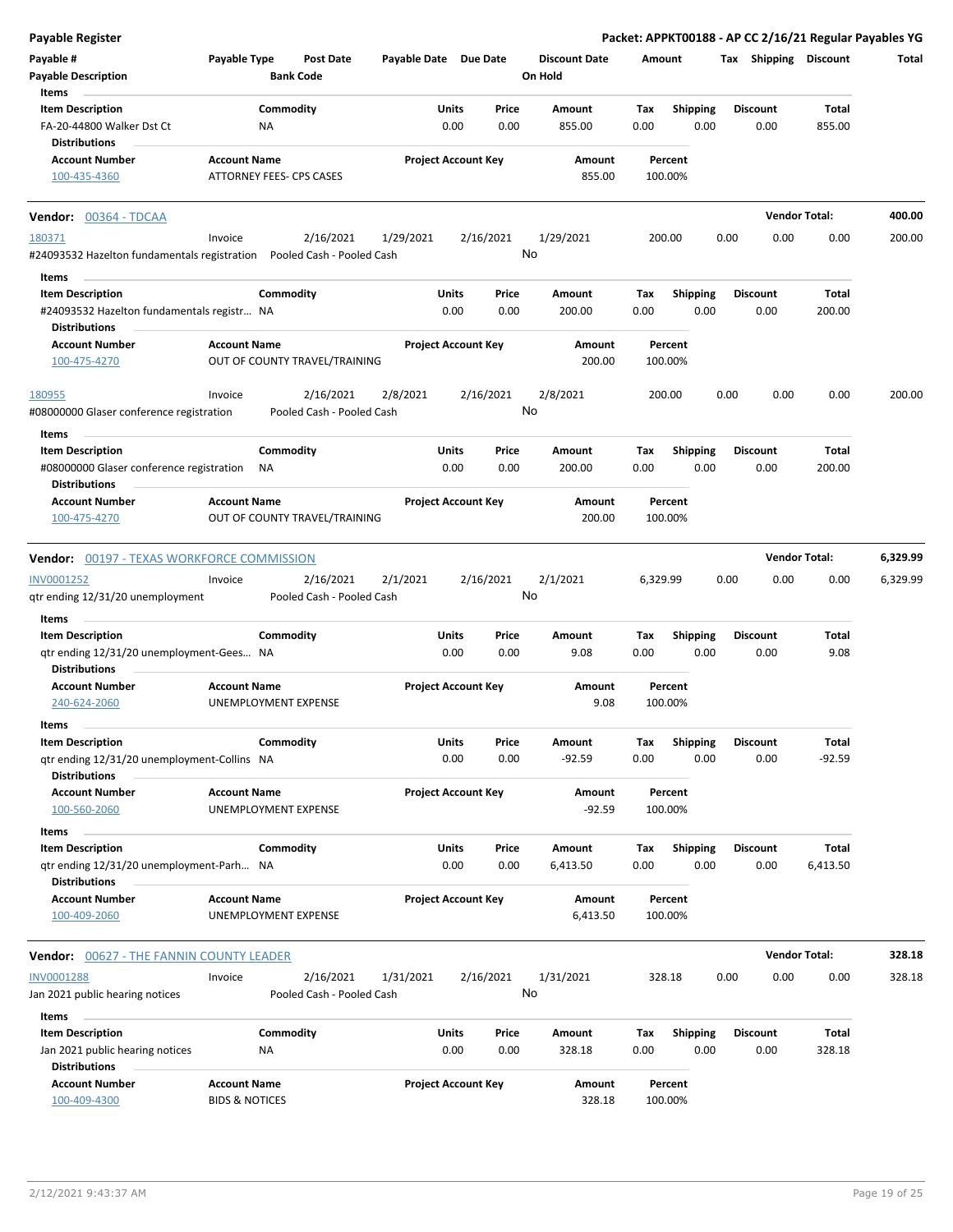| <b>Payable Register</b>                                                                |                                                                      |                                        |                       |                            |                 |                                 |                             |                         |      |                         |                   | Packet: APPKT00188 - AP CC 2/16/21 Regular Payables YG |
|----------------------------------------------------------------------------------------|----------------------------------------------------------------------|----------------------------------------|-----------------------|----------------------------|-----------------|---------------------------------|-----------------------------|-------------------------|------|-------------------------|-------------------|--------------------------------------------------------|
| Payable #<br><b>Payable Description</b>                                                | Payable Type                                                         | Post Date<br><b>Bank Code</b>          | Payable Date Due Date |                            |                 | <b>Discount Date</b><br>On Hold | Amount                      |                         |      | Tax Shipping Discount   |                   | Total                                                  |
| <b>Vendor:</b> 00120 - THE PERRONE LAW FIRM, PLLC                                      |                                                                      |                                        |                       |                            |                 |                                 |                             |                         |      | <b>Vendor Total:</b>    |                   | 2,420.00                                               |
| 00484<br>FA-20-44820 Moutray Dst Ct                                                    | Invoice                                                              | 2/16/2021<br>Pooled Cash - Pooled Cash | 12/15/2020            |                            | 2/16/2021       | 12/15/2020<br>No                | 2,420.00                    |                         | 0.00 | 0.00                    | 0.00              | 2,420.00                                               |
| Items<br><b>Item Description</b><br>FA-20-44820 Moutray Dst Ct<br><b>Distributions</b> | ΝA                                                                   | Commodity                              |                       | Units<br>0.00              | Price<br>0.00   | Amount<br>2,420.00              | Tax<br>0.00                 | Shipping<br>0.00        |      | <b>Discount</b><br>0.00 | Total<br>2,420.00 |                                                        |
| <b>Account Number</b><br>100-435-4360                                                  | <b>Account Name</b><br>ATTORNEY FEES- CPS CASES                      |                                        |                       | <b>Project Account Key</b> |                 | Amount<br>2,420.00              | Percent<br>100.00%          |                         |      |                         |                   |                                                        |
| <b>Vendor:</b> 00180 - THOMSON REUTERS - WEST PAYMENT CTR                              |                                                                      |                                        |                       |                            |                 |                                 |                             |                         |      | <b>Vendor Total:</b>    |                   | 372.37                                                 |
| 843825982<br>Jan 2021 DA online research                                               | Invoice                                                              | 2/16/2021<br>Pooled Cash - Pooled Cash | 2/1/2021              |                            | 2/16/2021<br>No | 2/1/2021                        | 372.37                      |                         | 0.00 | 0.00                    | 0.00              | 372.37                                                 |
| Items<br><b>Item Description</b><br>Jan 2021 DA online research                        | ΝA                                                                   | Commodity                              |                       | Units<br>0.00              | Price<br>0.00   | Amount<br>372.37                | Tax<br>0.00                 | <b>Shipping</b><br>0.00 |      | <b>Discount</b><br>0.00 | Total<br>372.37   |                                                        |
| <b>Distributions</b><br><b>Account Number</b><br>100-475-5910                          | <b>Account Name</b><br><b>ONLINE RESEARCH</b>                        |                                        |                       | <b>Project Account Key</b> |                 | Amount<br>372.37                | Percent<br>100.00%          |                         |      |                         |                   |                                                        |
| <b>Vendor:</b> 00167 - TRI-COUNTY GLASS                                                |                                                                      |                                        |                       |                            |                 |                                 |                             |                         |      | <b>Vendor Total:</b>    |                   | 300.00                                                 |
| 41825<br>Pct 3 DW-1037 Windshield                                                      | Invoice                                                              | 2/16/2021<br>Pooled Cash - Pooled Cash | 2/5/2021              |                            | 2/16/2021<br>No | 2/5/2021                        | 150.00                      |                         | 0.00 | 0.00                    | 0.00              | 150.00                                                 |
| Items<br><b>Item Description</b><br>Pct 3 DW-1037 Windshield<br><b>Distributions</b>   | Goods                                                                | Commodity                              |                       | Units<br>1.00              | Price<br>150.00 | Amount<br>150.00                | Tax<br>0.00                 | <b>Shipping</b><br>0.00 |      | <b>Discount</b><br>0.00 | Total<br>150.00   |                                                        |
| <b>Account Number</b><br>230-623-4580                                                  | <b>Account Name</b><br><b>R&amp;M MACHINERY PARTS</b>                |                                        |                       | <b>Project Account Key</b> |                 | Amount<br>150.00                | Percent<br>100.00%          |                         |      |                         |                   |                                                        |
| <u>41833</u><br>Pct 3 DS-1037 Windshield                                               | Invoice                                                              | 2/16/2021<br>Pooled Cash - Pooled Cash | 2/8/2021              |                            | 2/16/2021<br>No | 2/8/2021                        | 150.00                      |                         | 0.00 | 0.00                    | 0.00              | 150.00                                                 |
| Items<br><b>Item Description</b><br>Pct 3 DS-1037 Windshield<br><b>Distributions</b>   | Goods                                                                | Commodity                              |                       | Units<br>1.00              | Price<br>150.00 | Amount<br>150.00                | Tax<br>0.00                 | <b>Shipping</b><br>0.00 |      | <b>Discount</b><br>0.00 | Total<br>150.00   |                                                        |
| <b>Account Number</b><br>230-623-4580                                                  | <b>Account Name</b><br><b>R&amp;M MACHINERY PARTS</b>                |                                        |                       | <b>Project Account Key</b> |                 | Amount<br>150.00                | Percent<br>100.00%          |                         |      |                         |                   |                                                        |
| Vendor: 00310 - TYLER TECHNOLOGIES, INC.                                               |                                                                      |                                        |                       |                            |                 |                                 |                             |                         |      | <b>Vendor Total:</b>    |                   | 30,202.00                                              |
| 020-127803<br>Judges edition/eSignatures                                               | Invoice                                                              | 2/16/2021<br>Pooled Cash - Pooled Cash | 1/29/2021             |                            | 2/16/2021<br>No | 1/29/2021                       | 2,700.00                    |                         | 0.00 | 0.00                    | 0.00              | 2,700.00                                               |
| Items<br><b>Item Description</b><br>Judges edition/eSignatures<br><b>Distributions</b> | ΝA                                                                   | Commodity                              |                       | Units<br>0.00              | Price<br>0.00   | Amount<br>2,700.00              | Tax<br>0.00                 | <b>Shipping</b><br>0.00 |      | <b>Discount</b><br>0.00 | Total<br>2,700.00 |                                                        |
| <b>Account Number</b><br>100-410-5740<br>100-510-4530                                  | <b>Account Name</b><br><b>TECHNOLOGY</b><br><b>COMPUTER SOFTWARE</b> |                                        |                       | <b>Project Account Key</b> |                 | Amount<br>555.00<br>2,145.00    | Percent<br>20.56%<br>79.44% |                         |      |                         |                   |                                                        |
| 130-118900<br>Sheriff office year 2 maint. 1/1-12/31/21                                | Invoice                                                              | 2/16/2021<br>Pooled Cash - Pooled Cash | 1/31/2021             |                            | 2/16/2021       | 1/31/2021<br>No                 | 27,502.00                   |                         | 0.00 | 0.00                    | 0.00              | 27,502.00                                              |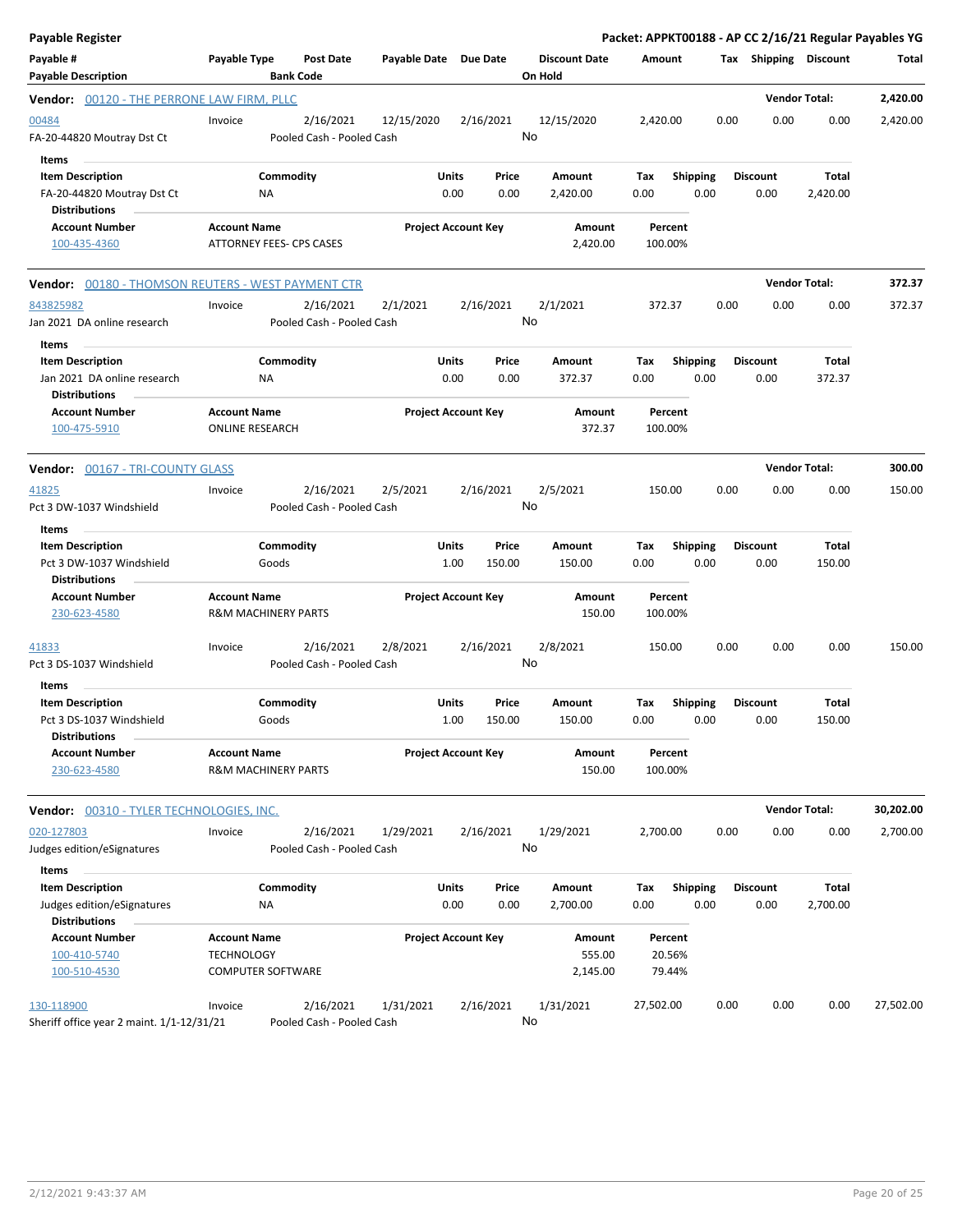| <b>Payable Register</b>                                                                        |                          |           |                                        |                       |                            |                 |                                 |                    |                         |      |                         |                       | Packet: APPKT00188 - AP CC 2/16/21 Regular Payables YG |
|------------------------------------------------------------------------------------------------|--------------------------|-----------|----------------------------------------|-----------------------|----------------------------|-----------------|---------------------------------|--------------------|-------------------------|------|-------------------------|-----------------------|--------------------------------------------------------|
| Payable #<br><b>Payable Description</b>                                                        | Payable Type             |           | <b>Post Date</b><br><b>Bank Code</b>   | Payable Date Due Date |                            |                 | <b>Discount Date</b><br>On Hold | Amount             |                         |      |                         | Tax Shipping Discount | Total                                                  |
| Items                                                                                          |                          |           |                                        |                       |                            |                 |                                 |                    |                         |      |                         |                       |                                                        |
| <b>Item Description</b>                                                                        |                          | Commodity |                                        |                       | Units                      | Price           | Amount                          | Tax                | <b>Shipping</b>         |      | <b>Discount</b>         | Total                 |                                                        |
| Sheriff office year 2 maint. 1/1-12/31/21<br><b>Distributions</b>                              |                          | ΝA        |                                        |                       | 0.00                       | 0.00            | 27,502.00                       | 0.00               | 0.00                    |      | 0.00                    | 27,502.00             |                                                        |
| <b>Account Number</b>                                                                          | <b>Account Name</b>      |           |                                        |                       | <b>Project Account Key</b> |                 | Amount                          | Percent            |                         |      |                         |                       |                                                        |
| 100-510-4530                                                                                   | <b>COMPUTER SOFTWARE</b> |           |                                        |                       |                            |                 | 27,502.00                       | 100.00%            |                         |      |                         |                       |                                                        |
| <b>Vendor: 00539 - U.S. BANK CORPORATE TRUST</b>                                               |                          |           |                                        |                       |                            |                 |                                 |                    |                         |      |                         | <b>Vendor Total:</b>  | 179,659.94                                             |
| <b>FAN210103FCMJ</b>                                                                           | Invoice                  |           | 2/16/2021                              | 2/5/2021              |                            | 2/16/2021       | 2/5/2021                        | 59,036.25          |                         | 0.00 | 0.00                    | 0.00                  | 59,036.25                                              |
| Jan 2021 main jail housing                                                                     |                          |           | Pooled Cash - Pooled Cash              |                       |                            |                 | No                              |                    |                         |      |                         |                       |                                                        |
| Items                                                                                          |                          |           |                                        |                       |                            |                 |                                 |                    |                         |      |                         |                       |                                                        |
| <b>Item Description</b>                                                                        |                          | Commodity |                                        |                       | Units                      | Price           | Amount                          | Tax                | <b>Shipping</b>         |      | <b>Discount</b>         | Total                 |                                                        |
| Jan 2021 main jail housing                                                                     |                          | ΝA        |                                        |                       | 0.00                       | 0.00            | 59,036.25                       | 0.00               | 0.00                    |      | 0.00                    | 59,036.25             |                                                        |
| <b>Distributions</b>                                                                           |                          |           |                                        |                       |                            |                 |                                 |                    |                         |      |                         |                       |                                                        |
| <b>Account Number</b>                                                                          | <b>Account Name</b>      |           |                                        |                       | <b>Project Account Key</b> |                 | Amount                          | Percent            |                         |      |                         |                       |                                                        |
| 100-565-3800                                                                                   | PRISONER HOUSING         |           |                                        |                       |                            |                 | 59,036.25                       | 100.00%            |                         |      |                         |                       |                                                        |
| FAN210104FCSA                                                                                  | Invoice                  |           | 2/16/2021                              | 2/5/2021              |                            | 2/16/2021       | 2/5/2021                        | 109,726.25         |                         | 0.00 | 0.00                    | 0.00                  | 109,726.25                                             |
| Jan 2021 South Annex housing                                                                   |                          |           | Pooled Cash - Pooled Cash              |                       |                            | No              |                                 |                    |                         |      |                         |                       |                                                        |
| Items                                                                                          |                          |           |                                        |                       |                            |                 |                                 |                    |                         |      |                         |                       |                                                        |
| <b>Item Description</b>                                                                        |                          | Commodity |                                        |                       | Units                      | Price           | Amount                          | Tax                | <b>Shipping</b>         |      | <b>Discount</b>         | Total                 |                                                        |
| Jan 2021 South Annex housing                                                                   |                          | ΝA        |                                        |                       | 0.00                       | 0.00            | 109,726.25                      | 0.00               | 0.00                    |      | 0.00                    | 109,726.25            |                                                        |
| <b>Distributions</b>                                                                           |                          |           |                                        |                       |                            |                 |                                 |                    |                         |      |                         |                       |                                                        |
| <b>Account Number</b>                                                                          | <b>Account Name</b>      |           |                                        |                       | <b>Project Account Key</b> |                 | Amount                          | Percent            |                         |      |                         |                       |                                                        |
| 100-565-3800                                                                                   | PRISONER HOUSING         |           |                                        |                       |                            |                 | 109,726.25                      | 100.00%            |                         |      |                         |                       |                                                        |
| <b>FAN210114FCMT</b>                                                                           | Invoice                  |           | 2/16/2021                              | 2/8/2021              |                            | 2/16/2021<br>No | 2/8/2021                        | 307.44             |                         | 0.00 | 0.00                    | 0.00                  | 307.44                                                 |
| Jan 2021 medical transport                                                                     |                          |           | Pooled Cash - Pooled Cash              |                       |                            |                 |                                 |                    |                         |      |                         |                       |                                                        |
| Items                                                                                          |                          |           |                                        |                       |                            |                 |                                 |                    |                         |      |                         |                       |                                                        |
| <b>Item Description</b>                                                                        |                          | Commodity |                                        |                       | Units                      | Price           | Amount                          | Tax                | <b>Shipping</b>         |      | <b>Discount</b>         | Total                 |                                                        |
| Jan 2021 medical transport<br><b>Distributions</b>                                             |                          | ΝA        |                                        |                       | 0.00                       | 0.00            | 307.44                          | 0.00               | 0.00                    |      | 0.00                    | 307.44                |                                                        |
| <b>Account Number</b>                                                                          | <b>Account Name</b>      |           |                                        |                       | <b>Project Account Key</b> |                 | Amount                          | Percent            |                         |      |                         |                       |                                                        |
| 100-565-4000                                                                                   |                          |           | PRISONER TRANSPORT/GUARD               |                       |                            |                 | 307.44                          | 100.00%            |                         |      |                         |                       |                                                        |
| <b>FAN210115FCGT</b>                                                                           | Invoice                  |           | 2/16/2021                              | 2/8/2021              |                            | 2/16/2021       | 2/8/2021                        | 10,590.00          |                         | 0.00 | 0.00                    | 0.00                  | 10,590.00                                              |
| Jan 2021 guard<br>Items                                                                        |                          |           | Pooled Cash - Pooled Cash              |                       |                            | No              |                                 |                    |                         |      |                         |                       |                                                        |
| <b>Item Description</b>                                                                        |                          | Commodity |                                        |                       | Units                      | Price           | Amount                          | Tax                | <b>Shipping</b>         |      | <b>Discount</b>         | Total                 |                                                        |
| Jan 2021 guard<br><b>Distributions</b>                                                         |                          | NA        |                                        |                       | 0.00                       | 0.00            | 10,590.00                       | 0.00               | 0.00                    |      | 0.00                    | 10,590.00             |                                                        |
| <b>Account Number</b><br>100-565-4000                                                          | <b>Account Name</b>      |           | PRISONER TRANSPORT/GUARD               |                       | <b>Project Account Key</b> |                 | Amount<br>10,590.00             | Percent<br>100.00% |                         |      |                         |                       |                                                        |
| <b>Vendor:</b> VEN02287 - vStars US Incorporated                                               |                          |           |                                        |                       |                            |                 |                                 |                    |                         |      |                         | <b>Vendor Total:</b>  | 245.00                                                 |
| 1152                                                                                           | Invoice                  |           | 2/16/2021                              | 2/9/2021              |                            | 2/16/2021       | 2/9/2021                        | 245.00             |                         | 0.00 | 0.00                    | 0.00                  | 245.00                                                 |
| Training registrations S. Bowman/M. Morales 6 Pooled Cash - Pooled Cash                        |                          |           |                                        |                       |                            | No              |                                 |                    |                         |      |                         |                       |                                                        |
| Items                                                                                          |                          |           |                                        |                       |                            |                 |                                 |                    |                         |      |                         |                       |                                                        |
| <b>Item Description</b><br>Training registrations S. Bowman/M. Mora NA<br><b>Distributions</b> |                          | Commodity |                                        |                       | Units<br>0.00              | Price<br>0.00   | Amount<br>245.00                | Тах<br>0.00        | <b>Shipping</b><br>0.00 |      | <b>Discount</b><br>0.00 | Total<br>245.00       |                                                        |
| <b>Account Number</b><br>310-560-4270                                                          | <b>Account Name</b>      |           | OUT OF COUNTY TRAVEL/TRAINING          |                       | <b>Project Account Key</b> |                 | Amount<br>245.00                | Percent<br>100.00% |                         |      |                         |                       |                                                        |
| <b>Vendor:</b> 00486 - WOODSON, MARY ANN CSR, RPR                                              |                          |           |                                        |                       |                            |                 |                                 |                    |                         |      |                         | <b>Vendor Total:</b>  | 407.00                                                 |
|                                                                                                |                          |           |                                        |                       |                            |                 |                                 |                    |                         |      |                         |                       |                                                        |
| <b>INV0001250</b><br>CR-20-27764 transcript                                                    | Invoice                  |           | 2/16/2021<br>Pooled Cash - Pooled Cash | 2/7/2021              |                            | 2/16/2021       | 2/7/2021<br>No                  | 407.00             |                         | 0.00 | 0.00                    | 0.00                  | 407.00                                                 |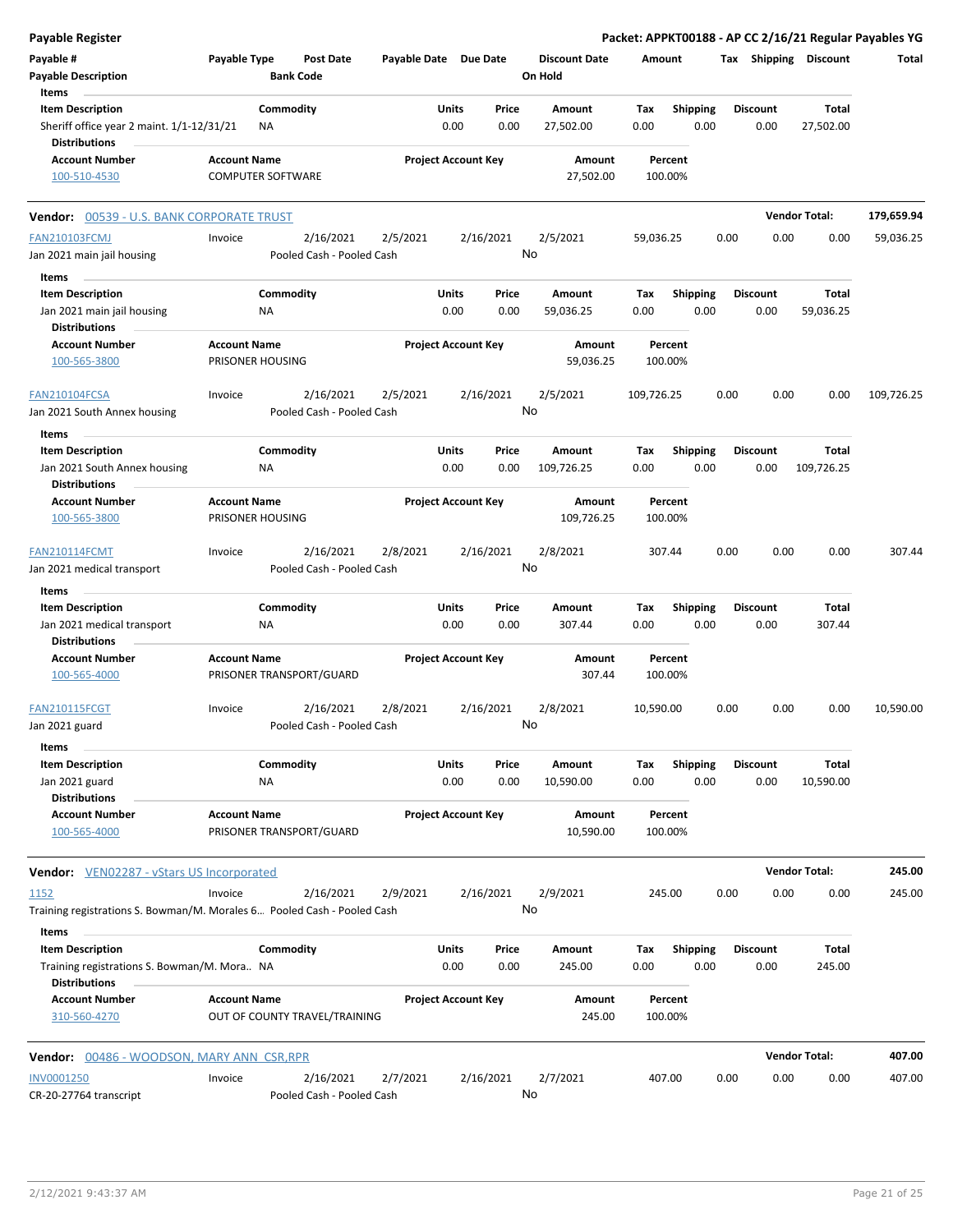| Payable #                  | <b>Payable Type</b>           | <b>Post Date</b> | <b>Pavable Date</b> | <b>Due Date</b>            |         | <b>Discount Date</b> | Amount |                 | Tax | <b>Shipping</b> | Discount | Total |
|----------------------------|-------------------------------|------------------|---------------------|----------------------------|---------|----------------------|--------|-----------------|-----|-----------------|----------|-------|
| <b>Payable Description</b> |                               | <b>Bank Code</b> |                     |                            | On Hold |                      |        |                 |     |                 |          |       |
| <b>Items</b>               |                               |                  |                     |                            |         |                      |        |                 |     |                 |          |       |
| <b>Item Description</b>    | Commoditv                     |                  | Units               | Price                      |         | Amount               | Tax    | <b>Shipping</b> |     | <b>Discount</b> | Total    |       |
| CR-20-27764 transcript     | <b>NA</b>                     |                  | 0.00                | 0.00                       |         | 407.00               | 0.00   | 0.00            |     | 0.00            | 407.00   |       |
| <b>Distributions</b>       |                               |                  |                     |                            |         |                      |        |                 |     |                 |          |       |
| <b>Account Number</b>      | <b>Account Name</b>           |                  |                     | <b>Project Account Key</b> |         | Amount               |        | Percent         |     |                 |          |       |
| 100-435-4380               | <b>COURT REPORTER EXPENSE</b> |                  |                     |                            |         | 407.00               |        | 100.00%         |     |                 |          |       |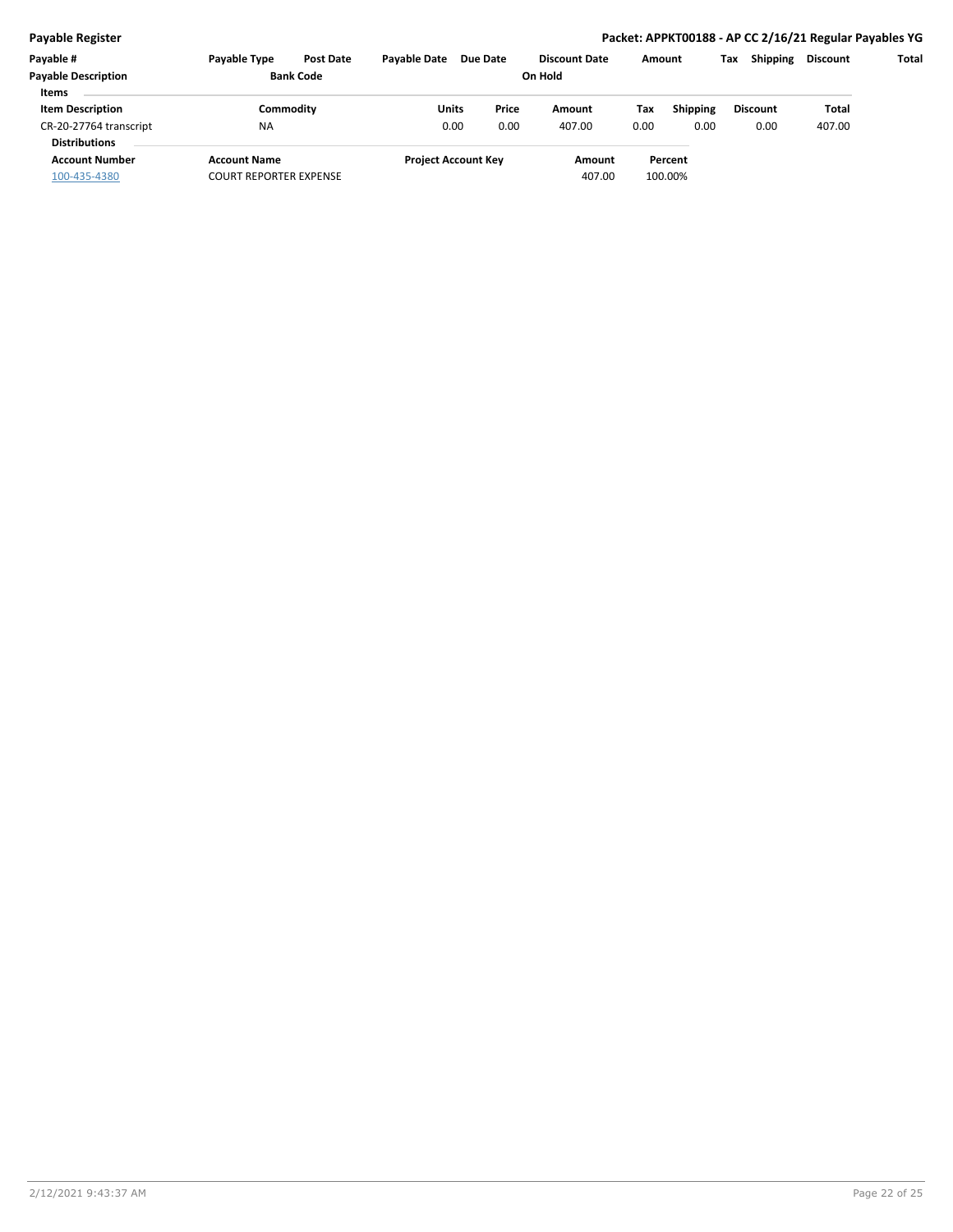## Payable Summary

| Type        | Count               | Gross      | Tax  | <b>Shipping</b> | <b>Discount</b> | Total      | <b>Manual Payment</b> | <b>Balance</b> |
|-------------|---------------------|------------|------|-----------------|-----------------|------------|-----------------------|----------------|
| Credit Memo |                     | $-137.90$  | 0.00 | 0.00            | 0.00            | $-137.90$  | 0.00                  | -137.90        |
| Invoice     | 119                 | 830.413.89 | 0.00 | 40.00           | 0.00            | 830.453.89 | 0.00                  | 830,453.89     |
|             | <b>Grand Total:</b> | 830,275.99 | 0.00 | 40.00           | 0.00            | 830,315.99 | 0.00                  | 830,315.99     |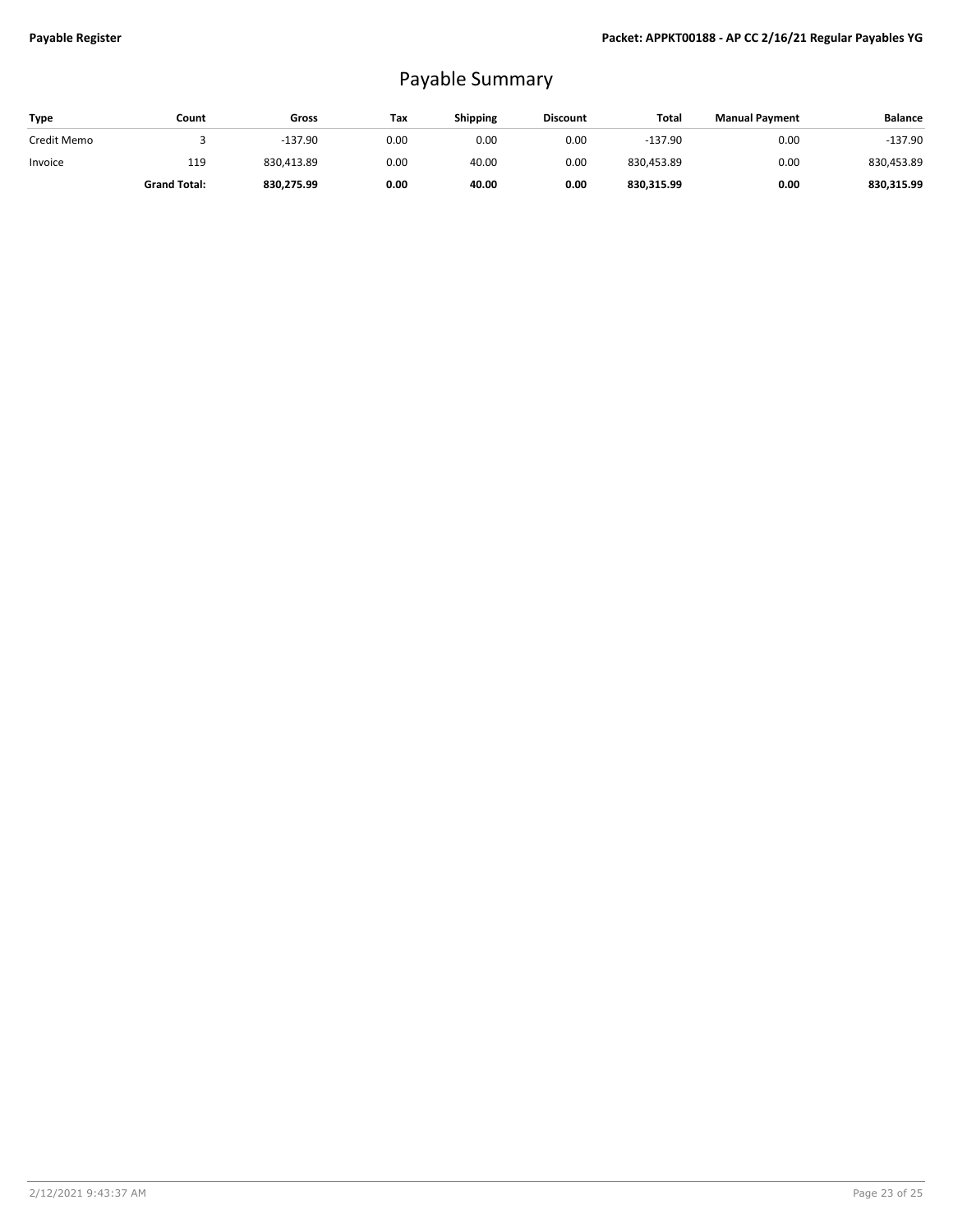## **Account Summary**

| Account      | Name                           |        | Amount     |
|--------------|--------------------------------|--------|------------|
| 100-403-5720 | OFFICE EQUIPMENT               |        | 228.26     |
| 100-404-4300 | <b>BIDS AND NOTICES</b>        |        | 112.00     |
| 100-409-2060 | UNEMPLOYMENT EXPENSE           |        | 6,413.50   |
| 100-409-4300 | <b>BIDS &amp; NOTICES</b>      |        | 328.18     |
| 100-410-3150 | <b>COPIER RENTAL</b>           |        | 97.72      |
| 100-410-4240 | <b>INDIGENT ATTORNEY FEES</b>  |        | 525.00     |
| 100-410-5740 | <b>TECHNOLOGY</b>              |        | 555.00     |
| 100-425-4660 | <b>AUTOPSIES</b>               |        | 475.00     |
| 100-435-4360 | ATTORNEY FEES- CPS CASES       |        | 20,377.25  |
| 100-435-4370 | <b>ATTORNEY FEES</b>           |        | 4,927.60   |
| 100-435-4380 | <b>COURT REPORTER EXPENSE</b>  |        | 407.00     |
| 100-475-3150 | <b>COPIER EXPENSE</b>          |        | 101.52     |
| 100-475-4270 | OUT OF COUNTY TRAVEL/TRAINING  |        | 400.00     |
| 100-475-5910 | <b>ONLINE RESEARCH</b>         |        | 372.37     |
| 100-499-3150 | <b>COPIER EXPENSE</b>          |        | 89.75      |
| 100-510-3100 | <b>OFFICE SUPPLIES</b>         |        | $-38.90$   |
| 100-510-3150 | <b>COPIER RENTAL</b>           |        | 314.27     |
| 100-510-4530 | <b>COMPUTER SOFTWARE</b>       |        | 29,647.00  |
| 100-513-3150 | <b>COPIER RENTAL</b>           |        | 97.72      |
| 100-540-4170 | <b>EMS SERVICE</b>             |        | 61,666.67  |
| 100-560-2060 | UNEMPLOYMENT EXPENSE           |        | -92.59     |
| 100-560-3110 | <b>POSTAGE</b>                 |        | 38.86      |
| 100-560-4280 | PRISONER TRANSPORT             |        | 48.00      |
| 100-560-4540 | R & M AUTOMOBILES              |        | 139.07     |
| 100-565-3800 | PRISONER HOUSING               |        | 168,762.50 |
| 100-565-4000 | PRISONER TRANSPORT/GUARD       |        | 10,897.44  |
| 100-575-3150 | <b>COPIER RENTAL</b>           |        | 24.43      |
| 100-590-3150 | <b>COPIER RENTAL</b>           |        | 73.29      |
| 100-665-3150 | <b>COPIER RENTAL</b>           |        | 89.75      |
|              |                                | Total: | 307,077.66 |
| Account      | Name                           |        | Amount     |
| 125-440-5720 | OFFICE EQUIPMENT               |        | 300.00     |
|              |                                | Total: | 300.00     |
|              |                                |        |            |
| Account      | Name                           |        | Amount     |
| 210-621-3400 | <b>SHOP SUPPLIES</b>           |        | 25.00      |
| 210-621-3410 | R&B MAT. ROCK & GRAVEL         |        | 665.10     |
| 210-621-3430 | R&B MAT. HARDWARE & LUMBER     |        | 194.61     |
| 210-621-4580 | <b>R&amp;M MACHINERY PARTS</b> |        | 424.86     |
| 210-621-4590 | R&M MACH. TIRES & TUBES        |        | 100.00     |
|              |                                | Total: | 1,409.57   |
|              |                                |        |            |
| Account      | Name                           |        | Amount     |
| 220-622-3400 | <b>SHOP SUPPLIES</b>           |        | 116.74     |
| 220-622-3950 | <b>UNIFORMS</b>                |        | 236.87     |
| 220-622-4580 | R&M MACHINERY PARTS            |        | 1,064.18   |
|              |                                | Total: | 1,417.79   |
|              |                                |        |            |
| Account      | Name                           |        | Amount     |
| 230-623-4400 | UTILITY ELECTRICITY            |        | 320.28     |
| 230-623-4570 | R&M MACHINERY GAS & OIL        |        | 42.00      |
| 230-623-4580 | <b>R&amp;M MACHINERY PARTS</b> |        | 3,646.66   |
| 230-623-4590 | R&M MACH. TIRES & TUBES        |        | 710.65     |